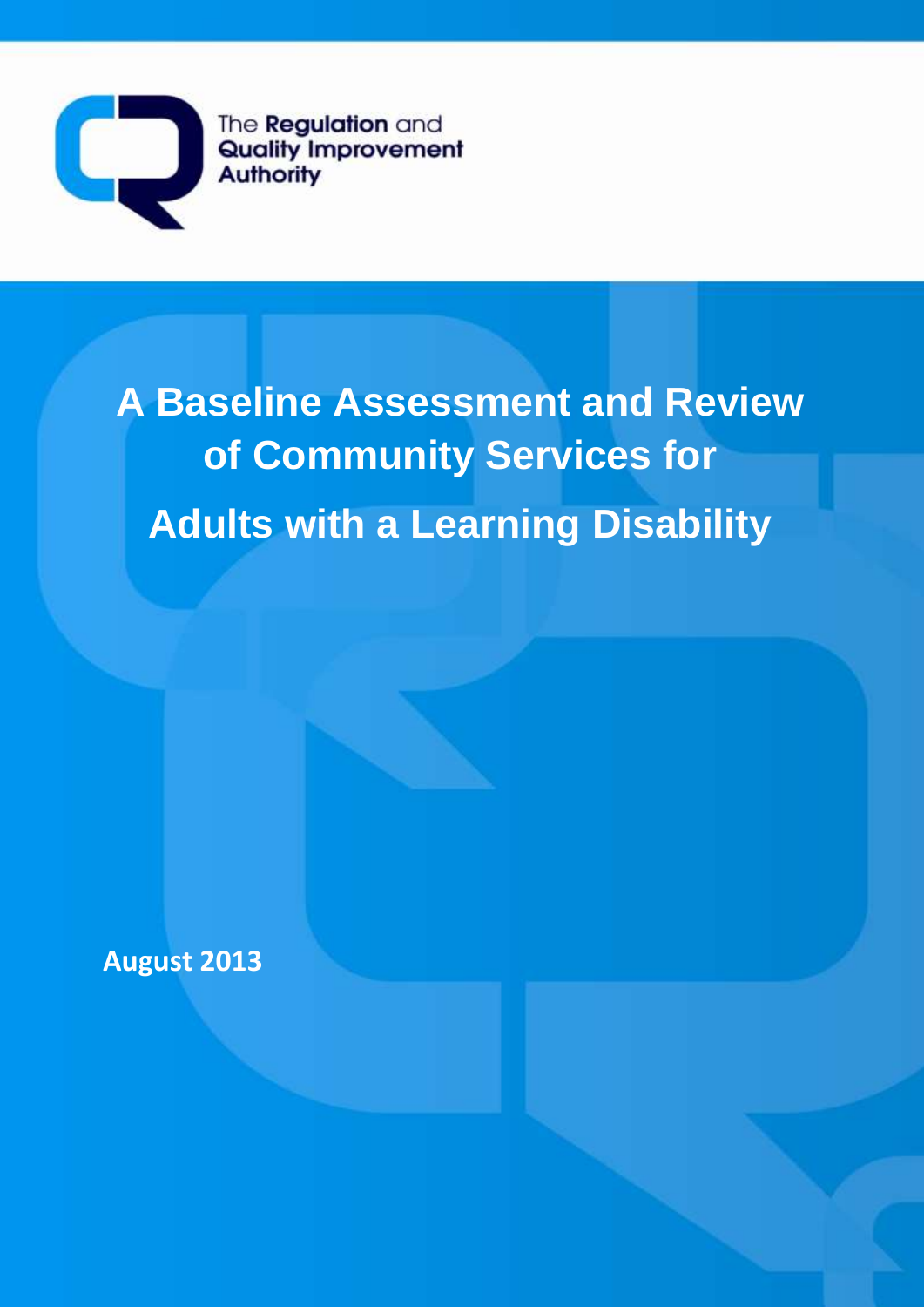## **The Regulation and Quality Improvement Authority**

The Regulation and Quality Improvement Authority (RQIA) is the independent body responsible for regulating and inspecting the quality and availability of health and social care (HSC) services in Northern Ireland. RQIA's reviews are designed to identify best practice, to highlight gaps or shortfalls in services requiring improvement and to protect the public interest. Our reports are submitted to the Minister for Health, Social Services and Public Safety and are available on the RQIA website at [www.rqia.org.uk.](http://www.rqia.org.uk/)

RQIA would sincerely thank everyone for their openness, honesty and their willingness to engage with us. We will continue our engagement during the second phase of this review, which is scheduled to commence in 2014/15.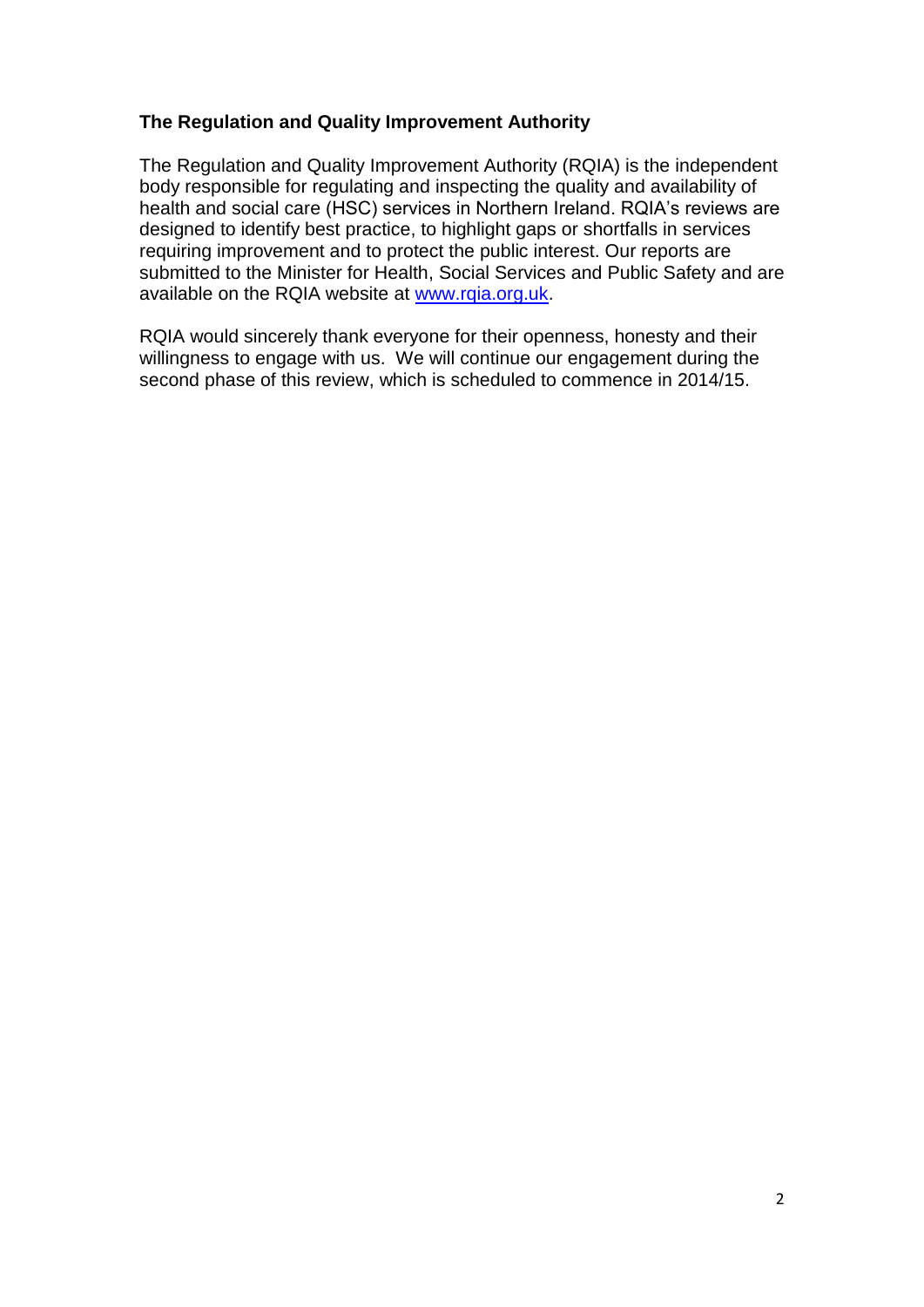| <b>Contents</b>   |            |                                                                                                                                                                                                                        | Page                     |
|-------------------|------------|------------------------------------------------------------------------------------------------------------------------------------------------------------------------------------------------------------------------|--------------------------|
|                   |            | <b>Executive Summary</b>                                                                                                                                                                                               | 4                        |
| 1.0               | 1.1<br>1.4 | <b>Introduction</b><br>Background to the Review<br>1.2 Terms of Reference<br>1.3 Membership of The Review Team<br>Methodology                                                                                          | 8<br>8<br>10<br>11<br>11 |
| 2.0               |            | <b>Role and Composition of Community Learning</b><br><b>Disability Teams and Profile of Investment in Staff</b><br>across the Five Trusts                                                                              | 12                       |
|                   | 2.1        | Profile of Investment in Staff Teams for Adults with a<br>Learning Disability                                                                                                                                          | 13                       |
|                   | 2.3        | 2.2 Comparisons across the Trusts<br>Structure of Community Learning Disability Teams: Model<br>of Service Delivery and Outcomes Measures                                                                              | 16<br>18                 |
| 3.0               |            | <b>Management of Transitions and Interface Between</b><br><b>Services</b>                                                                                                                                              | 36                       |
| 4.0               |            | <b>Unmet Need</b>                                                                                                                                                                                                      | 40                       |
| 5.0               |            | <b>Conclusion on Adult Teams and Services for People</b><br>with a Learning Disability                                                                                                                                 | 44                       |
| 6.0               |            | Recommendations for Trusts - Adult Learning<br><b>Disability Services</b>                                                                                                                                              | 48                       |
| 7.0               |            | Recommendations for HSC Board - Adults Learning<br><b>Disability Services</b>                                                                                                                                          | 53                       |
|                   |            | <b>List of Abbreviations</b><br><b>References</b>                                                                                                                                                                      | 55<br>56                 |
| <b>Appendix 1</b> |            | Table A1: The Number of Whole Time Equivalent Staff<br>Within the Major Disciplines in Community Services for<br>Children with a Disability and Adult Persons with a<br>Learning Disability Across the Five HSC Trusts | 57                       |
| <b>Appendix 2</b> |            | Table A2: The Teams Providing a Service to Adults with a<br>Learning Disability, as Reported by Each Trust                                                                                                             | 58                       |
|                   |            | Table A3: The Amount of Expenditure per Head of Adult<br>Population Spent by the Five HSC Trusts in 2010-2011 in<br>Community Disability Services for Adults with a Learning<br><b>Disability</b>                      | 60                       |
| <b>Appendix 3</b> |            | <b>Key Service Components</b>                                                                                                                                                                                          | 61<br>63                 |
| <b>Appendix 4</b> |            | <b>Components of Pathway of Care</b>                                                                                                                                                                                   |                          |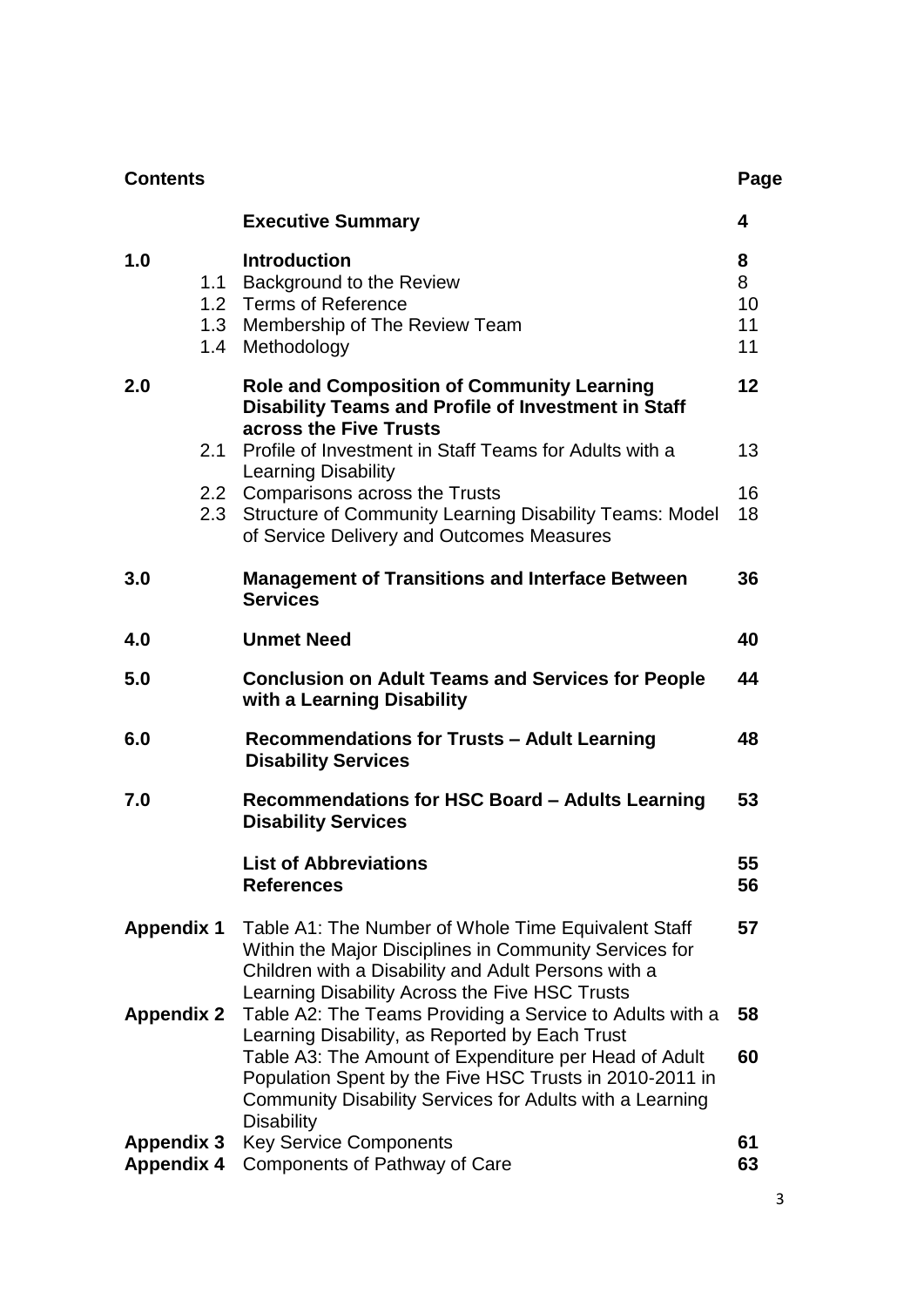# **Executive Summary**

 $\overline{a}$ 

RQIA, as part of the three year review programme, planned an initial baseline review of the composition and function of community learning disability teams. The review looked at the services provided across the five health and social care (HSC) trusts in Northern Ireland, both for adults with a learning disability and children with a disability.

This report sets out the position in relation to community services for adults with a learning disability. A separate report is available in relation to children with a disability.

In Northern Ireland there are approximately  $26,500<sup>1</sup>$  people with a learning disability of whom about half are aged between 0-19 years<sup>2</sup>. People with a learning disability should be able to access a person centred, seamless community service, in the right place, at the right time and informed by the views of service users and carers.

The review team met with trust staff from community based teams, the Health and Social Care Board (HSC Board), the Department of Health, Social Services and Public Safety (DHSSPS), other voluntary and charitable bodies involved in providing services, and with a number of service users and their families.

The review team noted that trusts have reduced the need for hospital based care by progressing the resettlement of patients into more personalised services in the community. The slow rate of progress with resettlement into the community has been influenced by inadequate funding and competition with other programmes for access to additional investment in community care.

It was difficult to obtain clear and accurate financial data from trusts, in relation to expenditure on adult services, as staff often work across community teams working with both adults with a learning disability and children's disability services. In 2010-11 the five HSC trusts spent over £30million on the provision of both these services.

The review team commented on the variation in team structures across each trust and how individual professionals are deployed within teams. Several professionals continue to provide lifespan cradle to grave services to this specific client group, contrary to the national driver for a more integrated pattern of service delivery across primary care especially. The overall model of community services for adults was delivered mostly by teams of social workers and specialist community learning disability nurses, assisted by allied health professionals and clinical psychology staff.

 $<sup>1</sup>$  NB: Equal lives applied an incident rate of 1.5% to the overall population which includes a substantial number of</sup> children who may not seek HSC services, although they may seek services from education.

<sup>2</sup> Delivering the Bamford Vision, June 2009. DHSSPS. Actual figure, not published figure, from 2009, confirmed by DHSSPS on 29-07-2013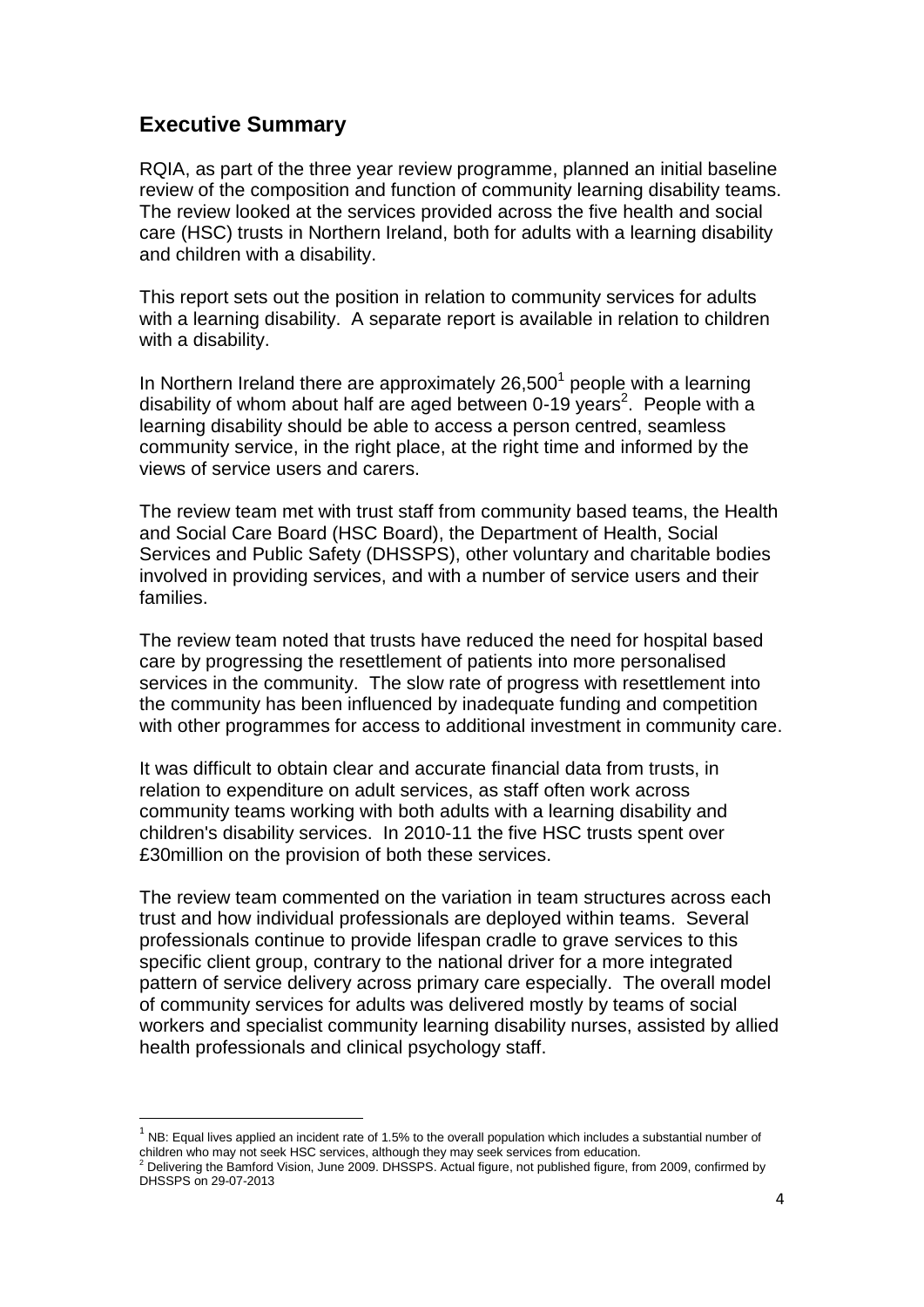Four trusts had developed specialised services for managing challenging behaviour, and three had developed specialist teams to work with offenders, referred by the courts. There was limited evidence of a tiered model of intervention being delivered due, in large measure, to the blurring and duplication of roles and responsibilities of those employed in community services. The review team found that all of the trusts had relied on informal networking rather than using clear clinical pathways and well developed interfaces between services. There was evidence of the development and use of key performance indicators and outcome measures. These were developed mostly by smaller specialist teams, led either by clinical psychologists or speech and language therapists, to help assess the clinical effectiveness of their services.

Psychiatrists worked mostly in the learning disability hospitals. The review team found little evidence of psychiatrists working as full members of community based teams in any of the five trusts. The role of the consultant psychiatrist is largely restricted to a clinical role, rather than providing clinical leadership in developing or influencing assessment and treatment strategies in the community.

The review team found there was widespread exclusion of people with a learning disability from mental health services and services for older people. An almost total exclusion of people with a learning disability from newly established autism services within trusts was noted.

The review team found evidence of good practice in relation to the development of information packs by speech and language therapy staff, referred to as communication passports in the Belfast and South Eastern trusts. These contain important information about the person, such as their health and social care difficulties, likes and dislikes, and any medication they may be taking. They also assist hospital staff to provide better care for the person. Health facilitators were also appointed to organise health promotion screenings by GP practices.

There was evidence of some sharing of good practice between trusts in relation to supported housing options for people with a learning disability. The review team considered that it would be helpful if trusts could share learning from evaluations of new models of service provision in the community, of which there are a growing number of examples in Northern Ireland, as well as nationally.

The review team believes that the HSC Board should use this report to facilitate a better understanding of the needs of adults with learning disabilities and their families. They should ensure that the most suitable and equitable range of service provision is in place to meet current and future needs. There was limited evidence of the use of caseload weighting or benchmarking across the community teams. However, the Southern Trust has a new initiative in the early stages of development. All of the teams visited reported high levels of bureaucracy and crisis management.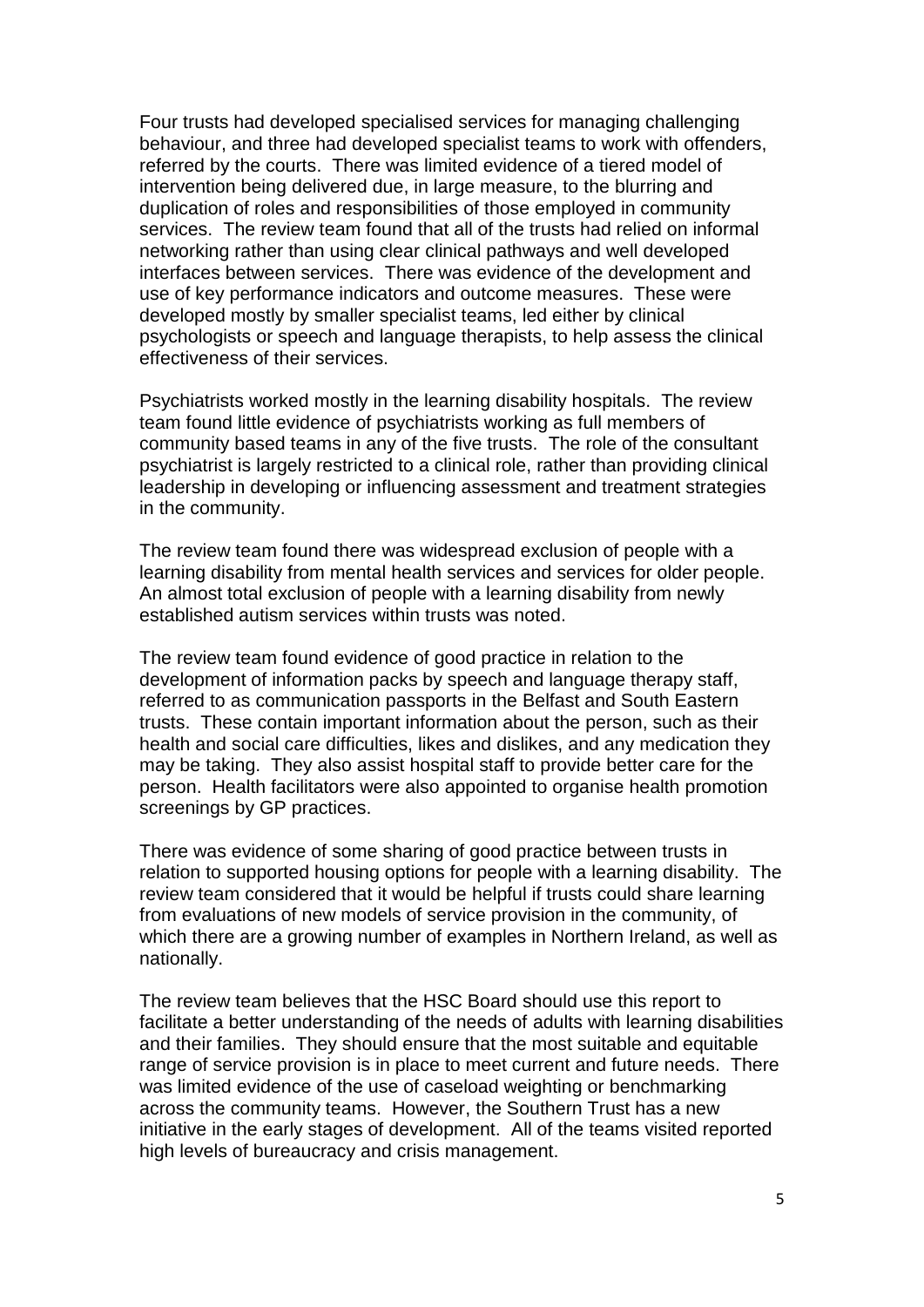The adult learning disability teams did not have clear measures in place to gauge the effectiveness of interventions with service users and carers, or consistent and tangible ways of obtaining service user or carer feedback. The review team noted a reliance on the recording of interventions, with less focus on outcomes for users and family carers. There was evidence of user engagement emerging across the five trusts. Some carers raised concerns about a lack of clear information about services and frustration caused by delays in accessing some services for example day care opportunities and respite care.

A reliance on inpatient care in specialist hospitals was evident, along with the lack of effective community based alternatives, such as extended hours of service, or home treatment services. This has resulted in consequential delays in the discharge of some patients.

The change in responsibility to the local commissioning groups (LCGs) provides an opportunity for focussing on prevention and ensuring safe and sustainable services, which respond effectively to population need. Moreover the new Learning Disability Service Framework<sup>3</sup>, launched September 2012, (DHSSPS) builds on the work undertaken by the Bamford Review<sup>4</sup>. It sets out guidance on the core standards applicable to all trusts. Some critical decisions are required by the HSC Board in terms of when and how these standards can be fully implemented.

The future commissioning of services needs to be undertaken within a framework of formal evidence based practice guidance about the standards and outcomes, as set out in the DHSSPS Service Framework for Learning Disability. This development would help provide a context for rebalancing the existing workforce, as well as identifying priorities for investment.

All trusts continue to report unmet needs; for respite services; dementia services; home treatment; crisis response teams and advocacy services; as set out in the HSC Commissioning Framework. This report should be used by the HSC Board to inform future commissioning of services. At the time of the review, plans were only at an early stage in relation to the targeting of investment in additional community based services. The provision of funding by 2015 to meet hospital resettlement targets and the aging profile of family carers needs to continue to be prioritised by the HSC Board.

It is critical that the HSC Board ensures that information is gathered consistently about the clinical and social needs of adults with a learning disability. The HSC Board should also complete a profile of each trust, regarding the effectiveness and efficiency of service delivery which should include a review of staff roles and team working. The level of investment in workforce skills and management of clinical networks should be reviewed by HSC Board in order to ensure a more equitable service is delivered by community staff.

<sup>&</sup>lt;sup>3</sup> Learning Disability Service Framework, September 2012. Belfast, DHSSPS.

<sup>4</sup> The Bamford Review of Mental Health and Learning Disability, 2007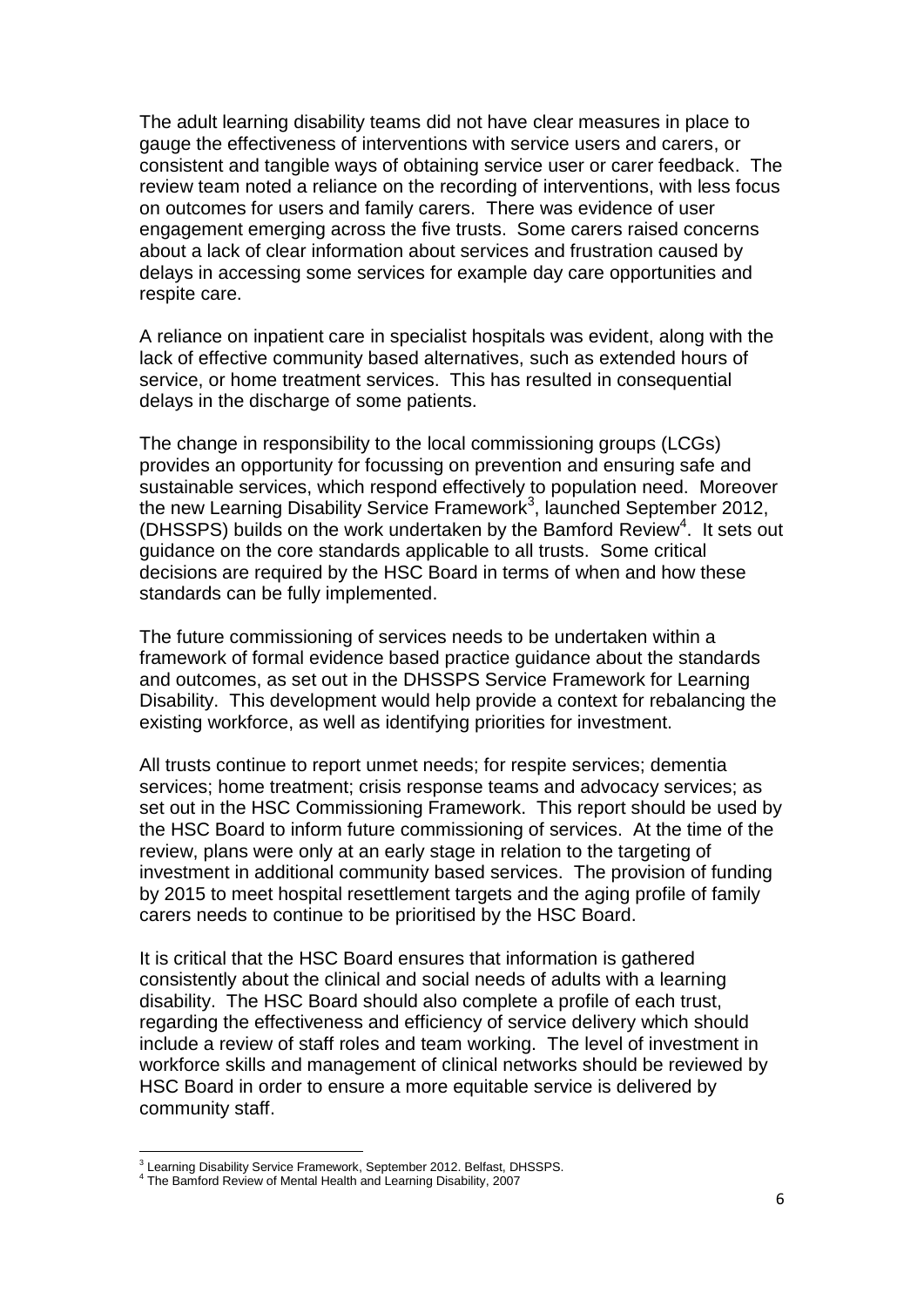The review team found it difficult to obtain a clear vision from trust staff about the best configuration of teams and structures to meet identified and future needs. Many of the challenges set out in this report are as a result of longestablished cultures and practices. Each trust will require to develop effective partnerships coupled with determined leadership before sustainable transformation can emerge.

The review team acknowledge that a considerable number of changes and improvement may have occurred since April 2011.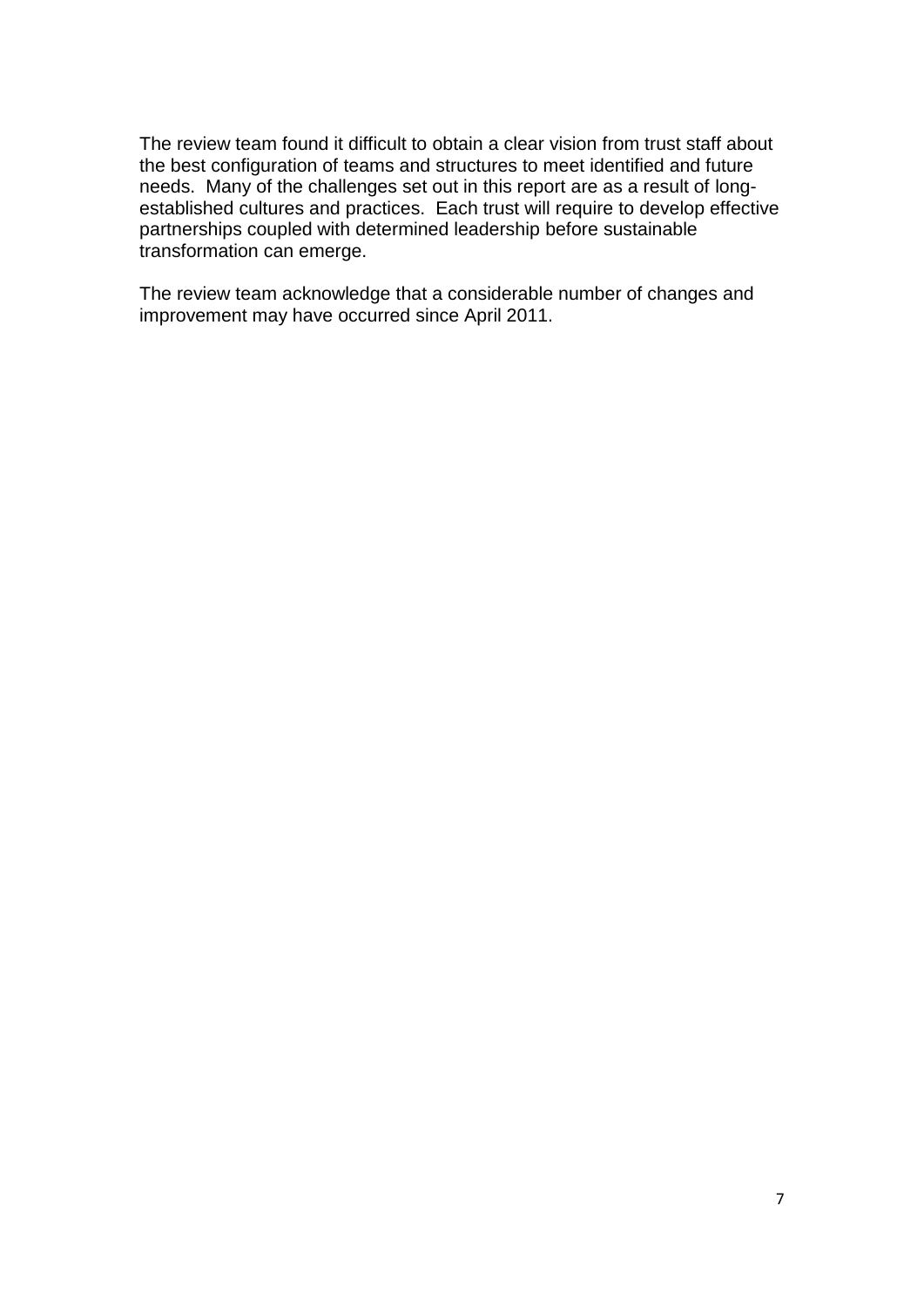# **1.0 Introduction**

# **1.1 Background to the Review**

The formal definition of people with a learning disability, Equal Lives (DHSSPS, 2005) is as follows:

"Learning disability includes the presence of a significantly reduced ability to understand new or complex information or to learn new skills (impaired intelligence) with a reduced ability to cope independently (impaired social functioning) which started before adulthood with a lasting effect on development."<sup>5</sup>

As a consequence, the individual is likely to experience difficulty in understanding new or complex information or learning new skills. The individual may also have difficulties with social and/or communication skills, with carrying out activities of daily living independently, and may have associated physical and sensory disabilities.

In Northern Ireland around 26,500 people have a learning disability, of whom about half are aged between  $0 - 19$  years<sup>6</sup> The Equal Lives report described the prevalence of learning disability in Northern Ireland as "difficult to secure" and asserted that the often quoted figure of around two per cent of the population is likely to reflect overall prevalence rather than service need. Less than four per cent of people with a learning disability are in hospitals, the majority live with family carers (66 per cent) and another 30 per cent in community-based accommodation (McConkey et al., 2003).<sup>7</sup>

People with learning disabilities are more likely to experience admission to acute hospitals than the general population. This is due to higher rates of, and vulnerability to, specific health conditions, increasing longevity, with the inevitable diseases of old age, for example dementia. It has also been projected that the number of people with a learning disability will increase by one per cent each year over the next 15 years, and that the number of children and older adults with complex physical health needs will both be large areas of growth (DHSSPS 2005)<sup>5</sup>. This is due to increasing life expectancy, advances in medical care, more mothers giving birth later, and increased survival rates of "at risk" infants due to improved healthcare.

Societal attitudes to learning disability have changed significantly in recent years. It is widely recognised that people with a learning disability have the right to live independently within the community, with meaningful choices in respect of their housing, care and support needs.

A stated objective of the Equal Lives report is to "secure improvements in the mental and physical health of people with a learning disability through developing access to high quality health services, that are as locally based as

 $\overline{a}$ <sup>5</sup> Equal Lives DHSSPS, 2005.

<sup>&</sup>lt;sup>6</sup> Bamford Action Plan, DHSSPS, 2009

 $^7$  McConkey et al 2003. Equality and Inequalities in Health and Social Care in Northern Ireland (DHSSPS 2004).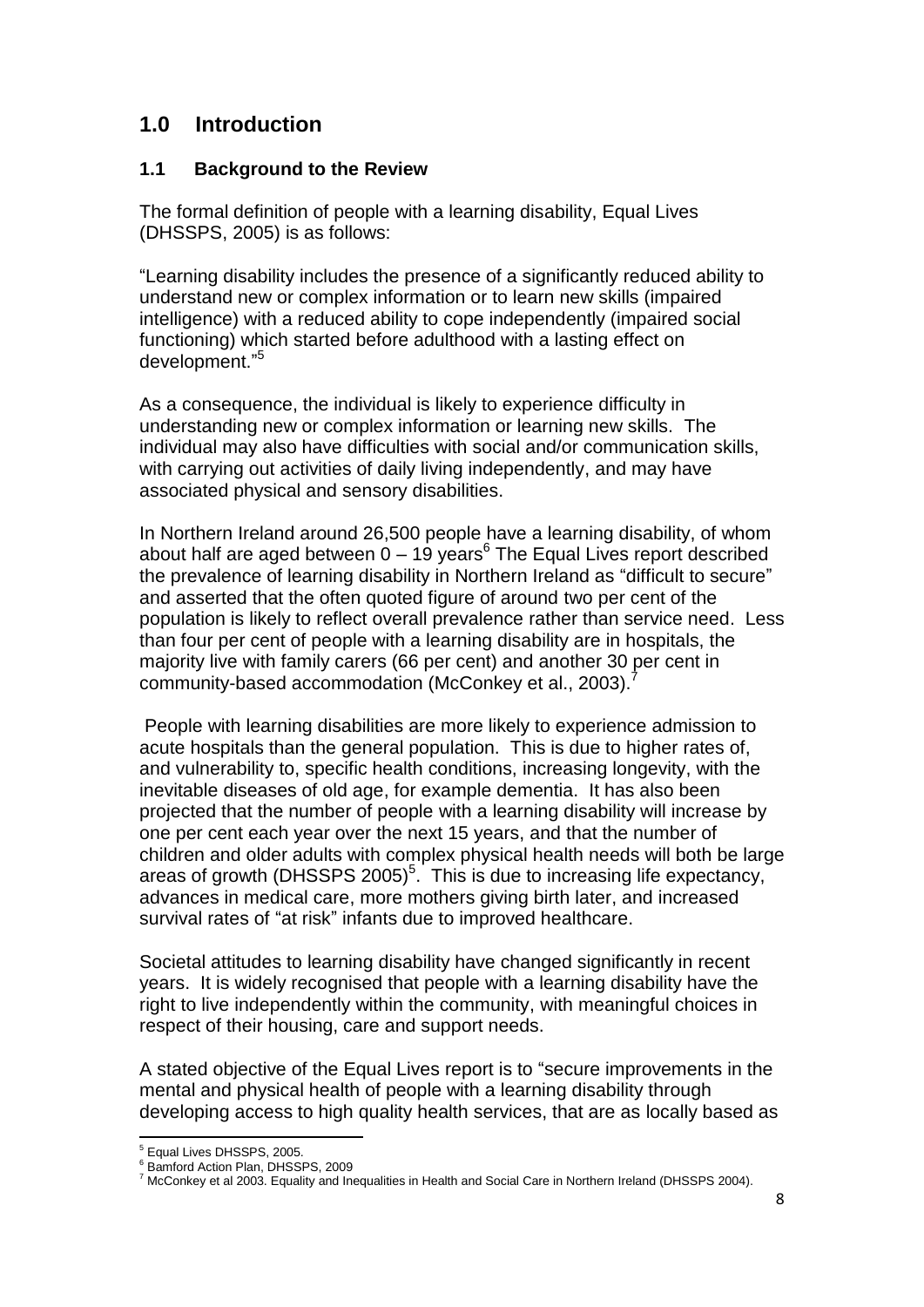possible and responsive to the particular needs of people with a learning disability". This objective is underpinned by 14 recommendations for service improvements. Furthermore, specific legislation, including the Human Rights Act (1998)<sup>8</sup> and the Disability Discrimination Act (1995)<sup>9</sup> have highlighted the legal requirement to ensure equality, dignity and autonomy is afforded to service users. These statutes require that reasonable adjustments are made to ensure that services do not unlawfully discriminate against people with learning disabilities, and include the provision of accessible information.

Access to primary and secondary healthcare services for people with learning disabilities has been reflected in a number of reports and inquiries. National Patient Safety Agency (NPSA) (2004) <sup>10</sup> report, "Understanding the Patient Safety Issues for people with learning disabilities" highlighted that care of people with a learning disability in general hospitals was a major safety concern.

Within Northern Ireland a number of research projects such as Promoting Access<sup>11</sup> and Patient People<sup>12</sup>, together with research specifically into access to accident and emergency services<sup>13</sup>, have also identified major challenges in accessing general healthcare for people with learning disabilities.

The DHSSPS response to 'Delivering the Bamford Vision' (2008)<sup>14</sup> stated, "the Northern Ireland Executive accepts the thrust of the recommendations", and set out proposals to take the recommendations forward over the next 10 to 15 years. This envisages a model of community based care in which no one remains in hospital unnecessarily and people with a learning disability enjoy the maximum quality of life possible, consistent with their needs.

There have been a number of drivers for the modernisation, reform and restructuring of traditional models of community learning disability services. A traditional model of service provision consists of generic social service departments undertaking specialist functions with a range of services provided by social workers, nurses, psychologists and speech and language therapists.

Transforming Your Care (TYC) 2011<sup>15</sup> sets out a summary of key proposals, including a commitment to closing long stay institutions. TYC states that "By 2015, anyone with a learning disability is promptly and suitably treated in the community and no one remains unnecessarily in hospital."

 $\overline{a}$ 

<sup>&</sup>lt;sup>8</sup> Human Rights Act, 1998

<sup>&</sup>lt;sup>9</sup> Disability Discrimination Act, 1995

<sup>&</sup>lt;sup>10</sup> The National Patient Safety Agency (NPSA), 2004

<sup>&</sup>lt;sup>11</sup> Barr, O. (2004) Promoting Access: The experience of children and adults with learning disabilities and their families/carers who had contact with acute general hospitals in the WHSSB Area and the views of the nurses in these

hospitals. A reported prepared for the WHSSB.<br><sup>12</sup> Southern Health and Social Care Council (2008) Patient People: Experiences of adults with a learning disability as hospital in-patients in Craigavon Area Hospital and Daisy Hill Hospital. SHSCC, Lurgan.

Sowney, M., Barr, O. (2007) The challenges for nurses within the accident and emergency care service

communicating with and gaining valid consent from adults with intellectual disabilities. Journal of Clinical Nursing. 16  $(9)$ : 1678-1686

Delivering the Bamford Vision DHSSPS, 2008.

<sup>&</sup>lt;sup>15</sup> Transforming Your Care (A Review of Health and Social Care in Northern Ireland) DHSSPS, 2011.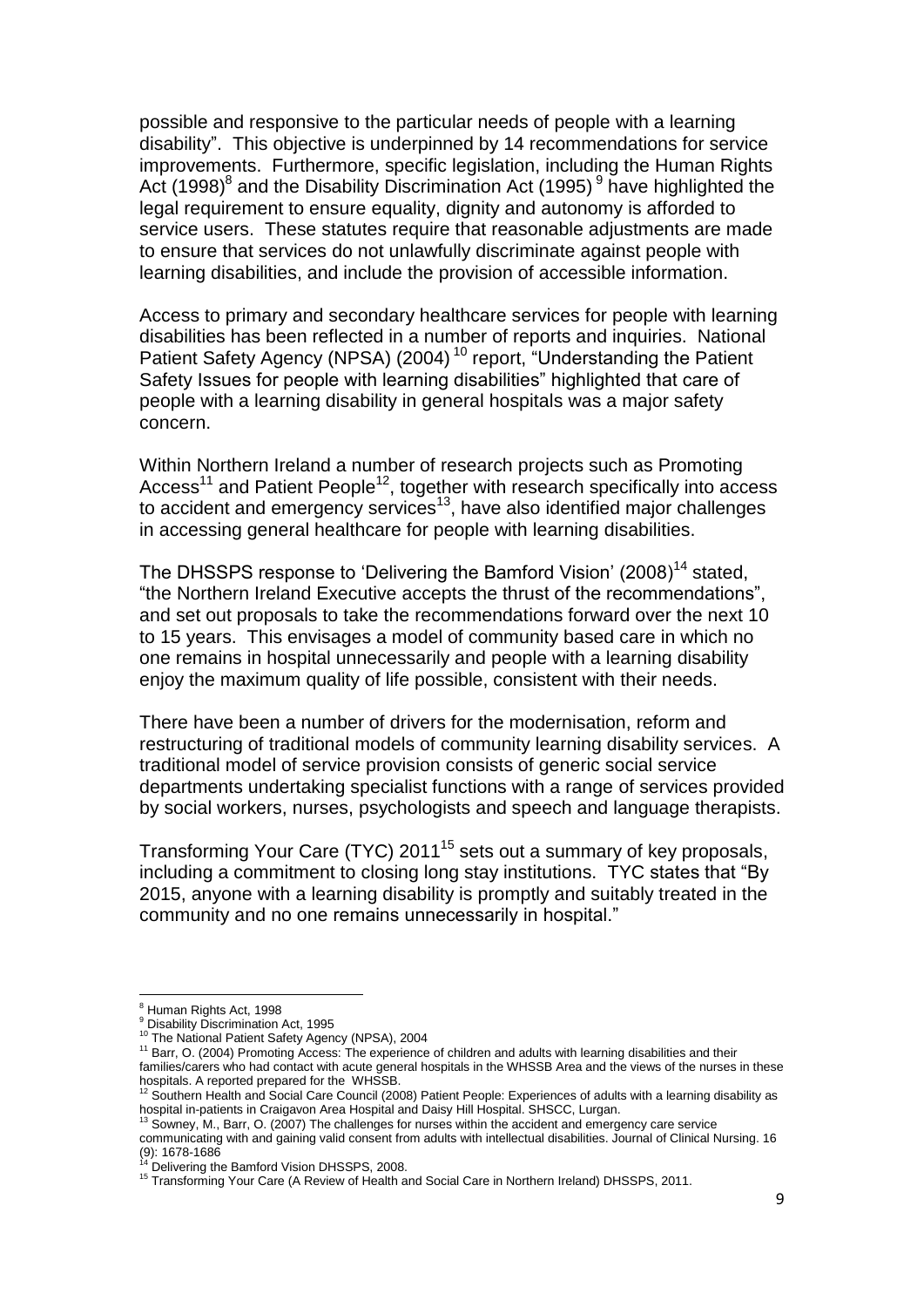This report presents a baseline assessment of the role and composition of community learning disability teams and teams for adults with a learning disability across the five trusts. It highlights the baseline level of investment in these services as at 1 April 2011. The review also provides information about access to and provision of learning disability services across community teams for adults with a learning disability and children with a disability (as at 1 April 2011). A separate report is available in respect of children with a disability. The adult report indicates the types of transitional arrangements in place for moving between adult services, the type of engagement and communication with service users and the information database systems in use. The report also provides information on unmet need for community services for adults with a learning disability.

# **1.2 Terms of Reference**

The terms of reference for this review were agreed as follows. The review would be undertaken in two stages.

Phase 1 - (2011-12) a baseline assessment of teams for adults with a learning disability and children with a disability and service provision as at 1 April 2011.

Phase 2 - (2014-15) an assessment of the quality and effectiveness of trusts" Learning Disability Services for adults, against the DHSSPS"s Learning Disability Service Framework.

The review excluded services that are currently regulated by RQIA, as outlined in the list below:

- Adult Placement Agencies
- Day Care **Settings**
- $\bullet$ Domiciliary Care **Agencies**
- Supported Living **Services**
- Independent Hospitals
- Nursing Agencies Independent
- Nursing Homes
- Residential Care Homes
	- Clinics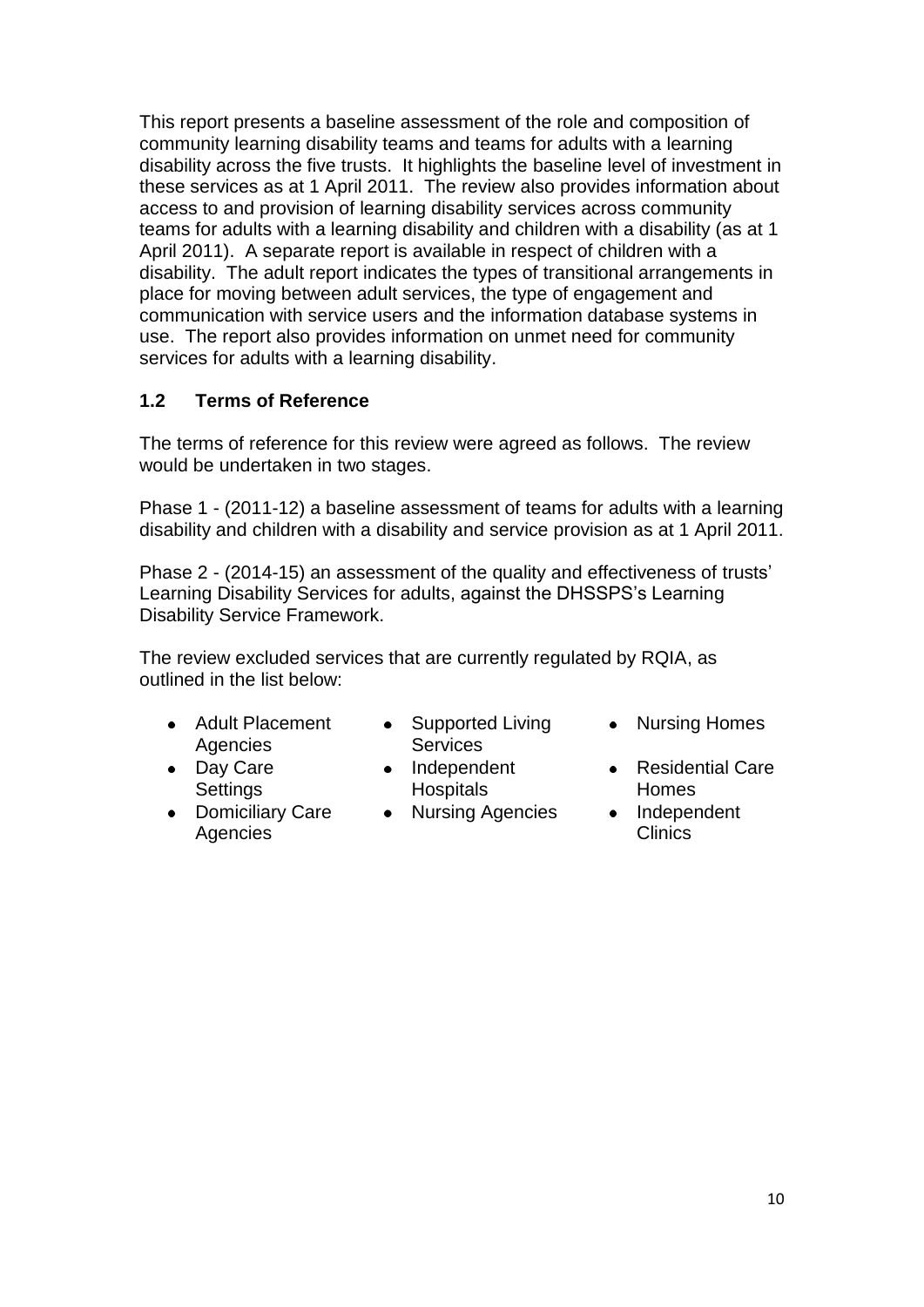# **1.3 Membership of The Review Team**

| <b>Ashok Roy</b>         | <b>Consultant Psychiatrist, Coventry and</b> |
|--------------------------|----------------------------------------------|
|                          | <b>Warwickshire Partnership Trust</b>        |
| <b>Theresa Nixon</b>     | Director of Mental Health, Learning          |
|                          | Disability and Social Work, RQIA             |
| <b>Patrick Convery</b>   | Head of Mental Health and Learning           |
|                          | Disability, RQIA                             |
| <b>Audrey Murphy</b>     | Inspector, Learning Disability, RQIA         |
| Jill Munce               | <b>Complaints Manager, RQIA</b>              |
| David Philpot            | Project Manager, RQIA                        |
| Janine Campbell          | Project Administrator, RQIA                  |
| Professor Roy McConkey - | Advisor to the Project Organisational Team   |

# **1.4 Methodology**

All five HSC trusts were asked to complete a self-assessment questionnaire to provide information on the:

- role and compositon of learning disability community services for adults  $\bullet$
- profile of staff and the level of investment in the community teams
- provision of learning disability services, across community teams for adults with a learning disability (as at 1 April 2011)
- information database systems
- carers' assessment and direct payments
- engagement and communication with service users
- transitional arrangements between children and adult learning disability services
- information on unmet need for community services for adults with a learning disability.

For each trust, RQIA met with a team providing front line services. A second team was asked to evidence models of current good practice.

Validation visits were made to each of the five trusts. Meetings were held with members for staff who provided adult learning disability services, and presentations were made by the teams (chosen either by their specialty or locality).

The review team also met with representatives of the HSC Board with lead responsibility of learning disability services, and with the DHSSPS.

Meetings were held by the review team with service users and their families before, during and after the visits to trusts to obtain their views about service provision.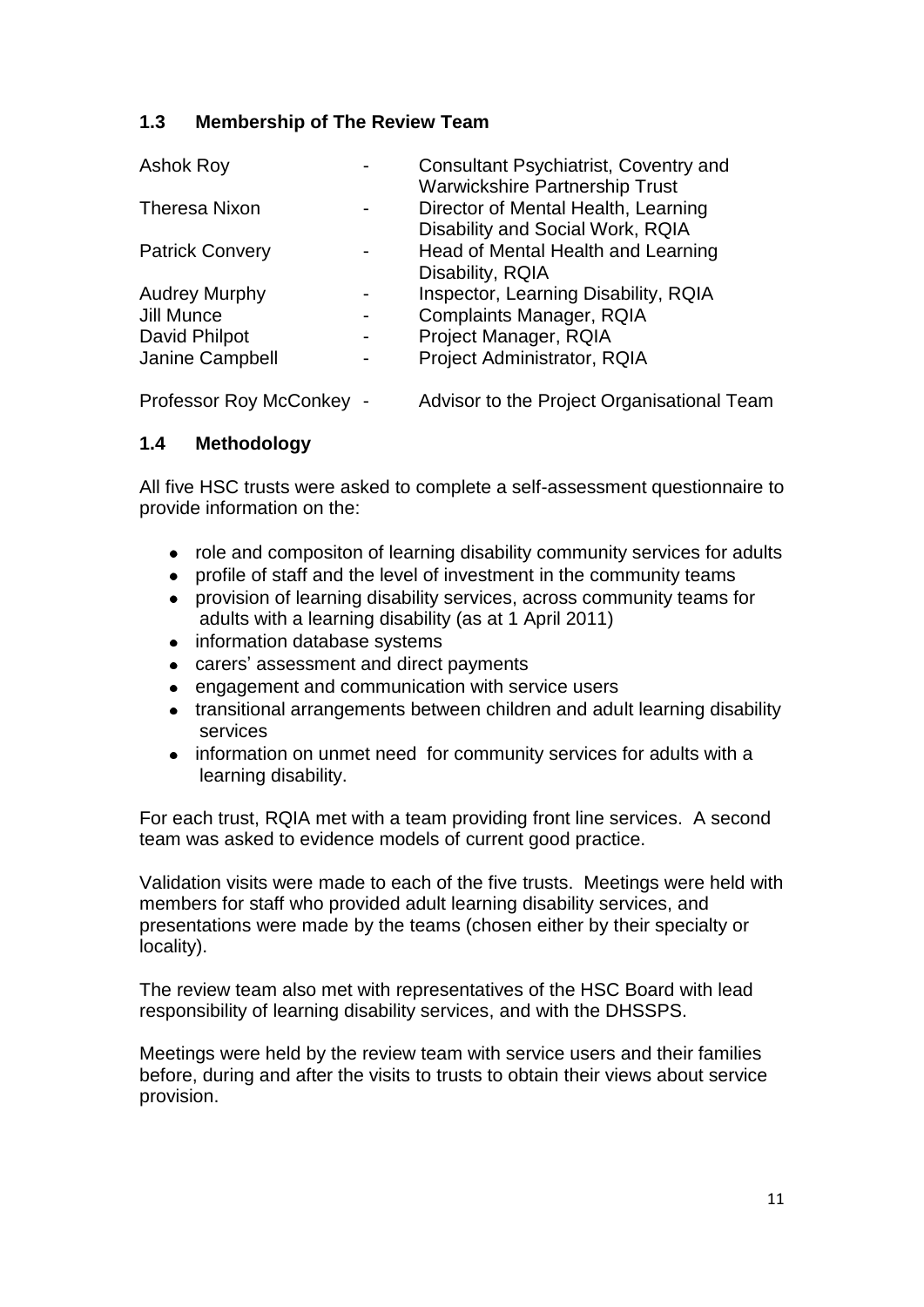# **2.0 Role and Composition of Community Learning Disability Teams and Profile of Investment in Staff across the Five Trusts**

The Equal Lives report<sup>16</sup> (DHSSPS, 2005) of the Bamford Review observed: "The concept of a Community Learning Disability Team has been a feature of learning disability services in the UK since the 1970s. Traditional models of service delivery have consisted of generic social services departments undertaking specialist functions and providing a range of health and social services.

The form and function of these teams varies widely and there has been very little research undertaken into the effectiveness of the various models, despite the fact that they are an expensive component of health and social services provision"

Since the previous DHSSPS review of learning disability services<sup>17</sup> in 1995, community services for those with a learning disability have evolved in response to changes in policy, legislation and identified needs.

The HSC Board, in its Commissioning Plan 2011-12 $^{18}$ , set out an expectation that community learning disability teams will provide community based assessment and treatment services, comprising of psychiatry, learning disability nursing, allied health professionals (AHP) and social work inputs. The HSC Board Commissioning Plan also sets out targets with regard to the resettlement of patients currently in long-stay hospital placements.

The aims and scope of community learning disability services are as follows:

- to support individuals with a learning disability
- to support the carers of individuals with a learning disability
- to support staff and other carers involved in the lives of individuals with a learning disability
- $\bullet$ to provide information and support to the wider community, including primary care professionals

As part of the RQIA review, health and social care trusts were asked to describe their current community teams, outlining their core functions, the type of services provided, and management/leadership arrangements. Table A2 in Appendix 2 provides a summary of the responses received. A number of different structures exist for adult learning disability teams, with evidence of collaborative working.

The review team noted that the structure of community teams providing services to people with a learning disability is changing across Northern Ireland. These changes have occurred in the context of the Review of Public

 $\overline{a}$ <sup>16</sup> Equal Lives, DHSSPS, 2005

<sup>17</sup> Review of Policy for people with a Learning Disability in Northern Ireland. Belfast: DHSS, 1995

<sup>&</sup>lt;sup>18</sup> HSC Board Public Health Agency Commissioning Plan 2011-12. November 2011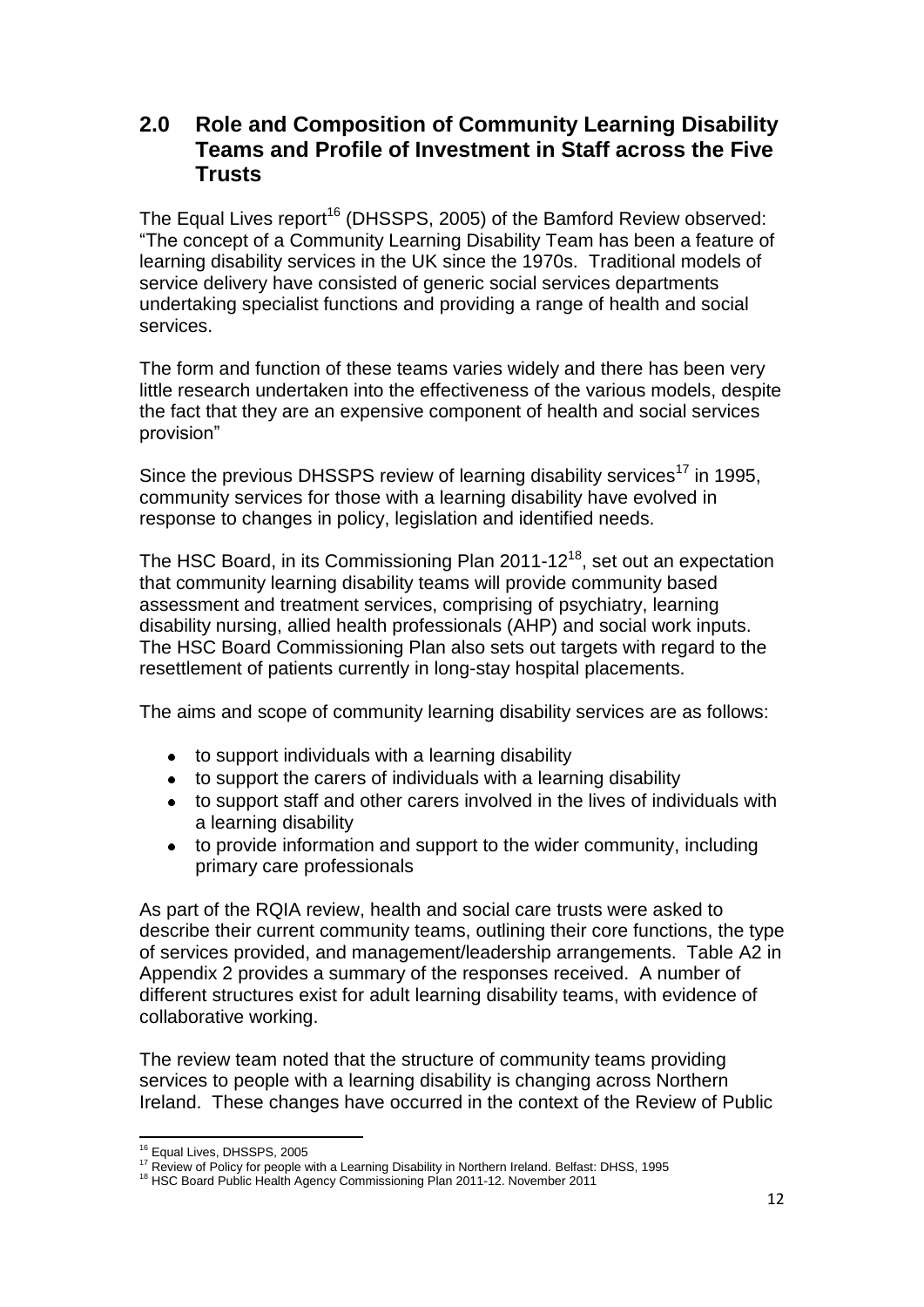Administration (RPA), resulting in mergers of trusts and reorganisation of service provision.

All trusts, at the time of the review, had maintained the teams which existed within the former legacy trusts, consisting mostly of social workers and learning disability nurses, with occupational therapists included as part of the teams in the Belfast, Northern and Southern trusts.

Four trusts had created challenging behaviour teams and three - the Belfast, Southern and Northern trusts, provided a specialist forensic team who work with people with a learning disability referred by the court.

The review team found that community learning disability services for adults fulfil a number of functions in relation to facilitating access to a range of services, from primary care through to the provision of highly specialised care. Service users should be able to step up or step down the care pathway according to their changing needs and in response to treatment. A stepped care model would normally consist of 1 to 4 tiers. Tier 1 services would provide the least intervention, tiers 2 and 3 providing more specialist community assessments and interventions, and tier 4 providing inpatient assessment and treatment services.

The review team noted various initiatives had taken place to develop a stepped care model of provision. However, this type of service model was not always clearly understood by staff. Transforming Your Care (DHSSPS, 2011) makes a number of recommendations in relation to the quality and accessibility of services for individuals with a learning disability in the community and states "tangible services on the ground are the touchstone by which those using the service judge its success"<sup>19</sup>. During the review a number of families described community services as fragmented. Some families reported having inputs from a variety of team members but did not always understand the role, task and function of the different team members.

The review team considered that trusts have a considerable way to go to ensure that the service improvements required under Transforming Your Care are fully achieved.

# **2.1 Profile of Investment in Staff Teams for Adults with a Learning Disability**

Information was requested on the numbers of staff in post at 1 April 2011 for each grade within the various disciplines; along with the total gross salary costs (inclusive of employer"s costs) (see Table 1).

 $\overline{a}$ <sup>19</sup> Transforming Your Care (A Review of Health and Social Care in Northern Ireland) DHSSPS, 2011.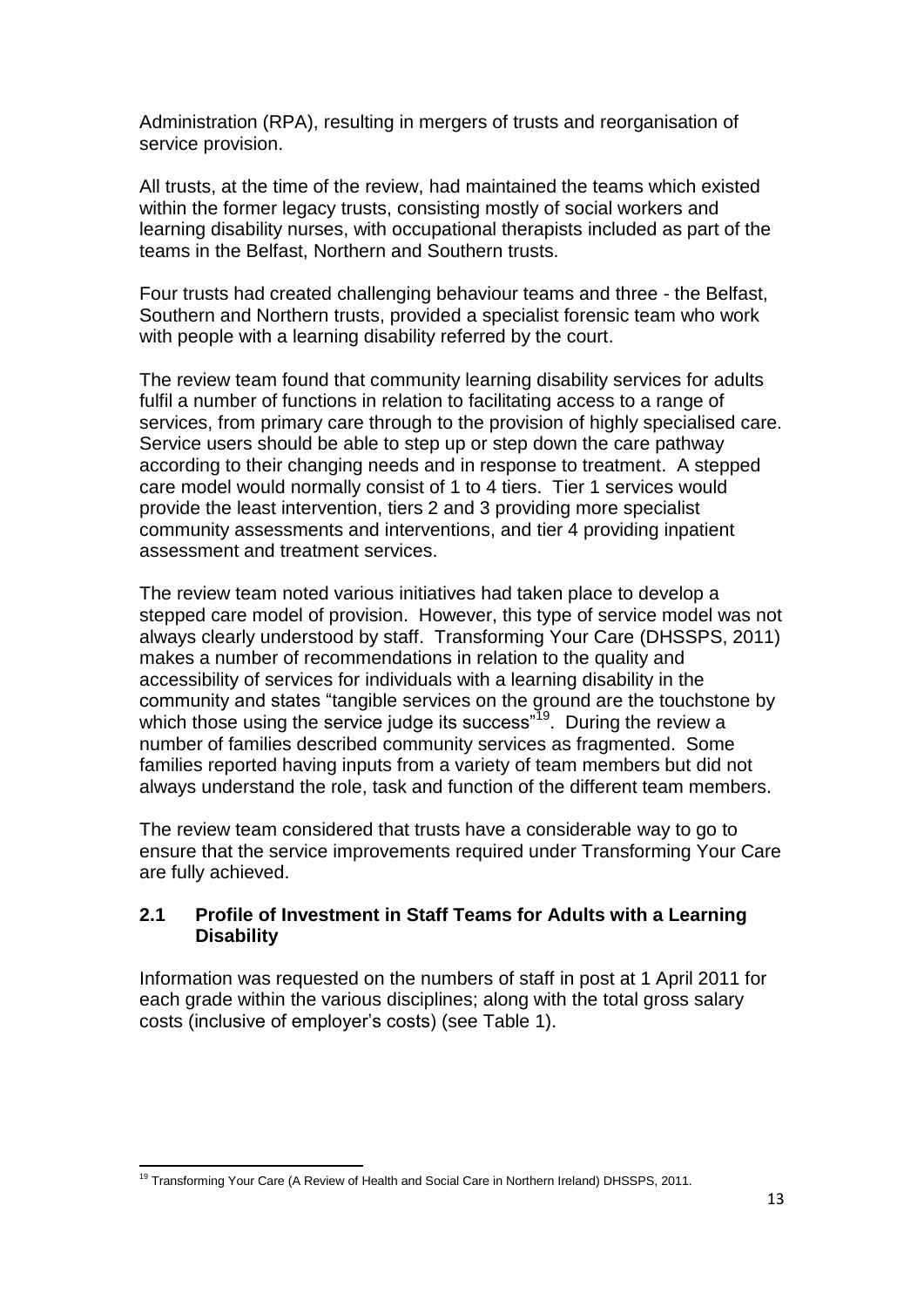#### **Table 1: The Total Amount of Funding across Staff Disciplines in 2010- 2011 in Community Teams for Adults with a Learning Disability across the Five HSC Trusts**

| <b>Discipline</b>                                            | <b>Belfast</b><br><b>Trust</b> | <b>Northern</b><br><b>Trust</b>   | <b>South</b><br><b>Eastern</b><br><b>Trust</b> | <b>Southern</b><br><b>Trust</b> | Western<br><b>Trust</b> | <b>Northern</b><br><b>Ireland</b><br><b>Total</b> |
|--------------------------------------------------------------|--------------------------------|-----------------------------------|------------------------------------------------|---------------------------------|-------------------------|---------------------------------------------------|
| Social workers<br>and care<br>management <sup>1</sup>        | £1,288,000                     | £1,320,268                        | £893,600                                       | £1,115,000                      | £728,000                | £5,344,868                                        |
| <b>Community LD</b><br>Nursing and<br>Health<br>Facilitators | £290,000                       | £722,292                          | £413,000                                       | £650,000                        | £426,000                | £2,501,292                                        |
| Occupational<br>Therapy                                      | £118,000                       | £323,500                          | £83,000                                        | £355,000                        | £52,000                 | £931,500                                          |
| Speech and<br>Language<br>Therapy                            | £180,000                       | £252,000                          | £251,000                                       | £216,000                        | £83,000                 | £982,000                                          |
| Physiotherapy                                                | £121,000                       | £245,000                          | £49,000                                        | £183,000                        | £79,708                 | £677,708                                          |
| Clinical<br>Psychology                                       | £115,000                       | £215,800                          | £234,000 <sup>4</sup>                          | £141,789 <sup>4</sup>           | £70,500 <sup>4</sup>    | £824,352                                          |
| Challenging<br>Behaviour<br><b>Services</b>                  | £342,000                       | £391,889                          | £129,000 <sup>4</sup>                          | £177,117 <sup>4</sup>           | £133,500 <sup>4</sup>   | £1,232,545                                        |
| Psychiatry                                                   | £139,000                       | <b>Not</b><br>supplied            | $(E158,000)^3$                                 | £106,785 <sup>4</sup>           | £218,000                | £499,380 <sup>5</sup>                             |
| Other specialist<br>services <sup>2</sup>                    | £250,227                       | £99,000                           |                                                | £174,920                        |                         | £524,147                                          |
| Community<br>support workers                                 | £128,000                       | Included in<br><b>Social Work</b> |                                                | £293,899                        |                         | £421,899                                          |
| Management<br>and<br>Administration                          | £254,487                       | £133,477                          | £118,297                                       | £144,084                        | £189,554                | £839,899                                          |
| <b>Total reported</b><br>by trust                            | £3,225,714                     |                                   | £3,703,226 £2,170,987                          | £3,557,594 £1,980,262           |                         | £14,637,693                                       |

A blank cell indicates that the trust made no report but it does not necessarily mean that no service of that type is provided. (Details of whole time equivalent (WTE) staffing is contained in Appendix 1 of this report)

<sup>1</sup> Social work costs includes team leaders and care management. Some trusts reported separately on these categories of staff.

<sup>2</sup>Certain trusts had developed other specialist services such as forensic psychology and for mental health and learning disability.<br><sup>3</sup> The South Eastern Trust provided this as an estimate although the budget is with the Belfast Trust through

Muckamore Abbey Hospital. (This arrangement also applies to the Northern Trust although no estimate of costs was provided). This amount is not included in the trust's total costs.<br><sup>4</sup> For the South Eastern Trust and the Western Trust these costs have been apportioned 50/50 with Children's

services and in the Southern Trust the apportionment is 75% adult: 25% children. However, the monies may sit within one budget within the trust.<br><sup>5</sup> These costs would rise to £821,725 if the estimate cost for South Eastern Trust is included in the total and a pro

rata amount of the average costs across four trusts in added in for the Northern Trust.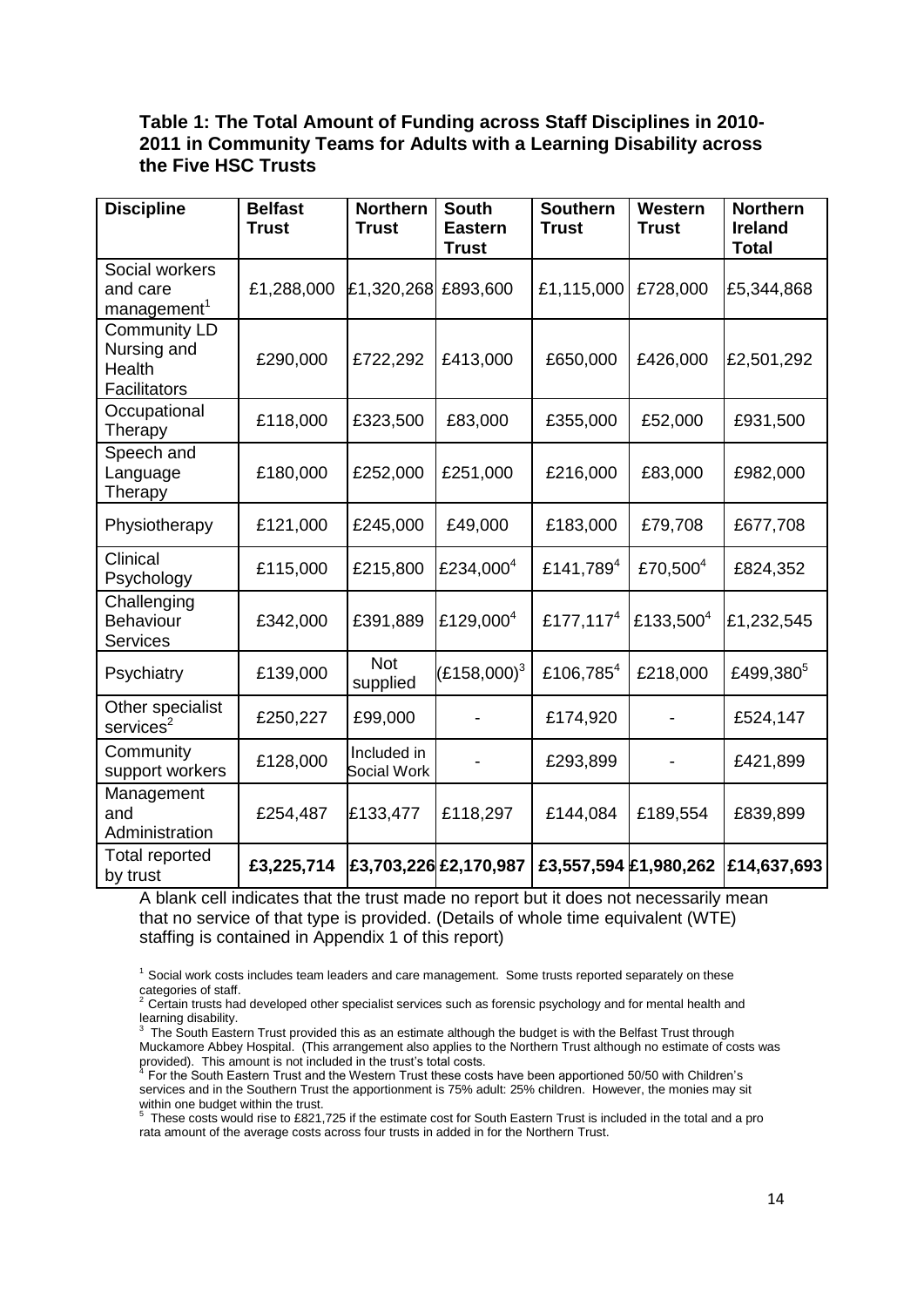## **Figure 1: The Percentage Total Spend on Professionals Providing Community Services for Adults with a Learning Disability across the Five HSC Trusts**



Figure 1 illustrates the percentage of total spend by discipline for Northern Ireland as a whole. (NB the costs for psychiatry have been calculated on a pro rata basis across the five trusts). This indicates that social workers accounted for over one third of the spend, followed by community learning disability nursing at 14 per cent. The three allied health professional therapists along with clinical psychology and challenging behaviour services, account for a further 33 per cent, with four per cent is spent on other specialist services and community support workers. The psychiatry costs, at three per cent, may be an underestimate of the amount expended in direct community services, as a component may be included within specialist hospital costings. Likewise, the management costs (at six per cent) are related to the direct management and administration costs of community services and do not include other support service such as human resources and finance.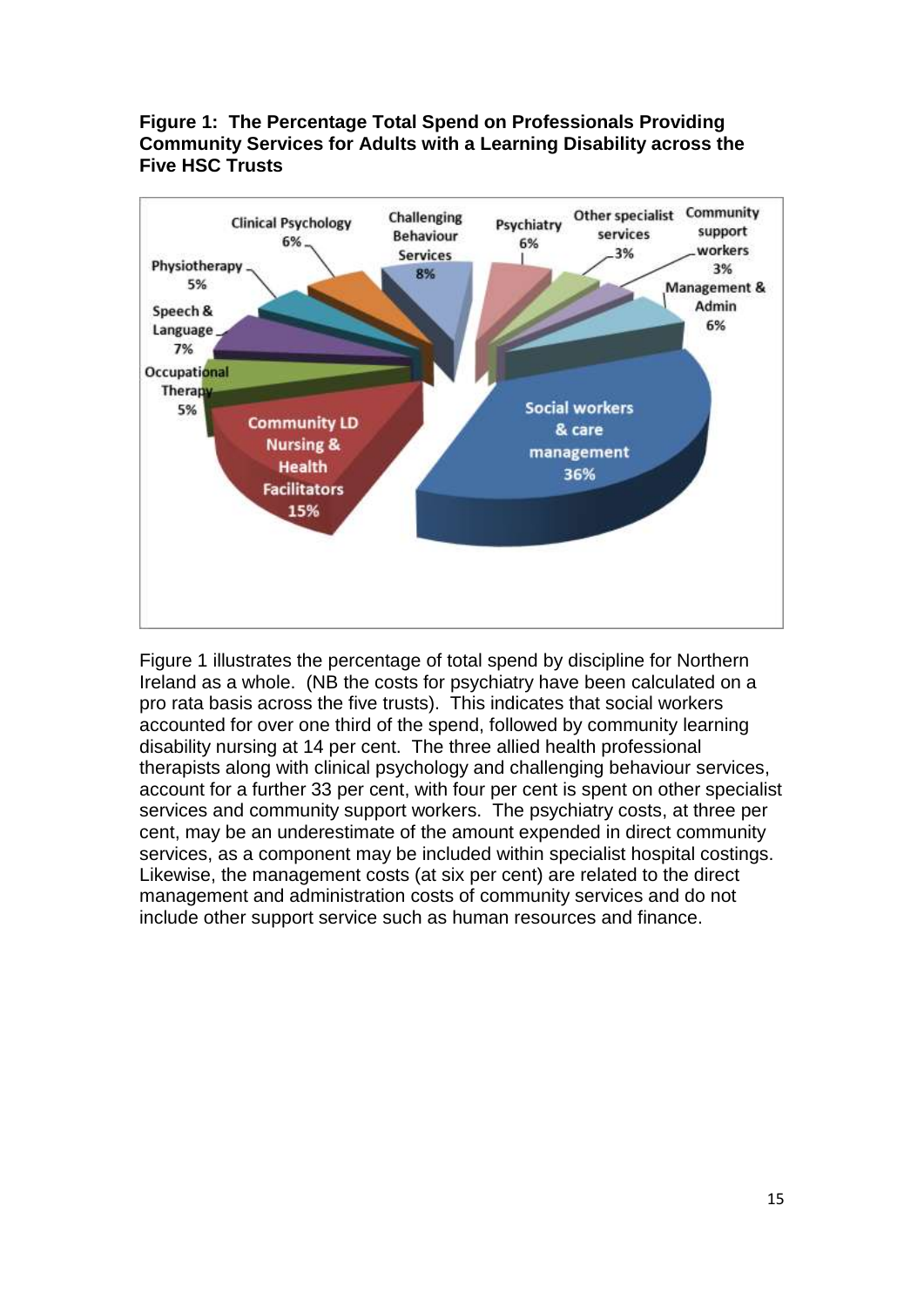# **2.2 Comparisons across the Trusts**

Spending on services for adults with a learning disability across the five HSC trusts was calculated as an amount per adult (aged 20 to 64 years inclusive) within the overall trust population (see Appendix 2 Table A3). The adult populations are the actual numbers from census data and are not weighted populations based on deprivation indices. These calculations are based on 2010 mid-year estimates.

Table A3 in Appendix 2 illustrates the variation in terms of gross expenditure by disciplines within trusts. The total per capita spend on adult learning disability services is highest in the Southern and Belfast Trusts and lowest in the South Eastern Trust.

The review team made the following observations from the analysis of this data:

- The Belfast Trust spends proportionately more on social workers and care managers per head of population, whereas the Southern Trust concentrated its investment more heavily in community nursing staff with a learning disability specialism or community learning disability nurses.
- All of the trusts spend more on social work and nursing staff than all the  $\bullet$ other disciplines combined.
- The South Eastern Trust had a higher spend on speech and language  $\bullet$ therapy services per head of adult population than other trusts, nearly three times more per capita than the Western Trust, which had the least expenditure on speech and language therapy services to support adults with communication needs.
- Trust expenditure on occupational therapy funding was variable, with the Western Trust at less than half of the Belfast Trust and less than a fifth of that spent by the Southern Trust.
- The Belfast and Northern trusts spend significantly more on challenging behaviour services, with the South Eastern Trust spending least on this service, although this is compensated by a higher spend on clinical psychology which is highest in the South Eastern Trust and lowest in the Western and Northern trusts.

These calculations can be further refined by considering the distribution of adults with a learning disability reported by the trusts to be in receipt of services from community teams in 2010-11. This is given in Table 2 along with the percentage of the overall adult population (aged 20 to 64 years inclusive). The table also gives the total per capita spend for each person with a learning disability reported by the trust to have received services.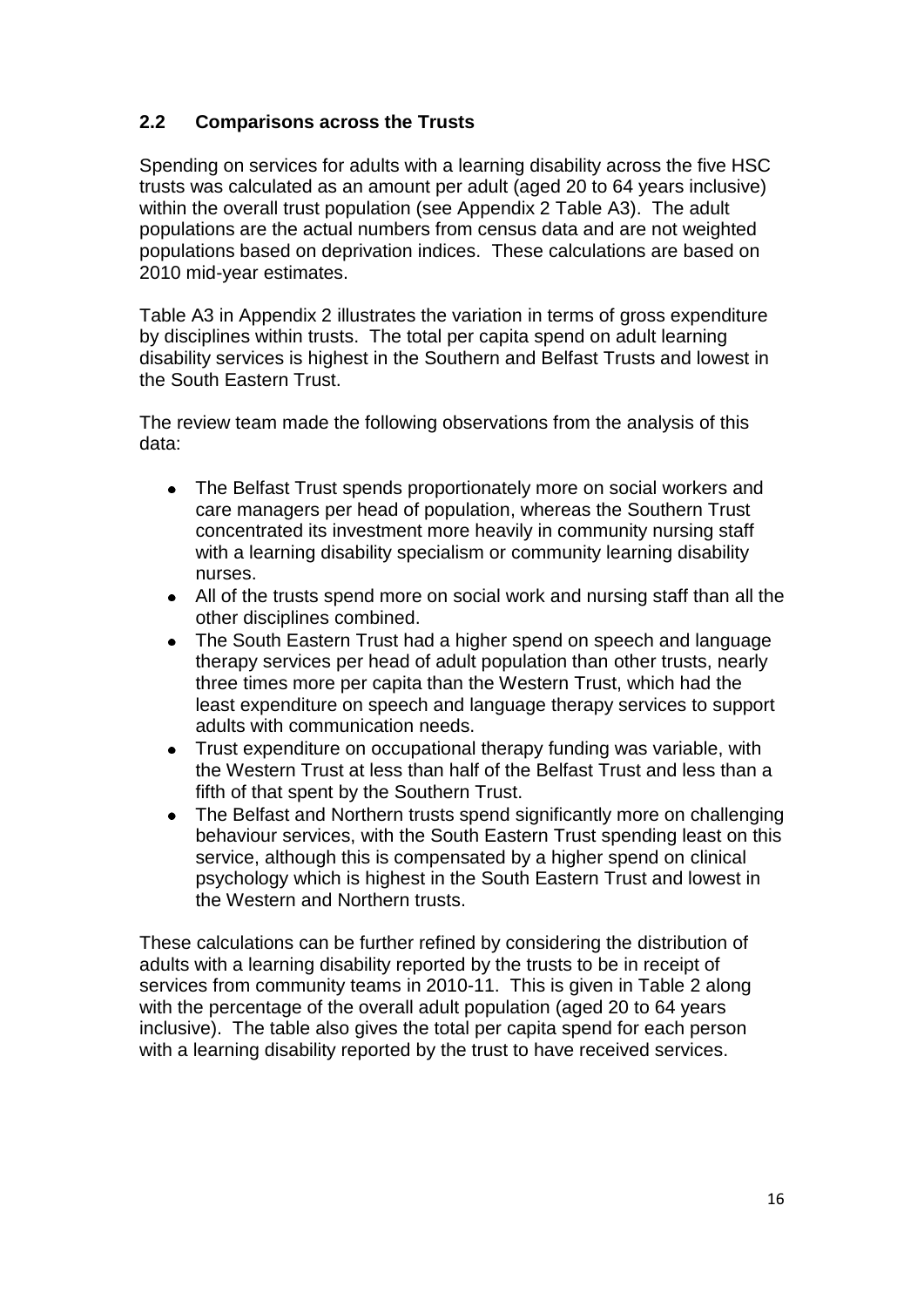#### **Table2: The Number of Adults in Receipt of Services from Community Learning Disability Teams in 2010-11 and the Total per Capita Spend per Person.**

|                                                                   | <b>Belfast</b><br>Trust | <b>Northern</b><br>Trust | South<br>Eastern<br>Trust        | Southern<br><b>Trust</b> | Western<br><b>Trust</b> | Northern<br>Ireland<br>Total |
|-------------------------------------------------------------------|-------------------------|--------------------------|----------------------------------|--------------------------|-------------------------|------------------------------|
| Number of<br>adult<br>persons<br>with a<br>learning<br>disability | 1609                    | 1989                     | 1551                             | 1660                     | $1156^1$                | 7965                         |
| Adult<br>population<br>of trust                                   | 198,119                 | 268,698                  | 203,794                          | 210,587                  | 176,799                 | 1,057,997                    |
| Number of<br>persons<br>with LD per<br>1,000                      | 8.12                    | 7.4                      | 7.61                             | 7.88                     | 6.54                    | 7.53                         |
| Total spend<br>on LD                                              | £3,225,714              |                          | £3,703,226 £2,170,897 £3,557,594 |                          |                         | £1,980,262 £14,637,693       |
| Per capita<br>spend for<br>persons<br>with LD                     | £2,004                  | £1,862                   | £1,400                           | £2,143                   | £1,713                  | £1,838                       |

<sup>1</sup> An additional 104 cases were known to the trust but were unallocated. If included in the total this would bring the rate per 1,000 to 7.13.

Table 2 denotes the range and variation between trusts in terms of the expenditure per capita for each person with a learning disability. The Belfast Trust provides a service to the highest number of individuals per capita; 25 per cent more than the Western Trust with the lowest ratio of 6.54 persons. It is unlikely the differential is explained by a higher prevalence of learning disability in the population of the Belfast Trust. This is more likely due to variations in the criteria used by trusts in assessing a person as having a learning disability and in the availability of access to these services, especially as the Western Trust reported knowing of around 1,700 adults with a learning disability in their area.

Moreover, there is marked variation in the average spend per person with learning disability across the five trusts, with over a 50 per cent difference between the South Eastern Trust (with the lowest spend) and the Southern Trust (the highest spend).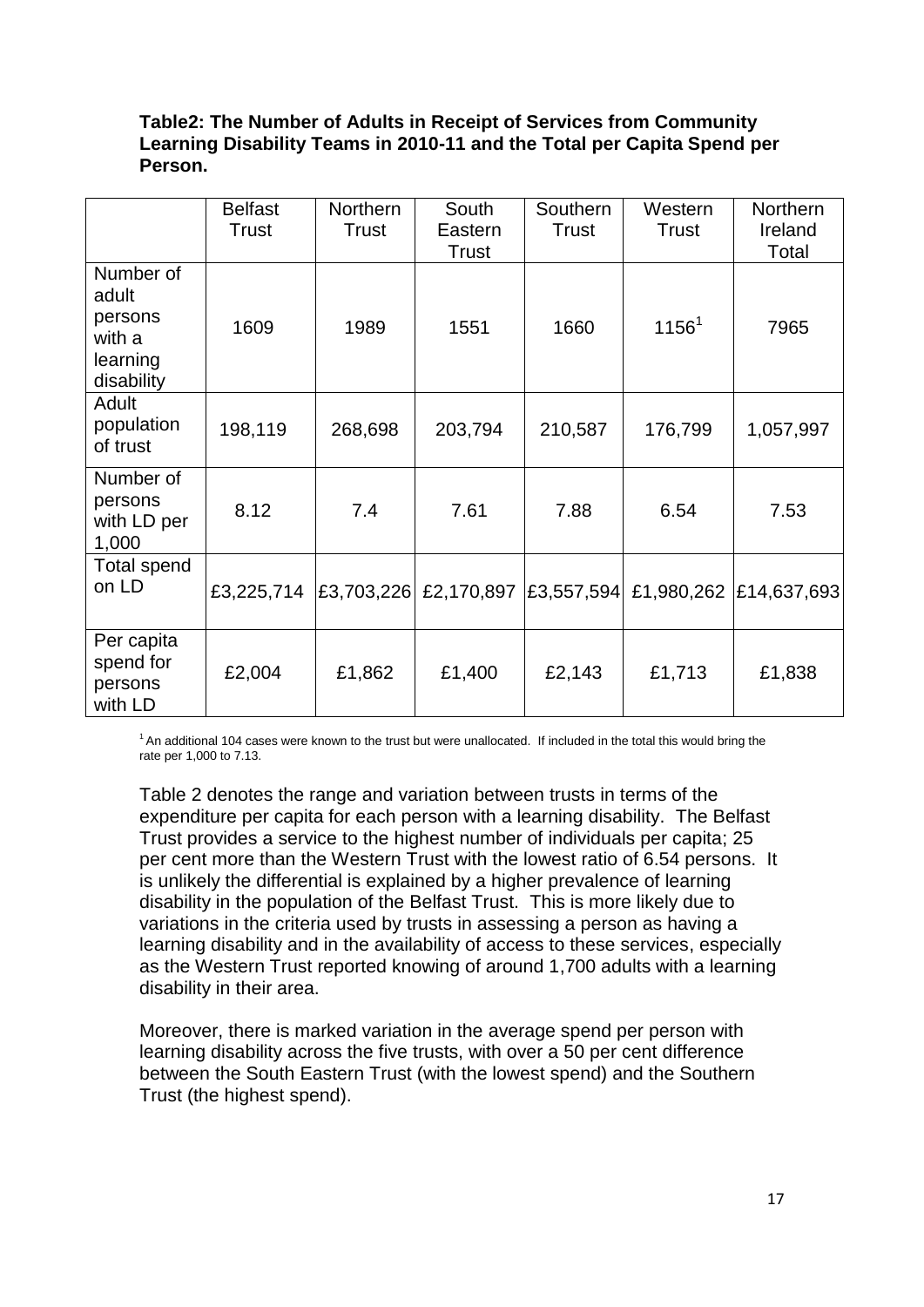## **2.3 Structure of Community Learning Disability Teams - Adults: Model of Service Delivery and Outcome Measures**

Each trust was asked for a range of information in relation to:

- the profile of its adult learning disability service  $\bullet$
- referral criteria  $\bullet$
- information database systems in place, and how they evaluated effectiveness
- information about carers' assessments and direct payments
- engagement with service users  $\bullet$
- $\bullet$ information on models of good practice
- $\bullet$ unmet need
- specific challenges facing the services.  $\bullet$

The review team noted that the existing community support teams for adults with a learning disability deliver a traditional model of service provision. Adults with a learning disability receive services provided by community nurses and social workers for learning disability, combined with services from allied health professionals and psychologists. The review team found no evidence of a tiered model of service provision similar to CAMHS, offering services such as crisis response or home treatment teams. Services were, in the main, delivered on a weekday basis.

# **2.3.1 Belfast Health and Social Care Trust**

The Belfast Trust has four community learning disability teams (in North, South, East and West Belfast), which offer assessment and intervention to people with a learning disability and advice and support to their carers. The teams have a key responsibility in coordinating care planning and they signpost people to appropriate services. In addition, the trust has a forensic service to support community teams to work effectively with people with offending behaviours and a specialist behaviour support service (PROMOTE) for people with learning disabilities and diagnosed mental health needs.

The review team met with the West and South Belfast community learning disability teams. Both teams comprised of social workers, community learning disability nurses and an assistant care manager. There were no occupational therapy and physiotherapy team members present; they are not part of the core team but are attached to the teams and located with them. The teams reported individual caseloads of 48 - 50 service users, and an increase in referrals was noted.

# **Referrals by Source and Access Criteria**

Referrals to adult services may be made from schools, children's services, and from primary care services. Referral criteria are set by the trust's learning disability psychology services. All new referrals are assessed against eligibility criteria. Once deemed eligible for services, all referrals are allocated to a community team member for an initial assessment, which involves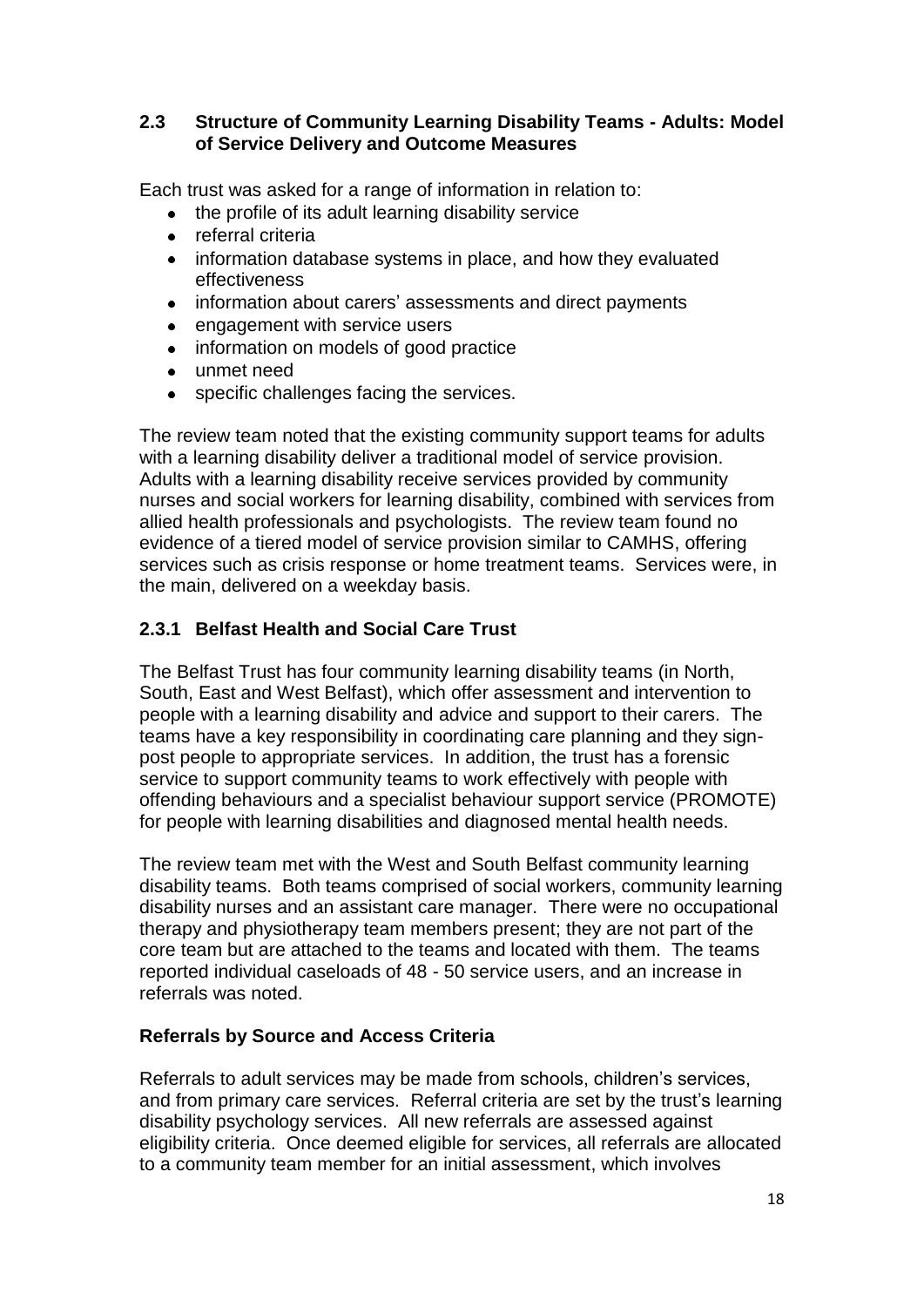service users and carers as appropriate. Multidisciplinary inputs are sought, as noted in the care plan. Caseloads were reported to range from 30 to 70 service users but there was no reported caseload weighting system and few case closures, reflecting a long term commitment of service provision for families. Adults requiring palliative care receive this in accordance with the trust"s end of life care strategy. A learning disability carer representative was on the trust"s palliative care steering group.

The trust has arrangements for responding to out-of-hours contacts, including a case alert system.

The teams reported good links with the trust"s forensic services. There were less well developed links with mental health services; in particular, mental health crisis response services do not become involved with individuals with a learning disability. The review team noted that there was no clear plan to develop a stepped care model of intervention, with no crisis response provision available to individuals living in the community. People with a learning disability are largely excluded from mental health services for adults.

Psychiatry input is provided by three psychiatrists across three localities, covering children and adult services (combined total of 0.9 whole time equivalent). Concerns were raised by the trust staff in relation to the resettlement of patients without the transfer of funding for a community psychiatric service from Muckamore Abbey Hospital.

Staff reported a need for more forensic psychology and forensic psychiatry services for dealing with patients with offending histories.

#### **Information Database Systems**

The trust described a range of electronic systems for recording service user information. A range of disciplines were reported to have access to these systems. The trust reported limitations in relation to SOSCARE<sup>20</sup>. The PARIS<sup>21</sup> information database was reported to provide trust staff with current information quickly and accurately, and to promote better information flows between disciplines.

#### **Evaluation of Service Effectiveness**

The trust stated that service evaluation is undertaken on a case by case basis, and through the process of supervision and audit.

#### **Carers' Assessment and Direct Payments**

The trust reported that 297 carers had been advised of their right to a carer"s assessment and that carers are routinely advised of this right at the point of

 $\overline{a}$ 

<sup>&</sup>lt;sup>20</sup> SOSCARE: Social Services Client Information System

<sup>&</sup>lt;sup>21</sup> PARIS: Patient Record Information System in the Belfast Trust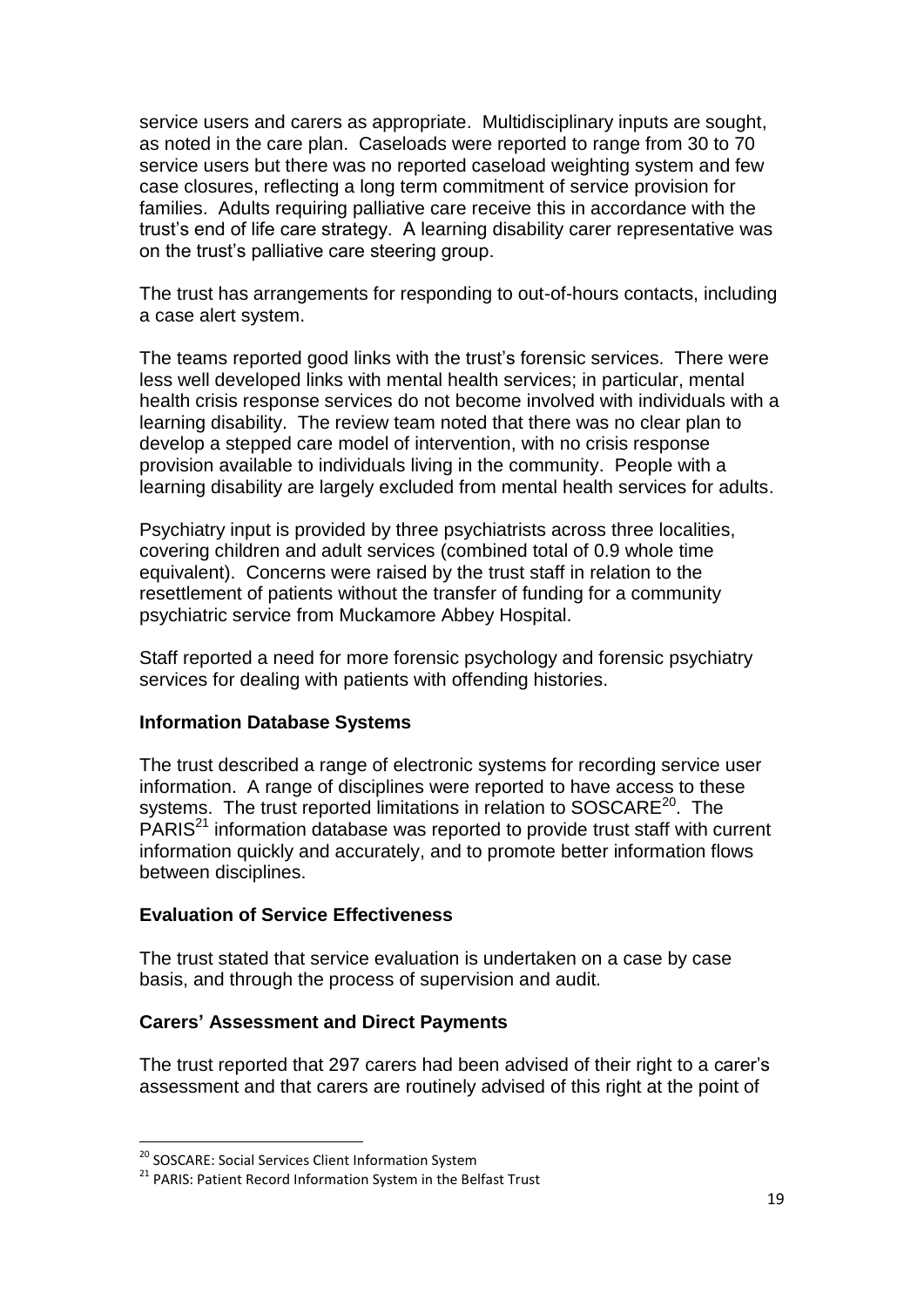referral, at first assessment and reassessment points. The trust reported that this is monitored through staff supervision and audits of files.

The trust reported that 243 carers had requested an assessment of their carer"s needs over the preceding 12 month period and that 265 people with a learning disability over 18 years received an assessment of their needs during this period. The trust reported that 102 carers received an assessment and a care package in respect of their identified needs.

There were only 71 adults with a learning disability receiving direct payments at the time of the review. This figure is low in relation to the adult learning disability population of the trust (four per cent of adults with a learning disability known to the trust).

#### **Engagement with Service Users**

The trust reported that service users' views are captured using different methods, including invitations to carers to attend senior trust management meetings on occasions. Workshops are organised by the trust for service users and carers, carer support groups are in place and, service users are involved in drawing up their care plans. Efforts are being made to provide information in a user friendly accessible format.

The trust reported that accessible documentation is being developed by behaviour support services and speech and language therapy teams. Community teams have developed information packs in relation to a wide range of services and the trust has engaged with a TILII (Telling it Like it is) group in the design of a "Lost for Words" service for individuals with communication needs.

#### **Model of Good Practice**

An area of good practice in the South Eastern and the Belfast trusts was the development of information packs by speech and language therapy staff referred to as communication passports. These passports provide essential information for community care staff, secondary healthcare staff and acute hospital services. These were reported by service users and carers to have been beneficial.

The review team met with the trust"s specialist PROMOTE team which was described as the only team of its kind in Northern Ireland. This team was established in 2005, led by a clinical psychologist to provide services for persons with a diagnosis of learning disability and mental health. There are inputs from speech and language therapy, psychiatry and therapeutic input from a social worker. The team"s rationale is to address the prevalent mental health needs in the learning disability population. The PROMOTE team was described as part of a stepped care model (tier 3) and works alongside services for challenging behaviour and forensic services.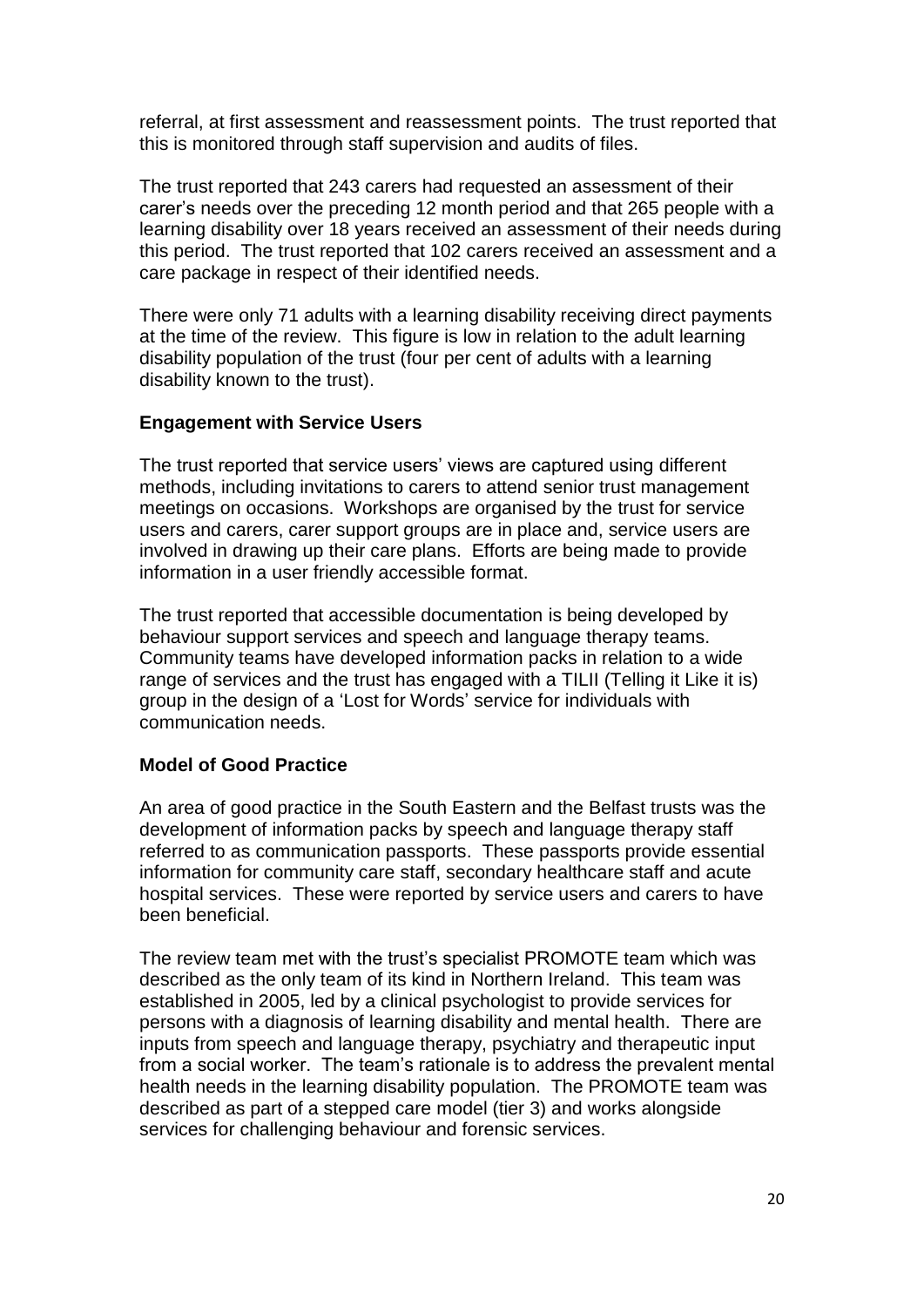The review team was advised of the links between the community teams and the specialist PROMOTE team. Prior to the development of the PROMOTE team, it was reported that service users would receive mental health input from community learning disability team members who were skilled in this area.

The community teams act as the first point of contact and referrals are screened at weekly referral meetings. At the time of the review the PROMOTE service was in receipt of two new referrals per week and there were 80 - 100 service users known to the team.

The review team was advised of links between mainstream mental health services, the PROMOTE team, and of links with dementia services. It was acknowledged by PROMOTE team members that the trust"s operational policies do not facilitate integration across mental health and learning disability services.

The PROMOTE team reported measuring effectiveness against an adult wellbeing scale, where service users are asked to identify objectives for improvement in their wellbeing goals. However, the review team noted there was no quality of life or engagement outcome measures developed within the service.

The review team considered that the PROMOTE team provided helpful training programmes to independent and residential sector staff and noted that the team often have to provide outreach services to individuals placed outside trust boundaries.

The link between tier 3 and tier 4 services was discussed. The PROMOTE team reported their role in the prevention of unnecessary hospital admissions. The service is operational during office hours. However there were no arrangements in place for out-of-hours support. Team members attend monthly resettlement meetings with hospital staff to review admissions, the times patients are admitted and any service failures.

The review team considered that further clarity is required in the provision of tier 3 and tier 4 services.

It was difficult to establish evidence of the psychiatrists acting as full members of the community teams, apart from their clinical role. The review team expected that consultant psychiatrists would be providing clinical leadership in developing and influencing a tiered model of service delivery, but found they were operating more at a day to day operational level with patients in hospital or in the community.

There was a lack of clarity about the vision for the infrastructure required for resettlement of people in the community by 2015, or of the specialist seven day week services that are required. There was also little evidence of outcome measurements being used to assess clinical effectiveness, of the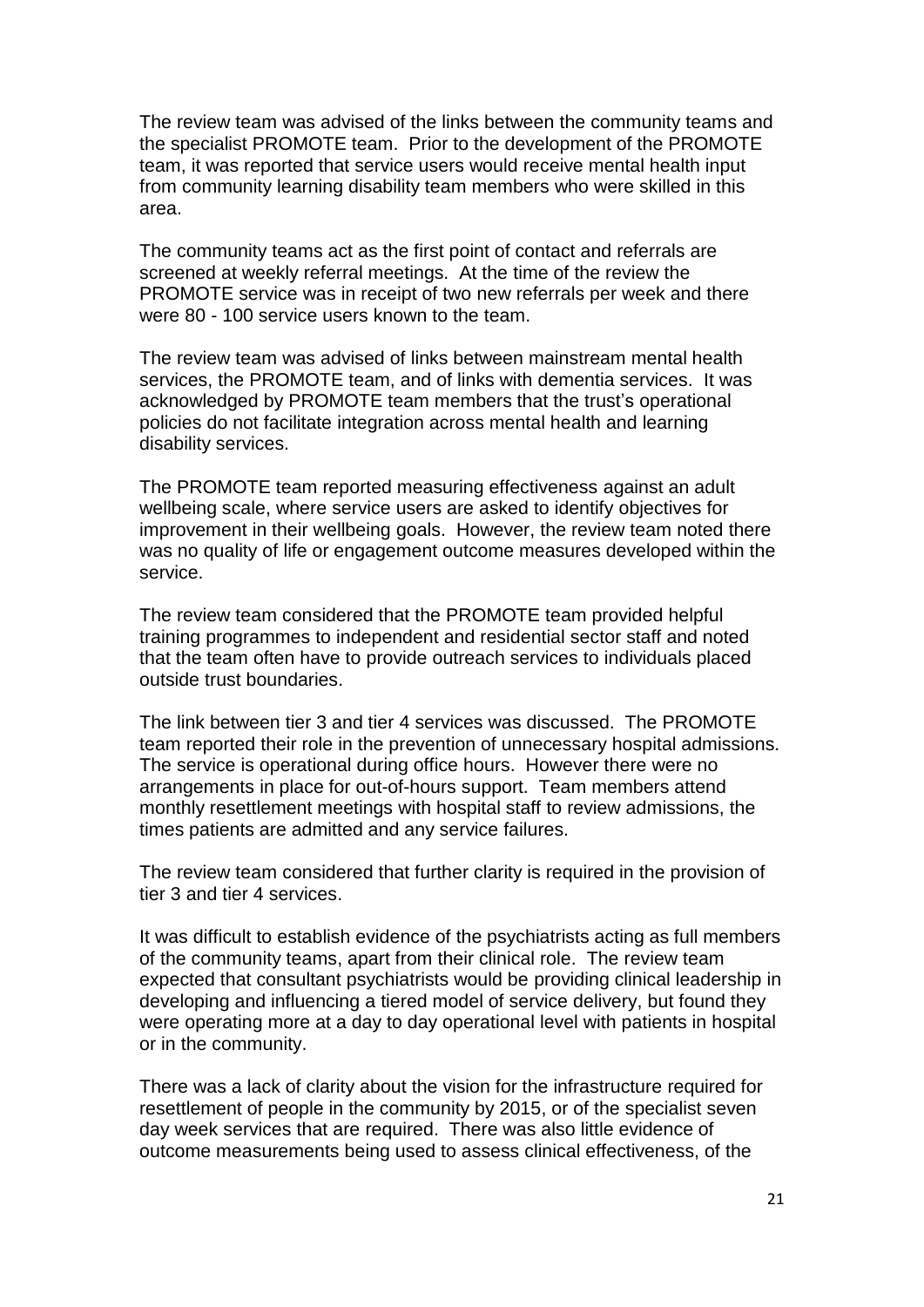efficiency of teams, or services, with the exception of the PROMOTE behaviour support services.

# **Challenges Facing the Service**

The requirements to respond to the growing numbers of service users known to teams, and maintaining the constant level of staffing presents a challenge to the trust, as does the increase in safeguarding vulnerable adult referrals. Other challenges noted by the trust were the timely availability and funding of community based packages of care, accommodation for young people with complex needs, and the planning for the resettlement of hospital patients to the community.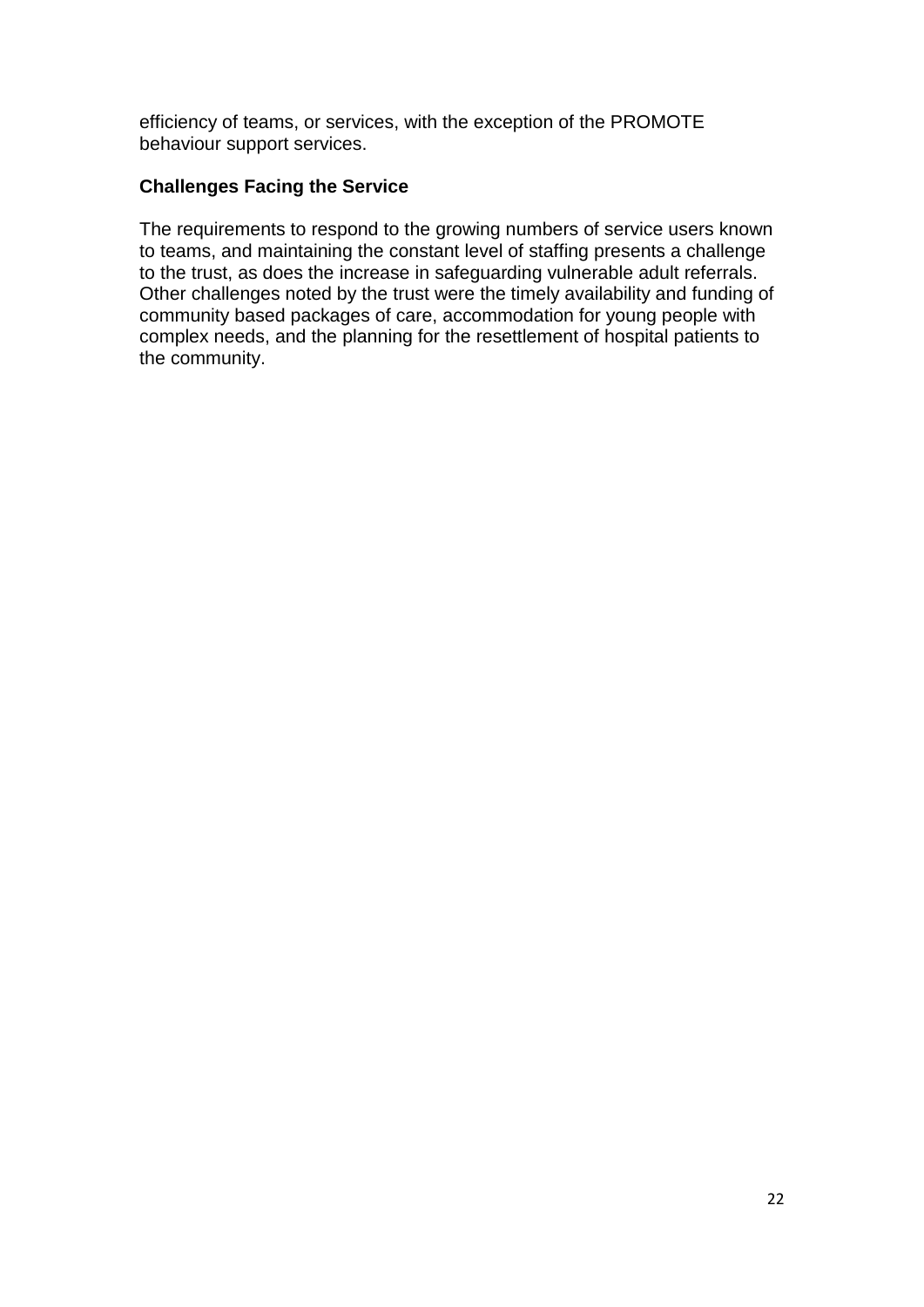# **2.3.2 Northern Health and Social Care Trust**

The Northern Trust had the highest population of adults with a learning disability (1,989) at the time of this review. Spend per person with a learning disability was just above the Northern Ireland average. The Northern Trust had the least expenditure on administration and management; less than half of the expenditure in this area, compared to the Belfast and Western trusts.

The review team met with the Magherafelt Locality Team which comprised social work, nursing, occupational therapist, forensic practitioner, clinical psychology, behaviour planner and a safeguarding officer. The trust reported that the community learning disability teams for adults were in transition. At the time of the review the traditional locality model of service delivery, consisting of generic social services departments undertaking specialist functions, was under review.

The adult learning disability community services are provided by three integrated specialist multidisciplinary teams which currently compromise social work, occupational therapy and nursing. Those teams have close links with other specialist professional teams, including psychiatry, psychology, speech and language therapy and physiotherapy. Older service users with a learning disability do not transfer to older persons services. However there are some informal arrangements in place in each locality to work with colleagues in the older persons" programme of care, where the person is assessed as requiring domiciliary care or other specialist resources. On a regional basis there is a drive to encourage this development by the HSC Board. There was no evidence of opportunities for knowledge/skills transfer between mental health and learning disability staff to enable them to deliver services in an integrated manner.

The review team met with a large community team, which comprised nurses, social workers, psychology, speech and language and an occupational therapist. Investment in community nursing was below average, but there was a significantly higher expenditure noted on clinical psychology services.

The community forensic mental health and learning disability multidisciplinary team supports the transition of adults with a learning disability from secure service provision to the community accommodation. In addition, an adult autism spectrum disorder (ASD) link service has been provided for older adolescents and adults with a diagnosis of ASD.

#### **Referrals by Source and Access Criteria**

The trust reported the main sources of referrals as coming from schools, primary care services, psychiatrists as well as self-referrals. All new referrals are allocated to a social worker who will arrange assessments and care planning, as required.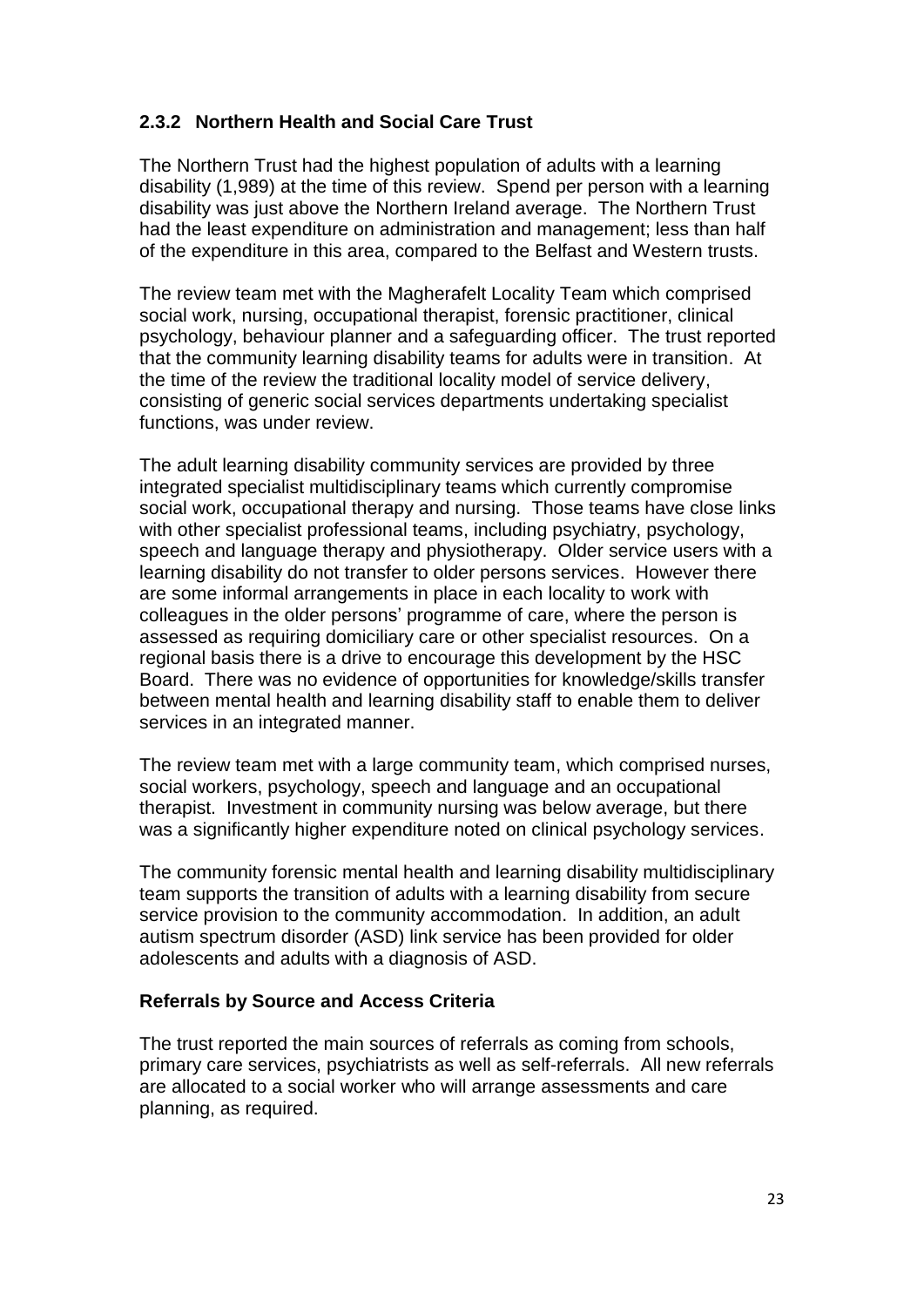## **Information Database Systems**

Northern Trust makes use of a range of electronic systems to record client information. These include  $SOSCARE$ ,  $LCID<sup>22</sup>$  and a number of standalone, unidisciplinary systems. The trust acknowledged limitations with regard to SOSCARE, particularly in relation to the sharing of information across disciplines and recording of specific conditions. LCID was reported to be used by nursing and speech and language therapists.

# **Evaluation of Service Effectiveness**

The Northern Trust reported positively on face-to-face contact with service users. Services are evaluated by seeking views from service users, and from complaints highlighted at its Governance Audit and Effectiveness Committee. Other methods of monitoring effectiveness include performance management, audits, supervision, and monitoring of waiting lists. There was no evidence of the trust having developed key performance indicators (KPIs) to measure effectiveness.

#### **Carers' Assessment and Direct Payments**

The Northern Trust advised that all carers of adults with a learning disability have been advised of their right to a carers' assessment. The trust reported the use of Northern Ireland Single Assessment Tool (NISAT) and social work assessment documentation to record needs.

In adult services, outcomes are monitored during professional supervision sessions. Information about carers" assessments are collated across the trust on a quarterly basis and in the annual discharge of statutory functions report for the HSC Board.

The trust reported that 73 carers' assessments were requested during the 12 month period prior to the review (April 2010 - March 2011). Fifty carers" assessments were undertaken during this period.

The trust reported that 55 service users were in receipt of direct payments, (three per cent of those adults with a learning disability known to the trust). On 9 January 2012, the trusts reported that due to the Girvan iudgement<sup>23</sup> about gaps in direct payments, there had been no new direct payments made to service users who lack capacity. The trust retains a waiting list of those assessed who require direct payments.

#### **Engagement with Service Users**

The Northern Trust outlined the practice of involving service users in the assessment process and in care planning. The trust had engaged

 $\overline{a}$ <sup>22</sup> LCID; Local Community Information Development Database

<sup>&</sup>lt;sup>23</sup> Gap in care payments legislation. [http://www.courtsni.gov.uk.](http://www.courtsni.gov.uk/) 7 March 2011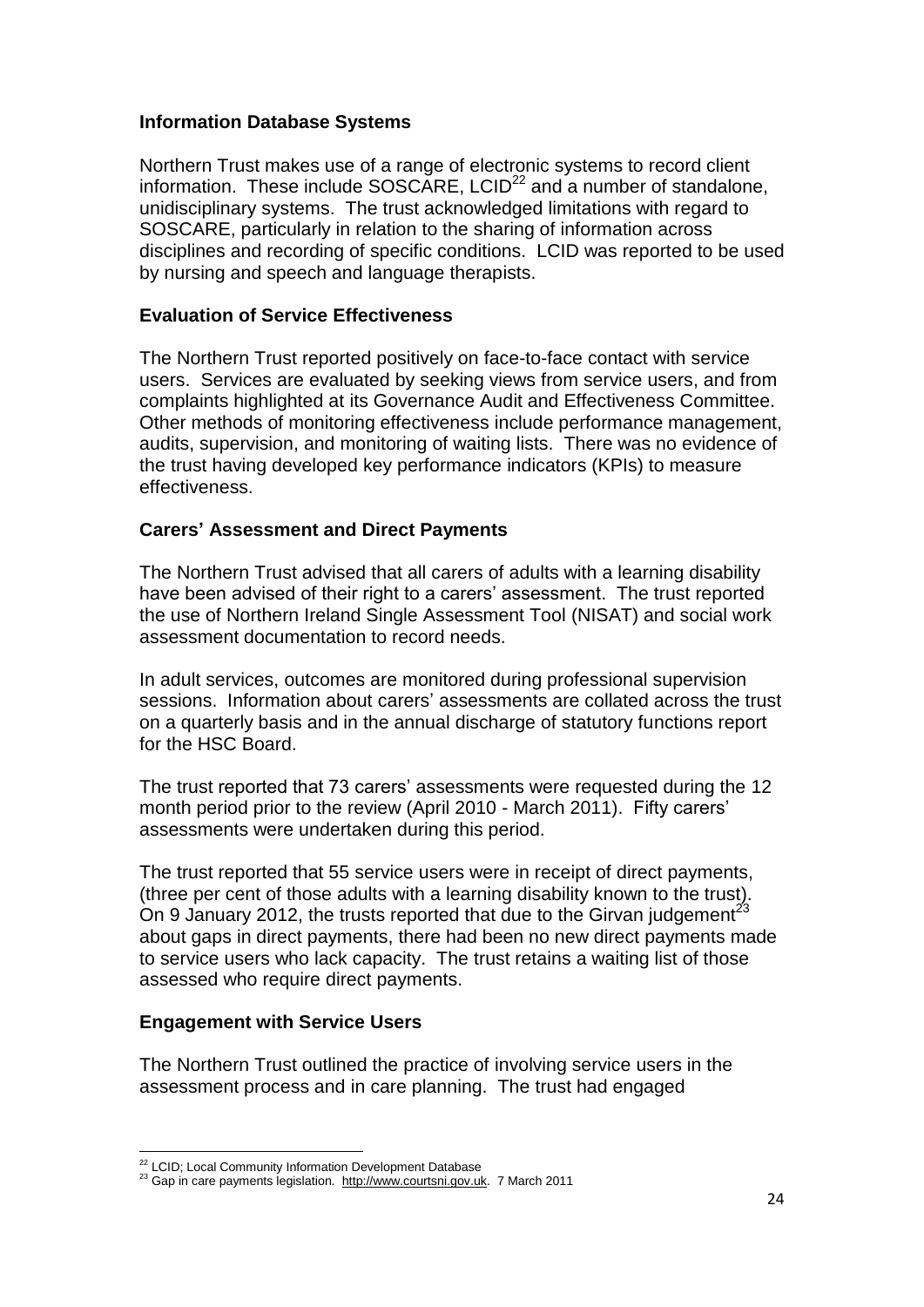independent advocacy services, in particular for individuals being resettled from long stay hospitals.

The trust reported having little written information available to service users to outline the role specifically of community learning disability teams. The trust has however developed a range of products which include CDs and leaflets to provide information on complaints/comments, direct payments and day opportunities. There are also leaflets about supported living, adult placement and respite care. Information on the trust website and a range of referral forms provide contact details for specialist services. Some disciplines have been involved in educating acute service providers on the needs of individuals with a learning disability, e.g. accident and emergency staff. The trust acknowledged that this is an area requiring further improvement.

# **Model of Good Practice**

The Adult Challenging Behaviour Service (ACBS) is managed and clinically led by a consultant clinical psychologist. This team offers behaviour intervention, advice, consultation and training for staff in the management of challenging behaviour.

# **Challenges Facing the Service**

Challenges include the need to demonstrate efficiency savings, demographic changes in relation to prevalence of learning disability and other conditions, including dementia, service users living longer and individuals with complex needs. Ageing carers; meeting resettlement targets; higher expectations from service users and carers in relation to day service provision was also a significant challenge. The Home Treatment and Crisis Response Team available to those in mainstream mental health services, 24 hours per day, is not available to adults with a learning disability. Access to an intervention diversion bed in a community facility would assist in the prevention of hospital admissions for adults with learning disabilities. This service was available previously and has since been withdrawn.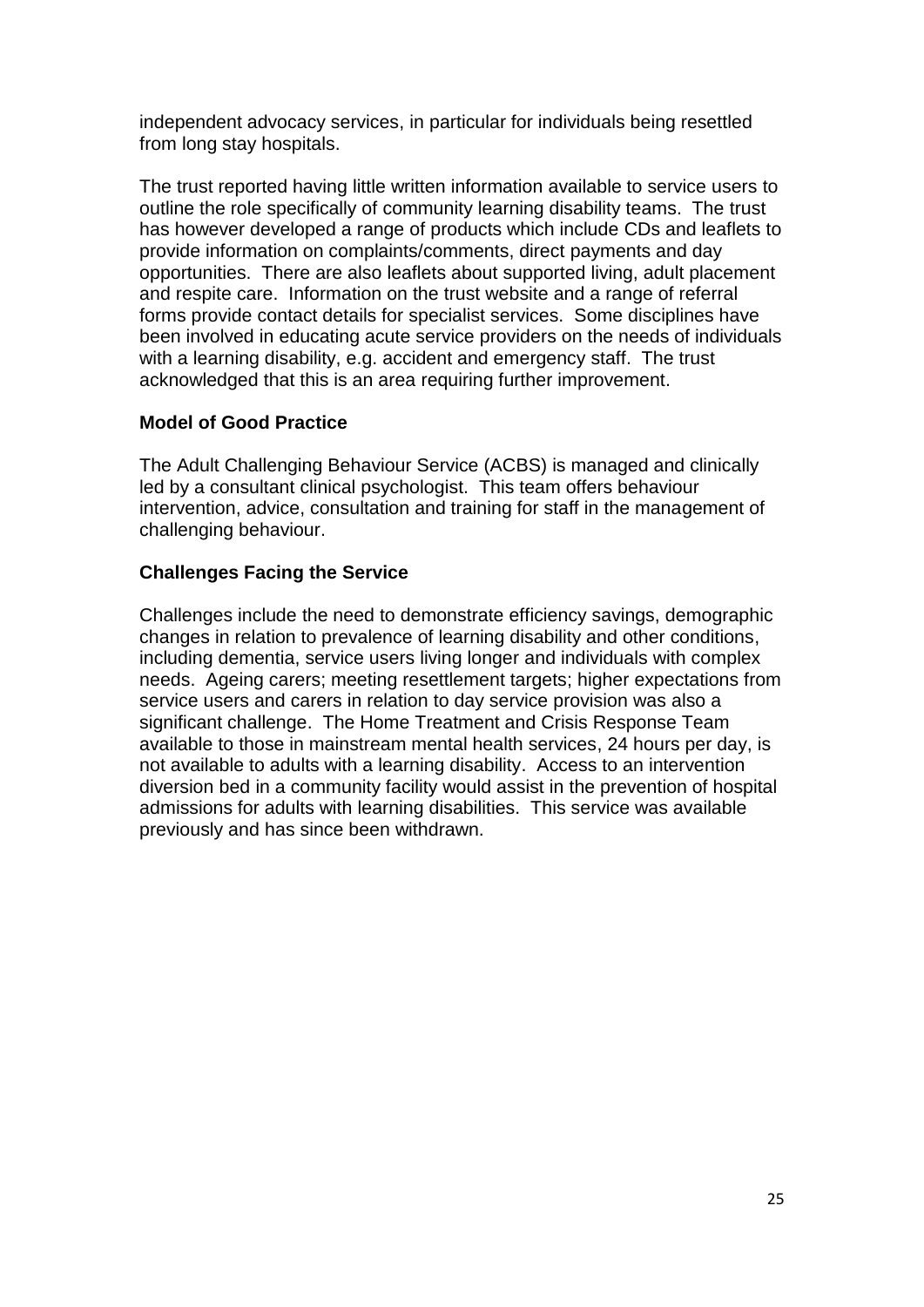# **2.3.3 South Eastern Health and Social Care Trust**

The South Eastern Health and Social Care Trust had recorded a population of 1,551 adults with a learning disability receiving services at the time of the review.

There are three adult teams for learning disability which cover the Down, Lisburn and North Down/Ards area. Each multidisciplinary team provides an assessment, care planning and support service. A behaviour support service provides assessments, intervention and support to people with challenging behaviour, both adults and children. The review team met a large community learning disability team based at Thompson House, Lisburn. The team includes a team leader, social workers, assistant care manager and community learning disability nurses. The resettlement manager, lead clinical speech and language therapist, and epilepsy nurse specialist are trust wide posts. There is a health facilitator whose role focuses on the development of General Practitioner led services for persons with a learning disability. The team reported not having access to appropriately trained sensory integration staff. The health promotion message is reinforced by an enhanced service with GPs; Healthwise scheme; links with councils in relation to keep fit; aerobics; "Health for Life" programme and a "Cook It" programme. The learning disability service has a health development forum and there are audits of health development activity and training of staff. Partnership arrangements are in place with the Family Planning Association in relation to sexual health.

The trust is involved in a community integration project which aims to support 30 patients who will be resettled from long stay hospitals. The team reported good links with community groups and the development of health passports to facilitate better access to mainstream services. The team is co-located with the trust"s behaviour support team which is helpful for staff communication.

Palliative care arrangements offered to people with a learning disability are similar to those provided to the general population and consist of GP, district nursing and AHP input. Additional support is available from community learning disability nursing and psychology services, as required.

# **Referrals by Source and Access Criteria**

Referral sources are mainly from children"s services and from other trust professionals. The speech and language therapy team and other allied health professionals may receive referrals from families and other services. Criteria used for access to services include use of ICD-10<sup>24</sup> and DSM IV<sup>25</sup> Referrals are allocated by locality, following case load weighting. An out-of-hours arrangement is available through Emergency Duty Team (EDT), which provides the services of an approved social worker (ASW), as required.

 $\overline{a}$ <sup>24</sup> ICD-10 10th revision of the International Statistical Classification of Diseases

 $25$  DSM IV Diagnostic and Statistical Manual of Mental Disorders  $4<sup>th</sup>$ ed.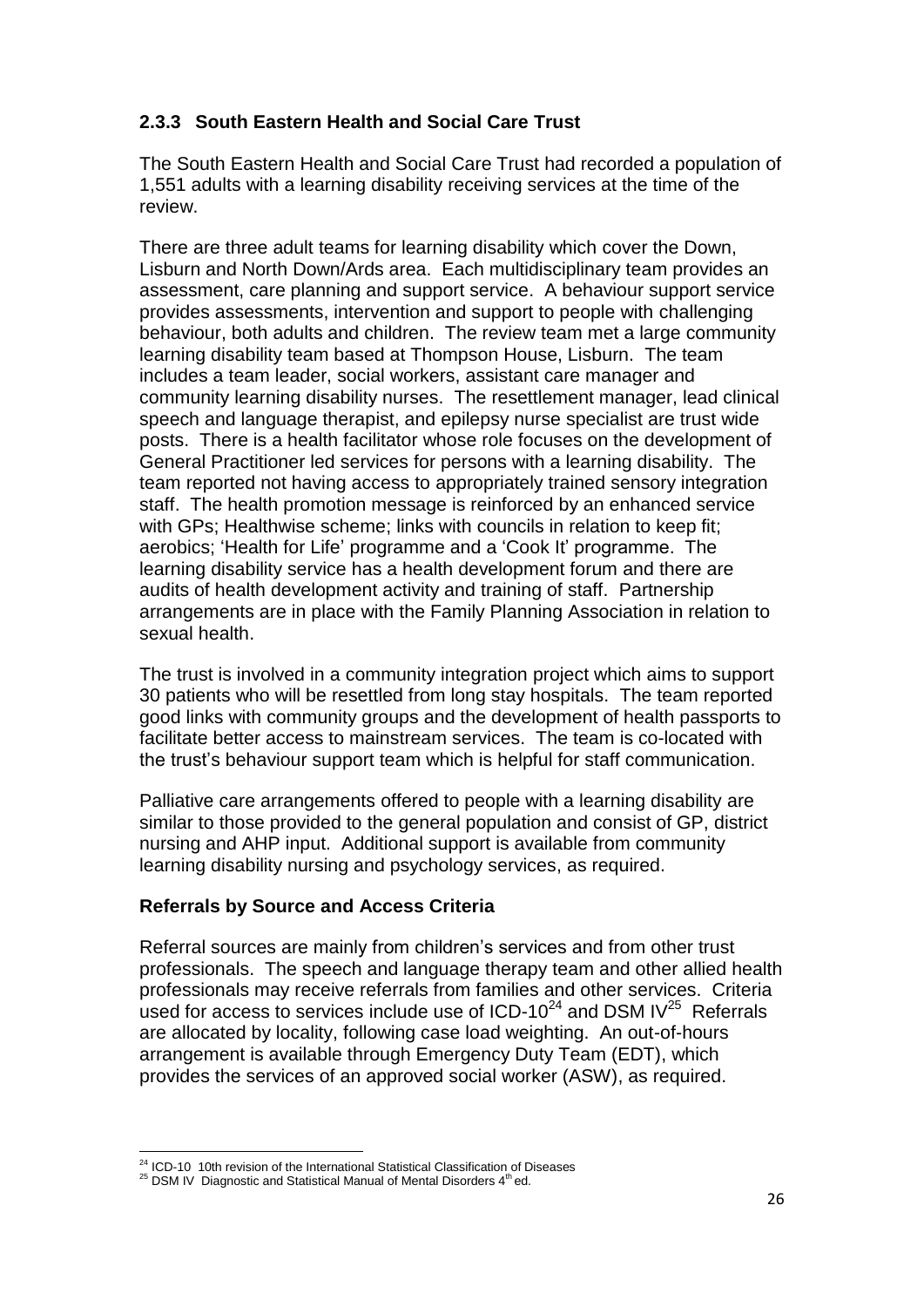The review team also met the trust"s behaviour support service which covers the whole catchment area. The team is nurse led and delivers services alongside psychology, with input from consultant psychiatry as required. Most referrals come from social workers as well as schools. Eligibility criteria for the service include aspects of Emerson"s definition of challenging behaviour: "culturally abnormal behaviour(s) of such intensity, frequency or duration, that the physical safety of the person or others is placed in serious jeopardy, or behavior which is likely to seriously limit or deny access to the use of community facilities".<sup>26</sup>

While team members do not take on key worker responsibilities they reported undertaking a key worker role. It was reported that most contacts with the service were short term. The team reported having an educational role within day and respite services, and a role within resettlement planning in the hospital setting. Outcome measures were described by the team in the context of the reduction in frequency, duration and intensity of challenging behaviours.

The behaviour support service is operational during office hours. While a pilot has been undertaken to extend these hours, there were no plans to fully implement this arrangement. The trust indicated that the future configuration of the service will involve significant change to meet complex needs. The trust reported that a senior manager has been appointed to take forward the development of a complex needs service. Part of this work will be to develop opportunities for delivery of new community support services. Staff referenced a high number of people with autism on caseloads.

The review team considered that, in general, community staff are continuing to provide a traditional model of service delivery. Service users with a learning disability are currently unable to access mainstream mental health or services for older people. The review team would encourage the trust to move towards a care pathway model of intervention involving the development of step up / step down services. A resettlement post has been funded to provide the team with the opportunity to engage with hospital services to profile service user needs, inform service planning, and enable a person centred approach to resettlement from long stay hospitals to the community. This helps to improve user"s experiences by shaping the care pathway. This in turn informs service development.

There were no waiting lists for services at the time of the review.

#### **Information Database Systems**

The South Eastern Trust reported the use of a number of electronic systems to record client information. These included SOSCARE, LCID, Trojan<sup>27</sup> and Microsoft Office programmes. A range of professionals and administrative staff are involved in the use of these systems. The trust outlined a number of

 $\overline{a}$  $^{26}$  Emerson, E. (1995) Challenging Behaviour. Analysis and Intervention in People with Learning Difficulties. Cambridge.

An electronic systems to record client information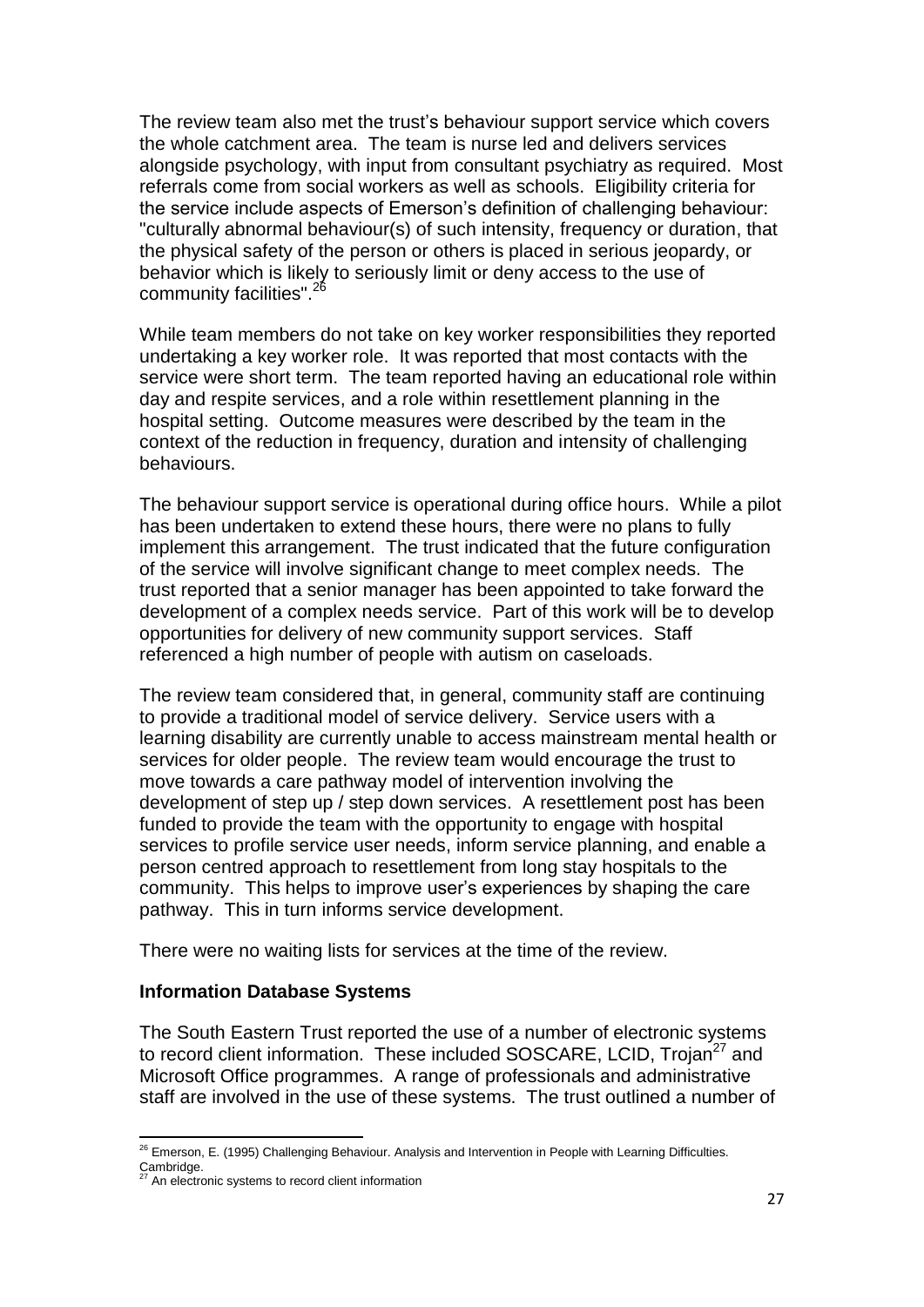advantages and disadvantages associated with each system and made suggestions for improvements, including adding new fields to SOSCARE to capture more information. The trust reported a lack of uniformity across systems since legacy trusts merged in 2007. The review team considered that all trusts need to be able to link with each other. Further training is required for relevant staff using the systems.

#### **Evaluation of Service Effectiveness**

Outcomes are evaluated through service user engagement groups– e.g. Telling It Like It Is (TILII) group, service users" reviews, team action plans, team meetings; supervision; service level agreements; audit activity; and a reduction in recorded incidents and complaints.

The trust agreed that further work is required to develop effective outcome measures with service users.

# **Carers' Assessment and Direct Payments**

The trust did not specify the breakdown between children and adult services.

In the period prior to the review, (April 2010 to 31 March 2011) the trust identified that 117 carers' assessments were offered and 75 completed. The trust reported that 206 carers have received services or a care package in respect of their assessed needs.

The trust reported that staff routinely advise carers of their right to a carer"s assessment. This is monitored through supervision of staff. Respite care services are not allocated without a carer's assessment being completed.

The trust reported that 55 adults were in receipt of direct payments during the reporting period (9 January 2012) (four per cent of those with a learning disability known to the trust). The uptake of direct payments is still low for adults with a learning disability.

Effectiveness of direct payment is evaluated through supervision, complaints and adverse incident reviews, the use of the trust risk register, feedback from service users and carers, and staff, and through the audit of individualised management plans. The team reported using feedback from service users as an indicator of carer satisfaction. The trust has a range of formal measures for evaluating outcomes, including service level agreement contract reviews, which are convened quarterly. The trust completes a balanced scorecard, reports monthly on vulnerable adult activity, carers' assessments and direct payments.

#### **Engagement with Service Users**

Information available to adults with a learning disability and their carer"s disability is limited. Front line staff at the point of assessment provide information. The trust reported on the development of service leaflets and advised that information is available on the trust"s website, on direct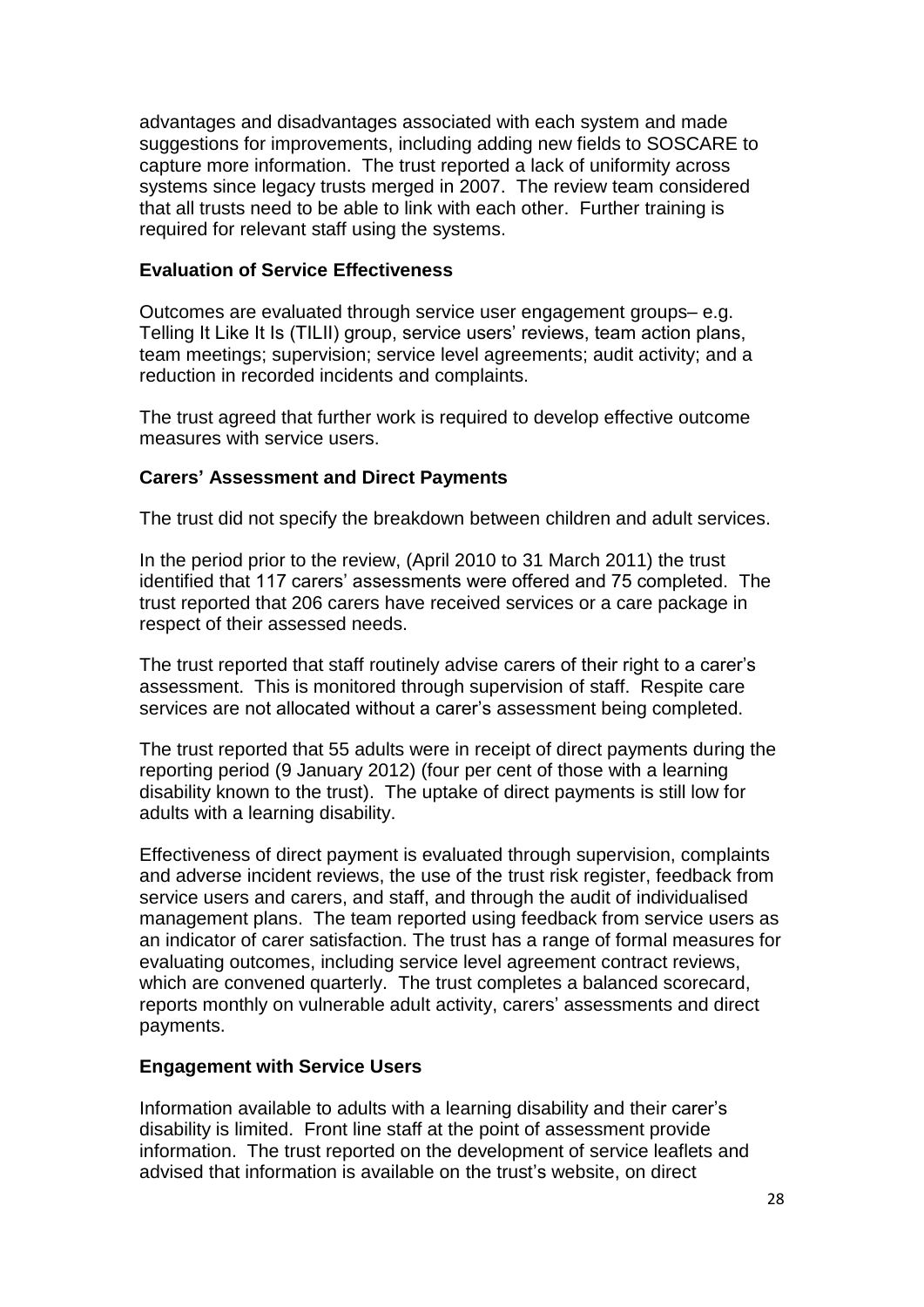payments, complaints, compliments and comments. The trust reported positively on close links with a carers" forum in the Lisburn area and of the skills of learning disability team members in communicating with service users. The trust also reported on the development of software packages to promote the provision of information and service plans for service users. The trust has implemented essential lifestyle planning principles in the preparation of person centred plans with service users, who are encouraged to sign their plan and are provided with a copy.

The trust outlined a number of methods for consulting and involving service users in the design of community services. Examples included a peer advocacy and training group Telling It Like It Is (TILII), a carers" forum, individual advocacy service (Bryson House), person centred reviews and service user forums.

The trust reported holding a number of public meetings in relation to the modernisation of adult disability services and a number of meetings with carers to discuss future planned changes in service delivery.

#### **Models of Best Practice**

A number of steering groups with representatives, including adults with learning disability, were referenced, and an example of the reconfiguration of a day care service was cited as an example of innovation. The trust has also engaged with University of Ulster at Jordanstown and service users to promote the Bamford principles in their design of supported living services.

#### **Challenges Facing the Service**

The South Eastern Trust reported that funding challenges are impacting on the effectiveness of the delivery of adult services for respite care. There is a lack of specialist accommodation for individuals with complex needs, including forensic needs. Other challenges included the cost of transport, staffing resources within facilities and inequalities of access to day services.

The learning disability community teams continue to face problems in accessing mainstream services, particularly mental health services for adults with a learning disability and difficulties in developing partnership working between adult learning disability services and other mental health services, for example older people.

The trust reported a lack of community infrastructure to address the range of needs of individuals with learning disability, including meeting the forensic needs of people who have committed offences. The management of challenging behaviour and complex health needs, without step up / step down beds to avert inappropriate hospital admissions and facilitate earlier hospital discharges presents a challenge. Other challenges include demographics, ageing service users and carers, increased activity in adult safeguarding, variation in quality of trust commissioned services, with limited availability of specialist services outside of the trust.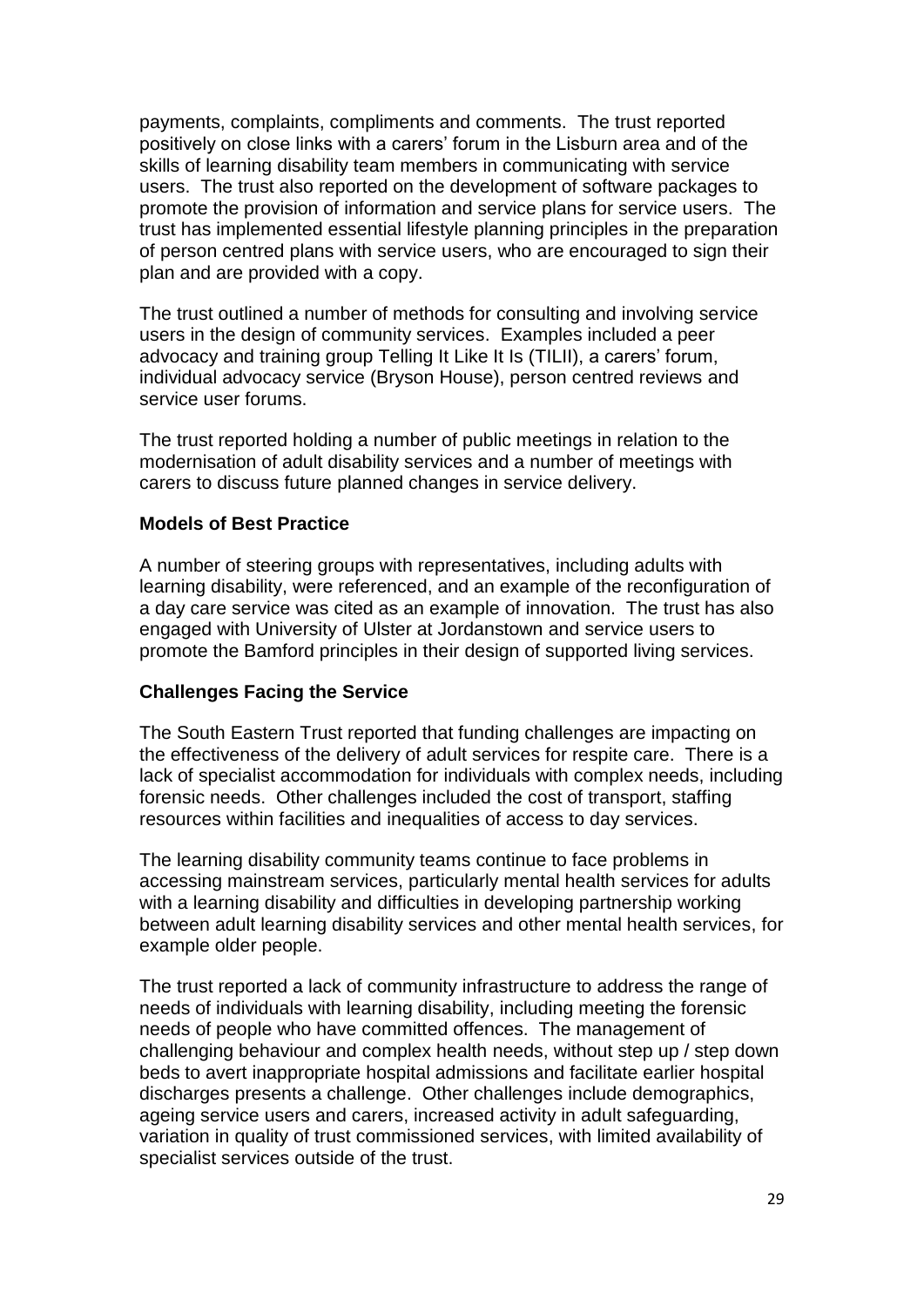# **2.3.4 Southern Health and Social Care Trust**

The Southern Trust has the second highest number of adults with a learning disability (1,660) and has the highest expenditure on community learning disability services for adults in Northern Ireland.

The Southern Trust reported having three learning disability teams for adults that cover the areas of Newry and Mourne, Armagh and Dungannon and Craigavon/Banbridge. There is also a specialist service which offers a range of tertiary and support services.

The review team met members of the trust"s specialist autism team. The trust reported having links and informal service level agreements with the South Eastern Education and Library Board. The trust operate in accordance with Regional Autism Spectrum Disorder Network and stated they measure effectiveness by consultation with carers and service users, and by monitoring readmission rates to hospital.

The review team met with one of the trust"s community teams for adults with a learning disability (Newry and Mourne). The team consists of a team leader, social workers, nursing and care management staff, based within one office. Team members reported that sharing a base helps to enhance collaborative working and communication. Team members' caseloads were estimated to be in the region of 55 for social workers and 100 for care managers. The team was described as an "integrated team" with easy access to allied health professionals. The team refers individuals to the behaviour support team and psychology services, as necessary, and can access inpatient services through consultation with psychiatry. The team reported involvement in discharge planning from hospital and attendance at ward based meetings.

The trust reported that service users have a designated key worker and there is a single point of entry into the service, and all newly referred individuals have a comprehensive assessment. Care plans and individual cases are reviewed on an annual basis. Community learning disability services are not provided out-of-hours.

The trust reported 10 – 15 adults with a learning disability who are parents of children under the age of 16. The trust indicated that joint working between adult and children"s services is undertaken where there are recognised child support/safeguarding needs.

Health promotion is undertaken by two health facilitators who work alongside general practitioners. A health screening tool is drawn up for each service user, with an annual review of health needs undertaken. Other agencies involved in health promotion include community access officers who promote projects such as the Healthy Minds programme and have funding applications prepared for the PHA Investing for Health programme. Fit Futures<sup>28</sup> and FIT

 $\ddot{\phantom{a}}$ <sup>28</sup> Fit Futures, Investing for Health DHSSPS, 2006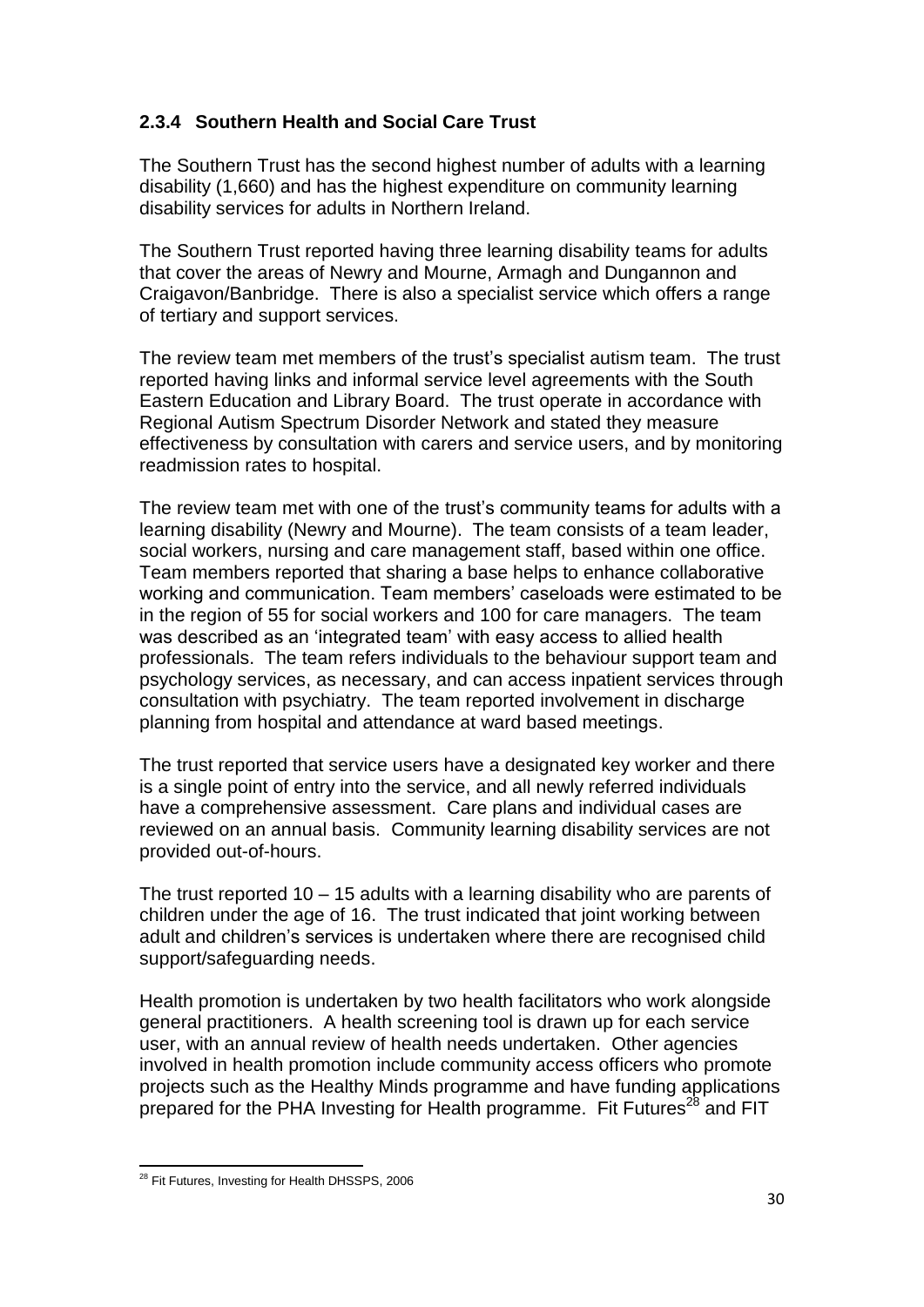$4 U^{29}$  programmes have also been undertaken. The trust has developed guidelines for staff working in the area of sexual health with individuals with learning disability, however acknowledged that there are no formal procedures for this.

Palliative care is provided by multidisciplinary team members and links are made with Macmillan nursing and other palliative support services available in the community.

# **Referrals by Source and Access Criteria**

Referrals are received mainly from children's disability teams, GPs, other disciplines or from carers. The trust"s operational policy sets out referral criteria to include age (over 18), and the individual must be resident within the trust area to meet the criteria for a specialised service.

Referrals are allocated at referral meetings by the team leader. Out-of-hours arrangements are in place for social work services and on-call psychiatry, as required.

#### **Information Database Systems**

The Southern Trust outlined a range of information systems which are used to record client information and information about services received. These included SOSCARE and COMCARE. These were reported to be used by a range of professional and administrative staff. A number of disadvantages have been identified by the trust, which included complexities in the use of systems and the inability of systems to share client assessments and treatment plans.

#### **Evaluation of Service Effectiveness**

Outcomes are evaluated through service user engagement groups. There was no evidence of the community teams having developed key performance indicators (KPIs) to measure the effectiveness of interventions.

#### **Carers' Assessments and Direct Payments**

The trust reported that all carers of children and adults with a learning disability are offered a carers' assessment in accordance with trust policy. The trust team managers regularly monitor assessment offered and report monthly to the HSC Board on the uptake of assessments.

The trust stated that carers do not usually request assessments of their needs but that 235 were offered during the April 2010 – March 2011 period. During this period, 126 new assessments were completed and 115 new or increased care packages were provided. The trust did not break down how many of

 $\ddot{\phantom{a}}$  $^{29}$  Fit 4 U Project is funded by the Public Health Agency and led by the Southern Health and Social Care Trust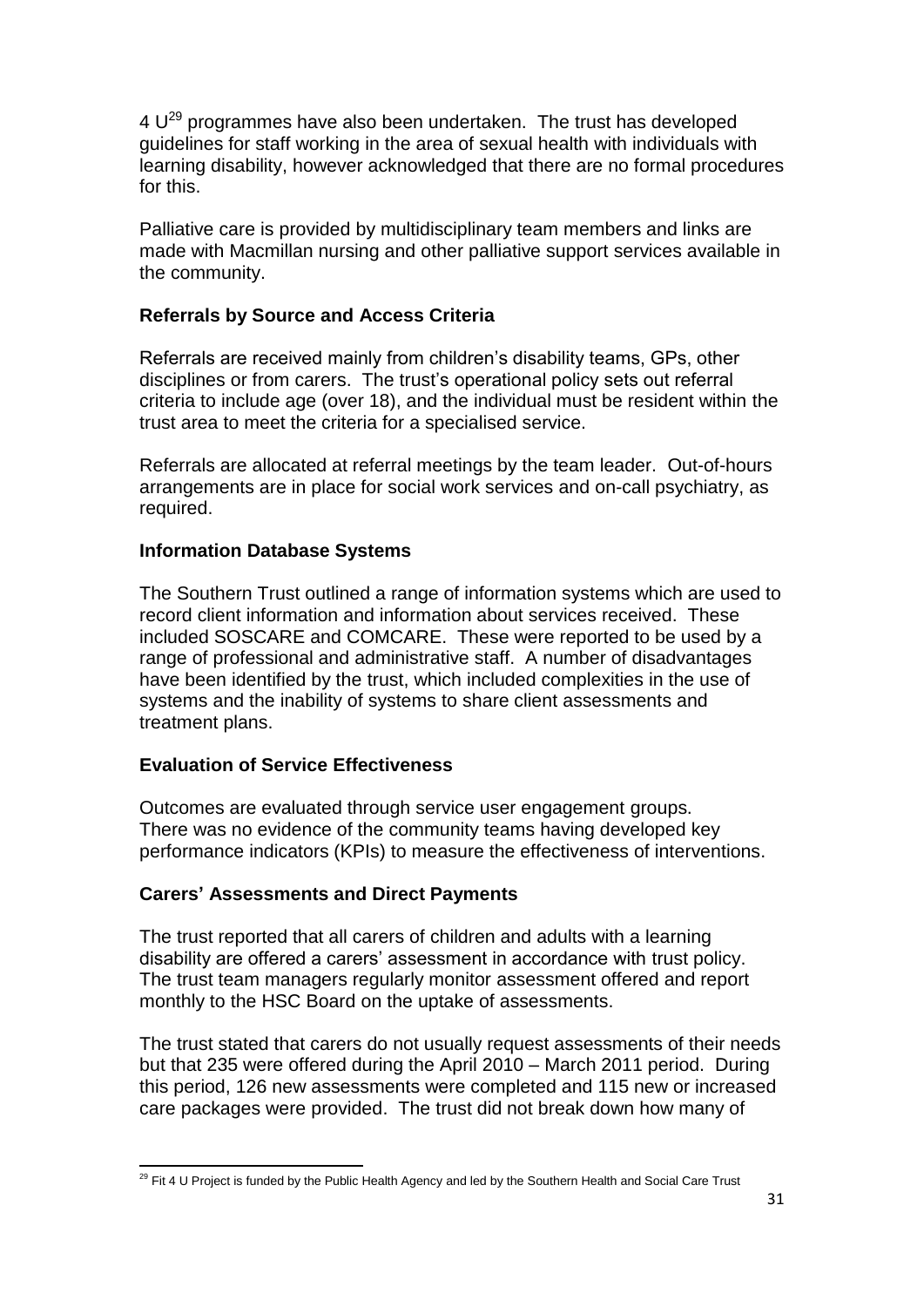these were undertaken in respect of carers of children or adults with a learning disability.

The trust reported that 115 adults with a learning disability were in receipt of a direct payment (as of 9 January 2012) (seven per cent of those known to the trust). The uptake of direct payments is low for adults with a learning disability.

#### **Engagement with Service Users**

The Southern Trust stated that information leaflets and operational protocols are available to service users and carers on request. The leaflets outline the role of community learning disability teams/services in providing information to adults with a learning disability.

The trust reported using a number of methods for consulting and involving service users in the design and delivery of services, including carer"s involvement in planning meetings, workshops and a carers" consultation group and autism forum. The trust also reported having a day opportunities and community access service user group.

Service users are encouraged to sign their person centred plans, but do not receive a copy of the plan, although they were reported as being available on request.

Other methods of consulting and involving service users include the use of an independent advocate, user forum, as well as the assessment, care planning and review processes.

The trust has produced an information pack for young people who are in transition from children"s to adult services. This outlines the role and range of services available. Information is also available to service users in relation to regulated services and behaviour support services.

#### **Model of Good Practice**

The Southern Trust reported that behavioural services and specialist forensic practitioners were involved in risk assessment and management of a sex offender programme. The team is also involved in providing awarenessraising sessions, undertaken with carers, service users and the independent sector.

#### **Challenges Facing the Service**

The Southern Trust reported a need to make continued efforts to develop supported living and more suitable respite arrangements. An outreach team or crisis response team in the community would assist in preventing hospital admissions.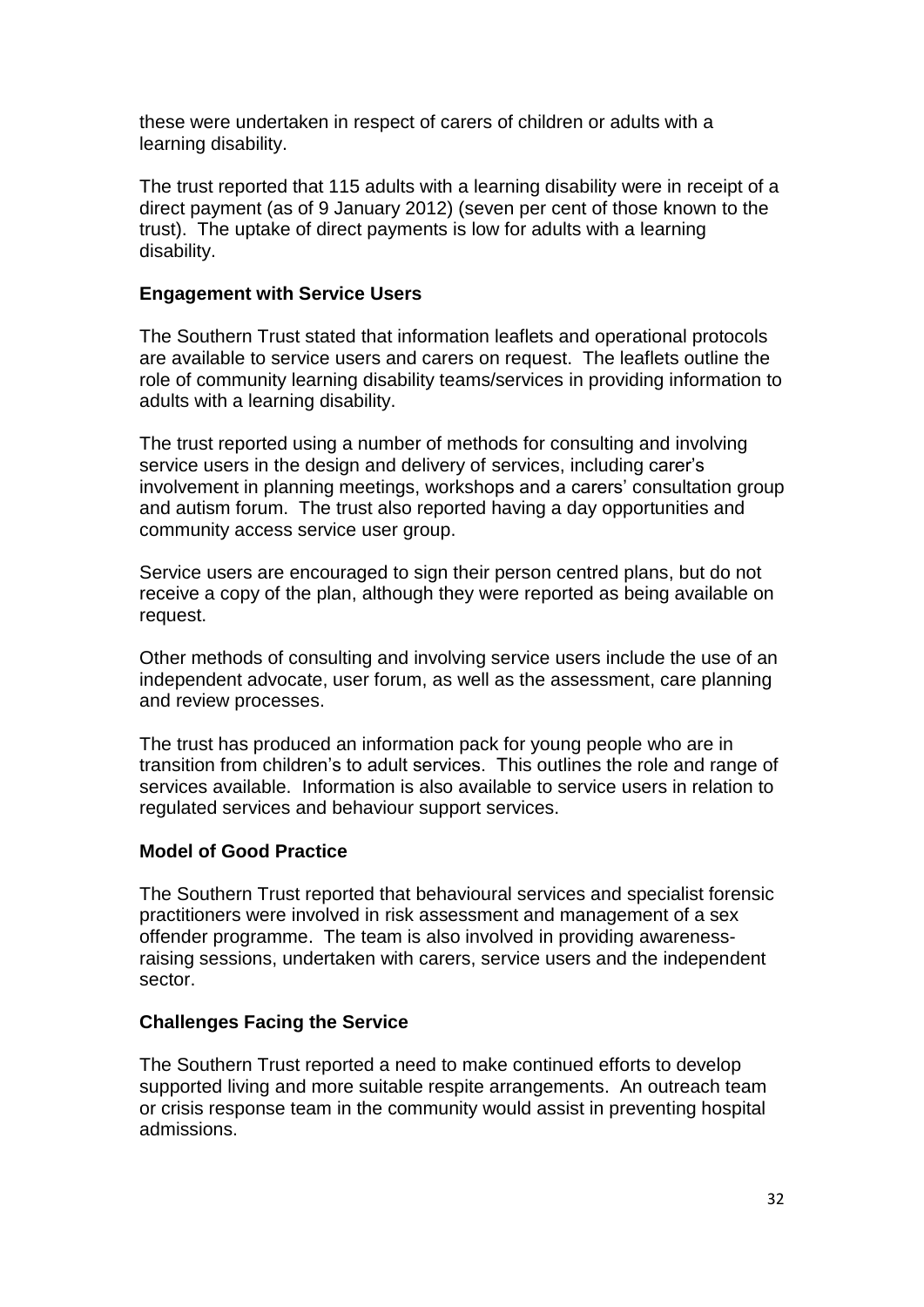# **2.3.5 Western Health and Social Care Trust**

The Western Trust has the smallest number of adults with a learning disability (1,156) and its spend per capita for adults with a learning disability receiving services from community teams is below the Northern Ireland average. The review team was advised that the prevalence of learning disability in Fermanagh is the highest of any county in the UK. The trust reported significant levels of deprivation recorded in Londonderry and Strabane. The trust also reported historical difficulties in recruiting learning disability community nursing and psychology staff.

The trust has two community learning disability teams. The teams described their role in the context of assessing needs and planning for service users to access day services and respite care. The trust reported challenges regarding the disaggregation of expenditure in children"s disability and adult"s learning disability services.

The review team met with the northern sector community learning disability team. The team comprised a team leader (nursing), social work, speech and language therapy and psychology staff. Input from psychology spans both children and adults with a learning disability in both hospital and community settings.

Speech and language therapy input was reported to be trust wide, with two therapists providing a service limited to eating and drinking assessments (dysphagia). At the time of the review there was no specific service to meet communication needs of people with a learning disability. Adults with palliative needs would have their needs met within the regional generic standard on palliative care. There was no evidence of inclusion of people with learning disability from mental health and other services. Learning disability team members acknowledged that a number of areas could be further developed. These included a single point of access, to speech and language therapy working with individuals with communication issues.

# **Referrals by Source and Access Criteria**

Referral sources are mainly from children"s disability services, primary care (GPs), social services, paediatric services and families. The adult programme reported the development of referral criteria likely to include diagnosis of learning disability through psychiatric and clinical psychology, following assessment. The service user is only referred to the team when agreement on the diagnosis of learning disability is confirmed. Referrals are allocated by the team leader to a key worker or care manager, on the basis of information provided in the referral and in terms of caseload capacity of staff. Individual caseloads are in the region of 35 to 40 cases.

The review team met with the trust"s behaviour support team which was comprised of four behaviour therapists. Team members have a background in social work, nursing and applied behaviour analysis. The vision of the team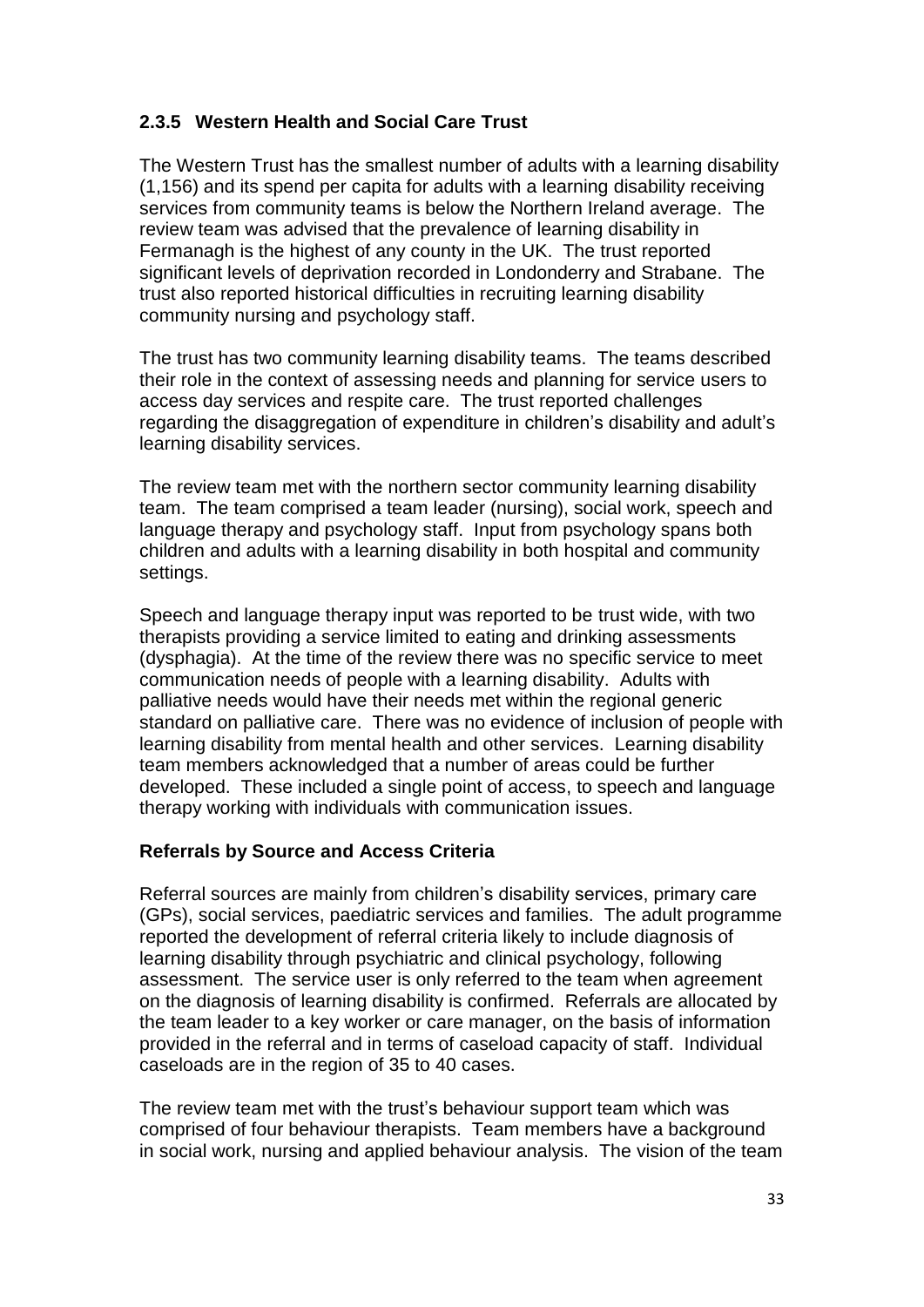is to maintain service users in their own home and provide services to support patients discharged from hospital.

Children and other adult behaviour support services are provided by this team who work in parallel with community teams. At the time of the review, the behaviour support services were managed by a children"s services manager. Team members reported that the behaviour support team is trying to move to the development of a tiered model of intervention and a more specialist team structure for adult services.

#### **Information Database Systems**

The Western Trust referred to a number of electronic systems used to record information including: SOSCARE, ePEX, and Understanding the Needs of Children in Northern Ireland (UNOCINI). The trust highlighted the limitations of SOSCARE and the plans to move to the ePEX information system for all disciplines across adult services.

#### **Evaluation of Service Effectiveness**

Team effectiveness is evaluated through monitoring, direct observations, and baseline and post intervention models.

The review team considered that there was over reliance on informal networking rather than the use of clear clinical pathways between services. There was little evidence provided relating to social or outcome measures of clinical effectiveness of teams or services. Further work is required to ensure adherence to pathway intervention following assessments of clinical needs of the population, in order to demonstrate improvement.

#### **Carers' Assessment and Direct Payments**

The Western Trust reported that all carers are advised of their right to a carers" assessment and that this is monitored through team leaders. There were 29 carer"s assessments for carers of an adult with a learning disability having been offered during the 12 months prior to the review period (1 April 2010 to 31 March 2011), and 19 assessments were undertaken. The trust did not collate information in respect of services or care packages provided following the assessment of carers' needs at the time of review.

The trust reported that 61 adults with a learning disability were in receipt of direct payments (January 2012) (five per cent of those known to the trust). This figure remains low for adults with a learning disability.

#### **Engagement with Service Users**

The trust did not highlight any specific written information available to service users and their carers in relation to the role of community learning disability services / teams for adults with a learning disability. Individual service leaflets were reported to be available in respect of behaviour support services, speech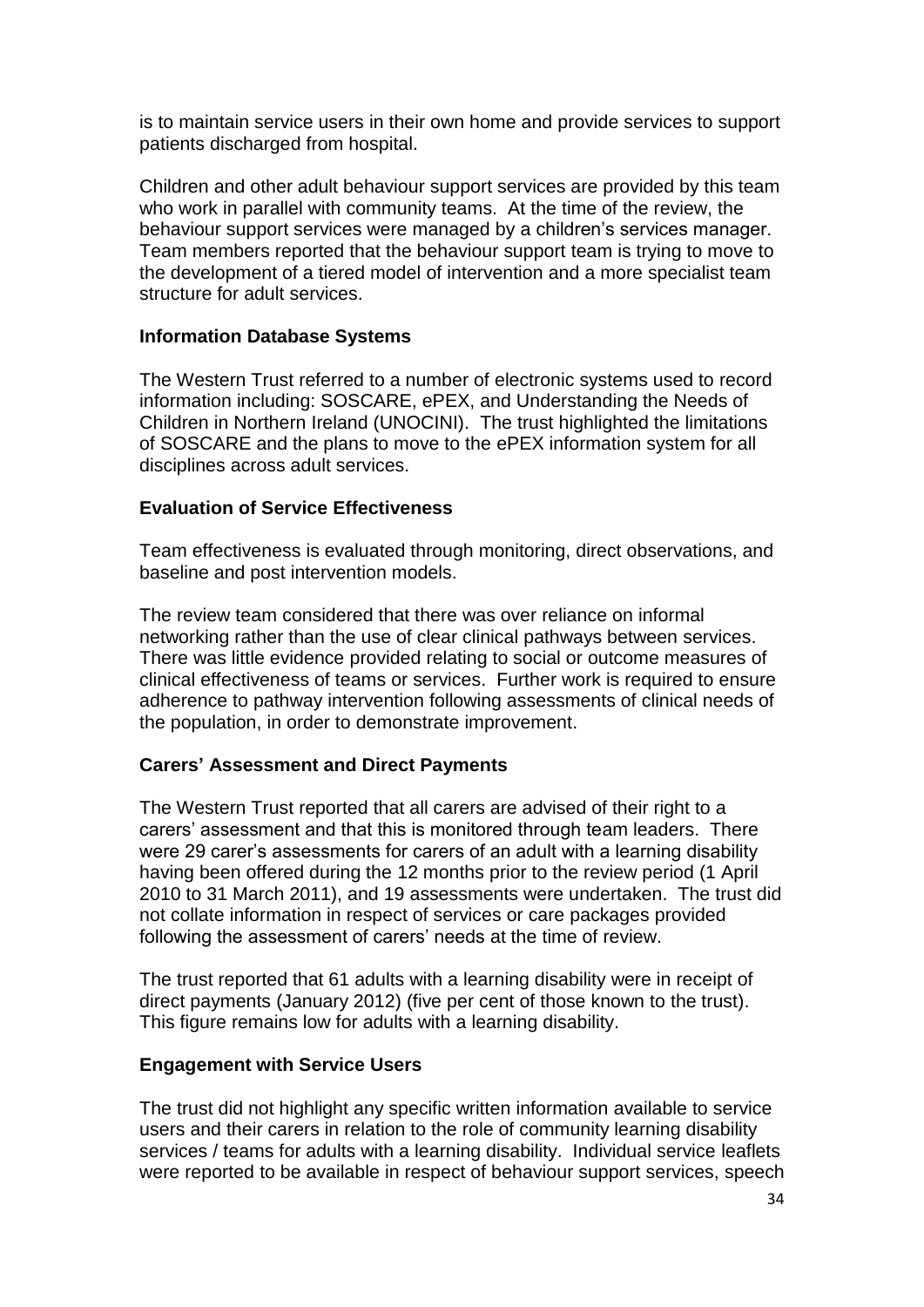and language therapist, carers' assessments, direct payments, and financial assessments. The trust also referenced its website as an information source.

The trust referred to an established carers" network in the northern sector and of engagement with carers in relation to new service developments. The trust reported its intention to establish a similar network in the southern sector. The trust is developing a statement of purpose defining the role and function of the community team. This will be used to inform carers and service users of the services the team offer. The trust did not indicate a timescale for the completion of this work.

The trust reported that some staff within adult services have received training in person centred planning and that all service users are encouraged to sign their person centred plan and to retain a copy of the plan.

The trust acknowledged the need to review the guidance in relation to social and personal development for adults with a learning disability. A trust health improvement department is reported to be developing a sexual health workshop for staff working in learning disability services; at the time of reporting, sex education was being provided on a case-by-case basis.

#### **Model of Good Practice**

The trust is currently implementing a direct enhanced facilitation service in partnership with primary care, to ensure adults with a learning disability have ease of access to health promotion strategies.

# **Challenges Facing the Service**

Challenges reported include complex needs, ageing population with no graduation to older person"s services, increasing administrative requirements with reduced clerical input, and insufficient safeguarding designated officer capacity within the programme. The trust also reported not having a dedicated forensic service for adults with a learning disability referred by the courts and the challenge this presents to the community teams.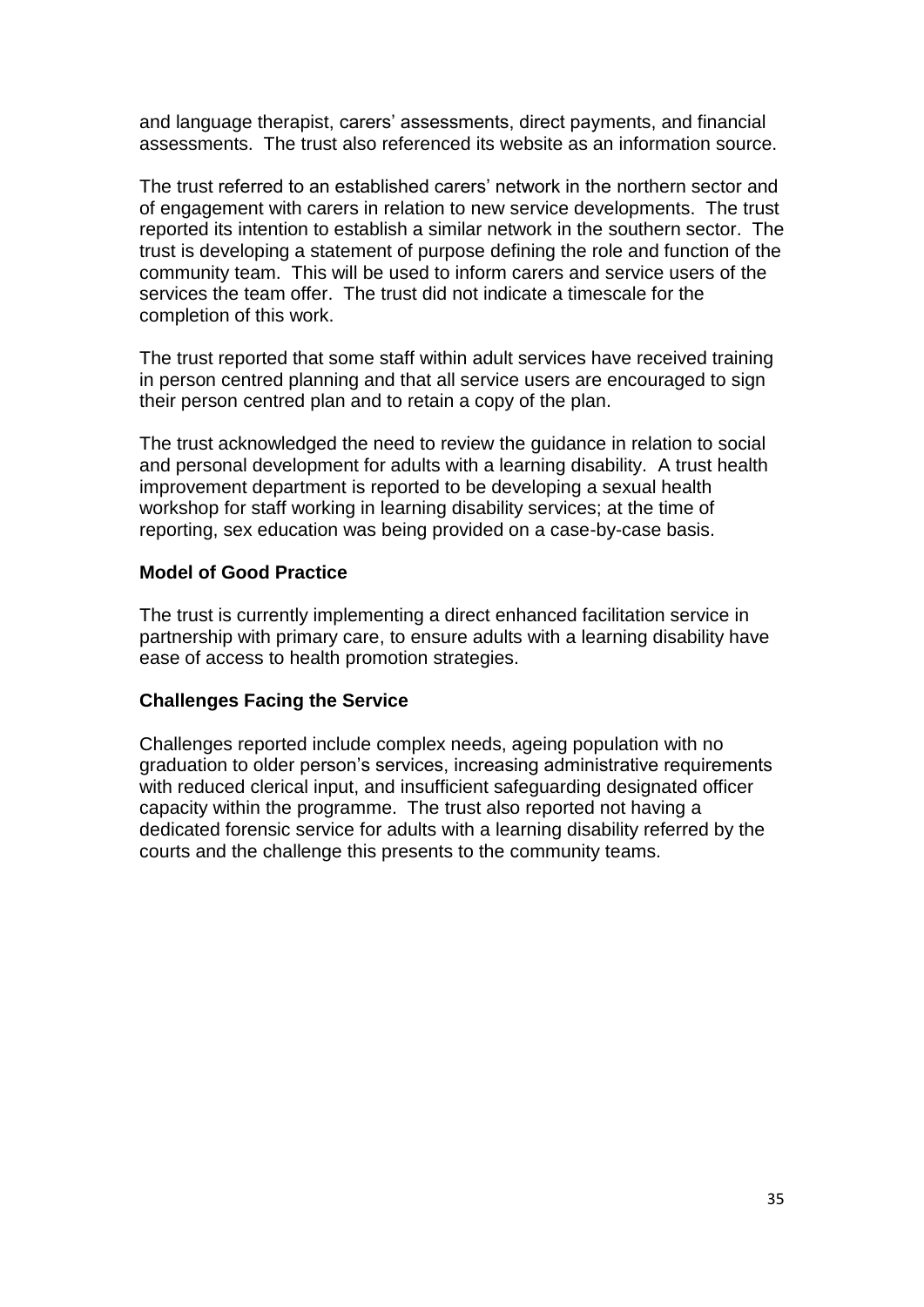# **3.0 Management of Transitions and Interface Between Services**

The review team focused attention on each trust's transition arrangements, to ensure that adults with a learning disability receive appropriate assessment and support throughout their lives. The review team used the standard set out in the DHSSPS Service Framework for Mental Health and Wellbeing<sup>30</sup> to assess the effectiveness of the trusts' transition arrangements.

The framework states that persons with learning disabilities experience four times the incidence of mental health disorders, compared to their nondisabled peers, and yet have limited access to generic mental health services. The framework sets out the need for individualised care plans and care pathways for individuals with a learning disability and mental health needs, and a coordinated approach to service provision. For an example of the components of a pathway of care see Appendix 4.

Standard 56 of the framework states: "A learning disabled person with mental health needs should have access to appropriate mental health support for their needs."

Trusts were also asked for information about any formal and informal arrangements in place to meet the transition needs of people with a learning disability and of any joint working arrangements across other disciplines for people with a learning disability.

Transitions to adult services for young people with a learning disability, were cited by trusts as a continuing concern both for young people and carers. The review team was told of significant difficulties on transition from school and from child to adult health and social care. Trusts reported that there are no statutory obligations to support young people with learning disabilities on transition into further education and from further education into employment. There are variations across Northern Ireland in terms of supported employment opportunities and available work placements. Furthermore, part time working can impact on entitlement to social security benefits. Young people with learning disabilities and their families do not always receive appropriate information about support available to young people on leaving school.

Parents of adults who have attended further education courses expressed concerns about the lack of support for the young adult settling into further education, and a lack of genuine options and subsequent opportunities for progression once a training course comes to an end.

 $\overline{a}$ 

<sup>&</sup>lt;sup>30</sup> Standard 56 of Service Framework for Mental Health and Wellbeing. DHSSPS, October 2011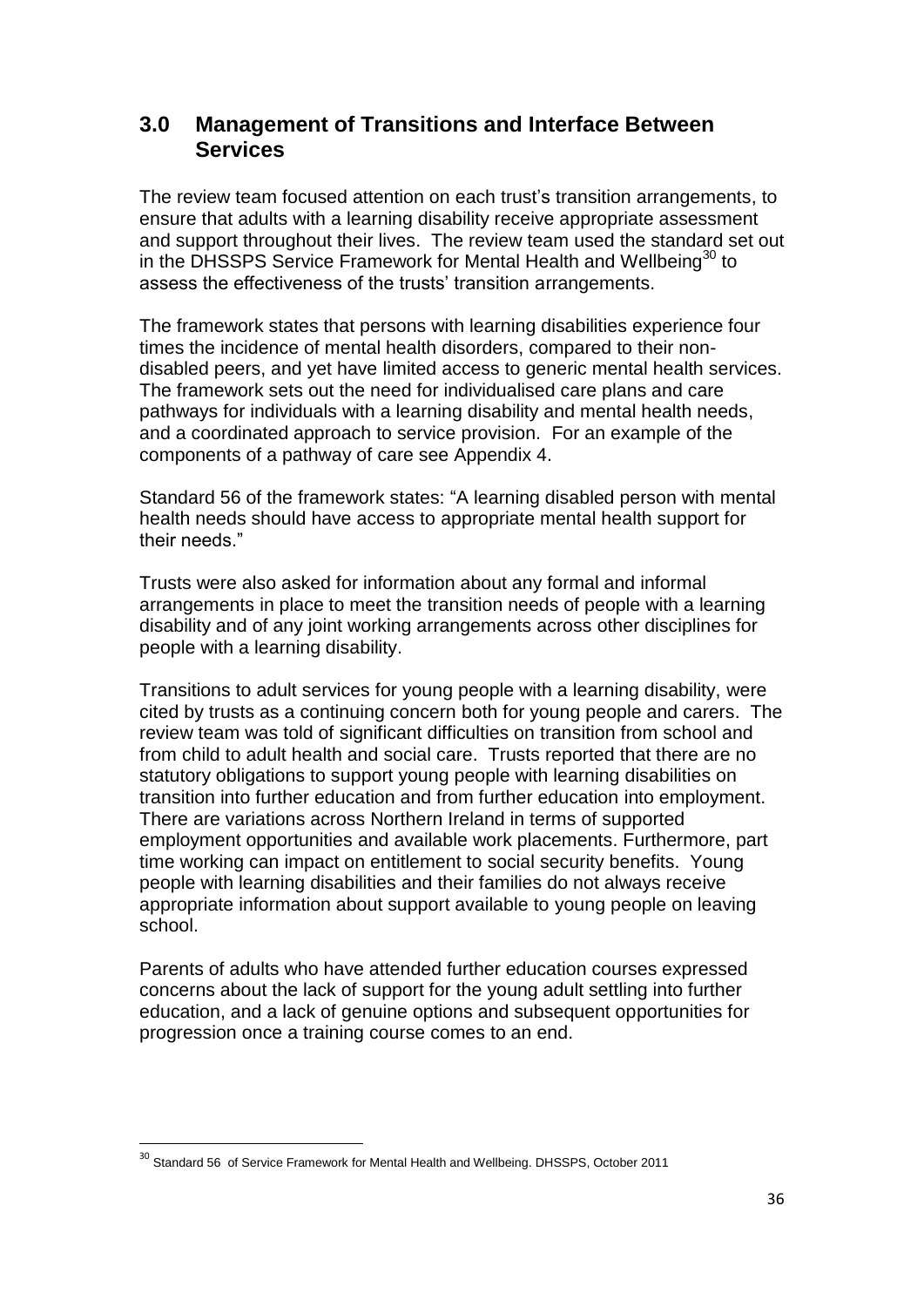# **Belfast Health and Social Care Trust**

The Belfast Trust had no formal arrangements for adults with a learning disability to access older persons" services, in terms of any planned transition. Staff reported having occasional joint working arrangements, which were agreed across services but only on a case by case basis for individuals with a learning disability who also have mental health needs.

The trust highlighted having links with dementia care services, palliative care, sensory support services, mental health services, employment services and with services in the private and voluntary sectors, including leisure services and further education. The trust had developed links across a range of acute healthcare providers and other specialisms including epilepsy, diabetes, and, ear nose and throat services. The trust has a health facilitation nurse who is involved in promoting direct enhanced services by GP practices, including accessing health checks and screening.

The trust"s PROMOTE Service has developed protocols for securing access to services relating to self-harm, psychosexual or eating disorder.

Access to the Muckamore Abbey hospital for assessment or treatment is determined by the multidisciplinary team in accordance with the Mental Health (Northern Ireland) Order 1986, regardless of diagnosis. The trust reported that community staff remain in contact with all individuals in the inpatient setting throughout their admission and are involved in any discharge planning arrangements.

#### **Northern Health and Social Care Trust**

The Northern Trust has agreed arrangements for referring adults (with a learning disability) to a learning disability hospital for assessment or treatment. They are supported by learning disability community staff throughout their admission and discharge phase. Individuals who remain in hospital after one month are assessed for discharge from the adult challenging behaviour service. Long stay patients are considered for a preliminary behaviour assessment prior to their discharge. The trust reported that these arrangements work well. However, consideration by the trust is being given to a dedicated link worker to formalise transitions arrangements between hospital and community. The trust has not developed a step down arrangement to improve the individual"s transition from hospital to the community and the review team considered this should be a priority in the future.

The trust reported that older persons with a learning disability do not transfer to older persons" services. Informal arrangements exist for joint working across localities and across teams in dementia care, palliative care, sensory support, mental health, employment and leisure services. However, people with a learning disability do not access mainstream mental health services.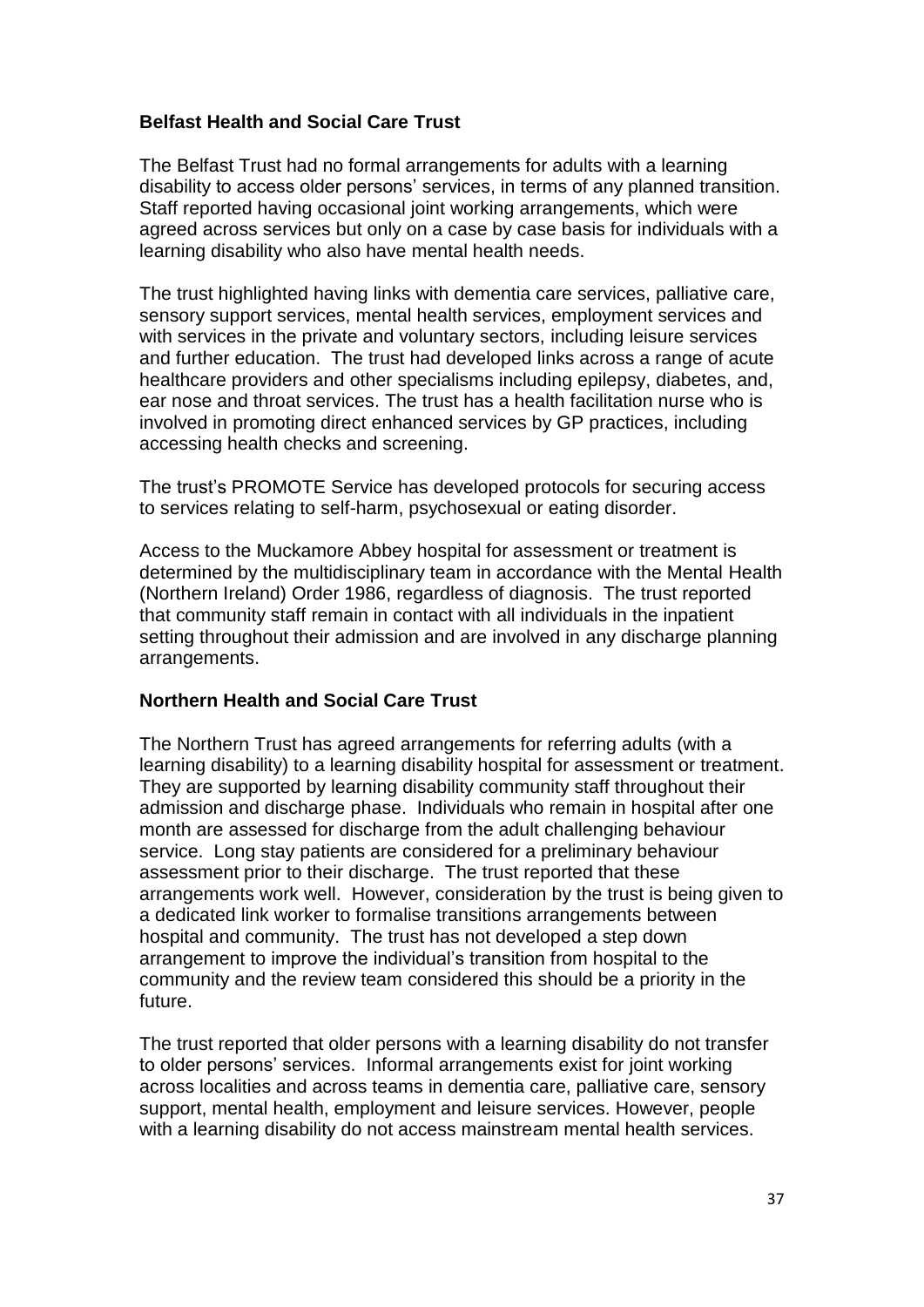The trust reported positively on the appointment of three health facilitators who liaise directly with GPs within their locality areas, and play an active role in health promotion and education.

#### **South Eastern Health and Social Care Trust**

The South Eastern Trust reported no formal joint working across mental health and learning disability services for adults. Adults with a learning disability do not transfer to older persons' services. Joint working arrangements have been developed within palliative care, sensory support services and employment and leisure services, through service level agreements.

The trust reported that the majority of GP practices have signed up to a direct enhanced service providing health screening for adults with a learning disability. A health facilitator has been organising health promotion and early intervention services. The trust identified a number of areas requiring improvement in relation to health care education for carers and staff, and raising awareness of mental health issues.

The trust has arrangements for accessing learning disability hospital services for adults, achieved through planned admissions with the consultant psychiatrists in Muckamore Abbey Hospital. The community based key worker maintains contact with the patient during admission and contributes to the discharge planning arrangements. The trust made a number of suggestions for improving transitional arrangements between hospital and community. These include improved information sharing and adequate notice given to community staff in relation to the discharge of hospital patients.

#### **Southern Health and Social Care Trust**

The Southern Trust reported that health facilitators have formal working relationships with GPs. However, joint working arrangements in respect of mental health, palliative care, sensory support, or dementia services were not well developed. Access for adults to the inpatient assessment and treatment unit is made through the GP and in conjunction with the consultant psychiatrist. There are arrangements in place, including post-admission and pre-discharge meetings, for community teams involved in the admission of an individual to the specialist unit.

Joint working arrangements have been established with a number of private and voluntary services. A link service exists between the community teams and leisure, further education and employment services.

#### **Western Health and Social Care Trust**

In the Western Trust some informal joint working arrangements are in place across services and providers. These included dementia, sensory support and palliative care services, and are negotiated by teams on a case by case basis. However, individuals with a learning disability do not routinely have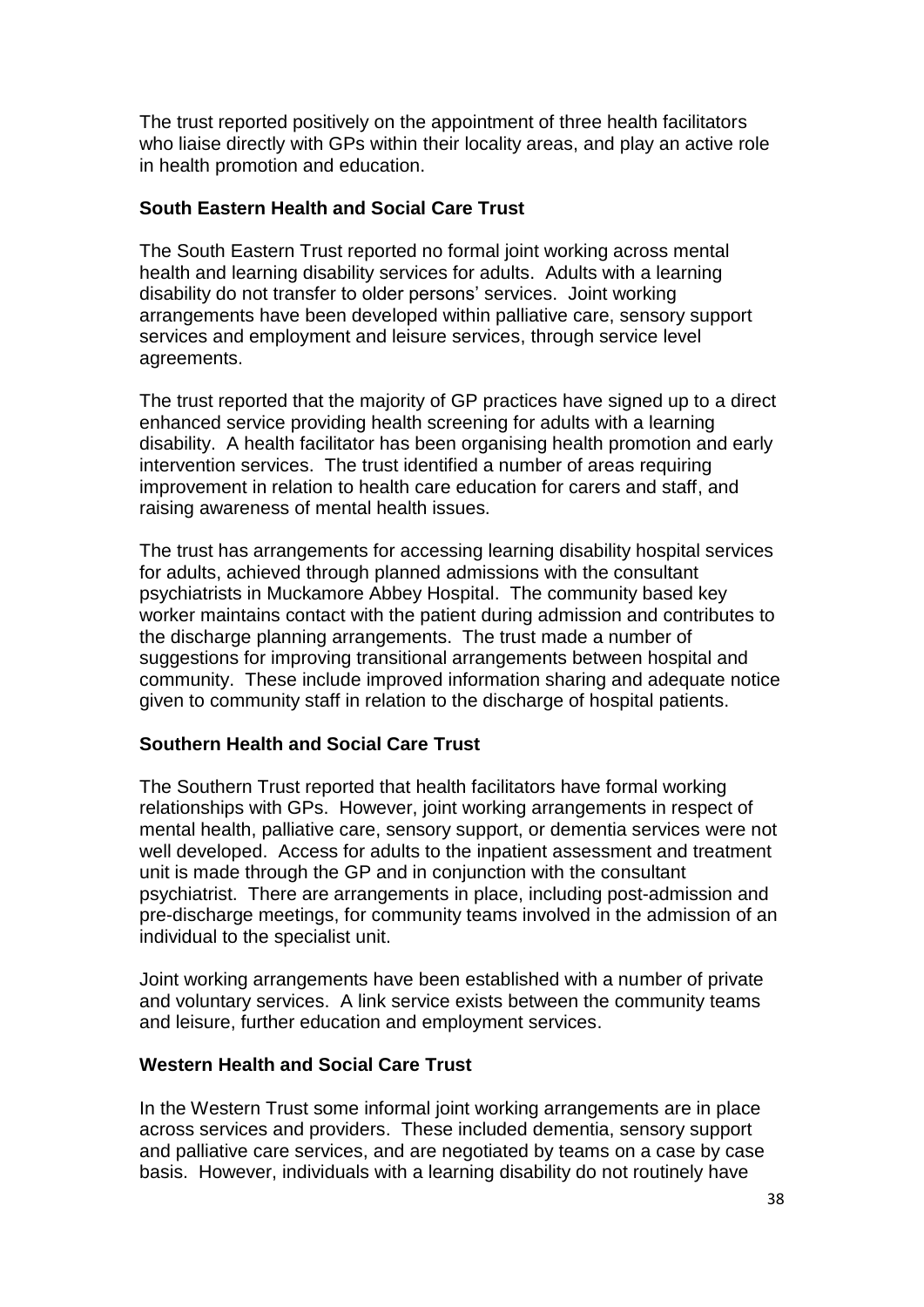their mental health needs assessed or met by frontline mental health staff. The trust advised that adults with a learning disability do not transfer to older persons' services.

The trust has arrangements for admissions for adults with a learning disability to the specialist learning disability hospital at Lakeview, Gransha, (Londonderry). Community learning disability teams remain in contact with patients and plan for their discharge.

The trust has highlighted the need for more adults with a learning disability to be able to access mainstream specialist learning disability services.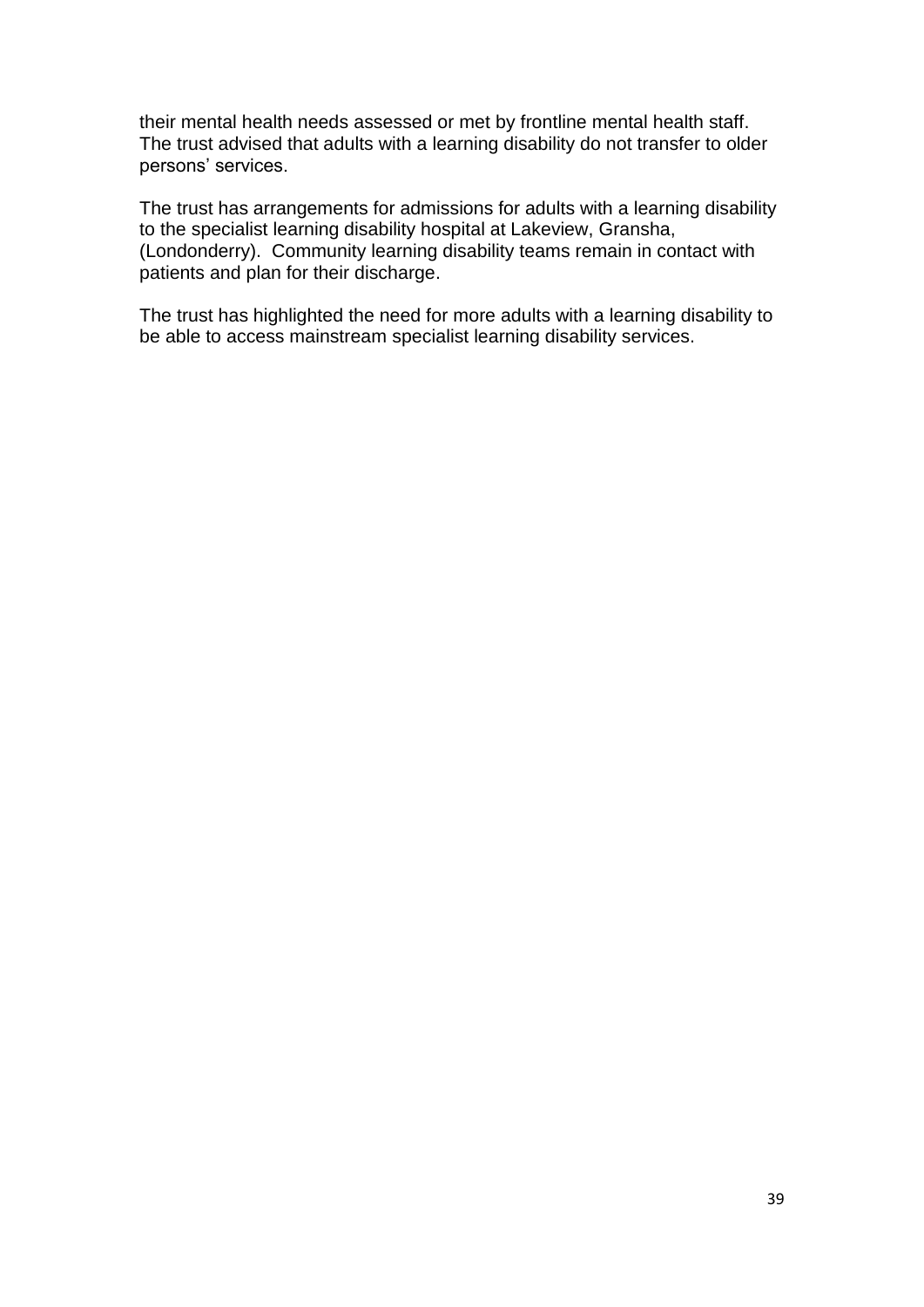# **4.0 Unmet Need**

Each trust was asked to describe unmet need or identified gaps in community learning disability service provision for adults with a learning disability. There is no working definition of unmet need. The term unmet need relates to the possibility that persons may, for whatever reason, fail to be provided with a service, or timely provision of a service.

The review team noted that the endeavour to provide a definition of unmet need has been ongoing since 2007 and has been subject to a previous recommendation by the DHSSPS report Standards for Adult Social Care Support Services (2008)<sup>31</sup> This states: "Information collected by HSC Commissioners and trusts to identify and monitor unmet need is informed by collating information from individual assessments, care plans and reviews".

Unmet need is defined and recorded by trusts in terms of the numbers of people awaiting services, rather than reflecting the complexity of identified needs. The review team found that the arrangements for recording and reporting unmet need are inconsistent. Information on unmet need in trusts is currently collected manually from various sources and locations. Trusts provided comments on difficulties in trying to address unmet need and the impact of this on service users and their carers.

# **Belfast Health and Social Care Trust**

The Belfast Trust identified unmet need for adults with a learning disability in respite care, domiciliary care, social and leisure provision, and community treatment and support services. This is compounded by the lack of specialist expertise in provider organisations.

The trust reported that shortages in community staff are adversely impacting on its ability to improve the transition arrangements between community and hospital services. This has resulted in unnecessary and avoidable hospital admissions due to the lack of wraparound services, access to early intervention and intensively staffed accommodation to support individuals with complex needs.

The trust did not provide a detailed account of how it responds to unmet needs but stated that care plans are reviewed when needs increase or change.

The trust reported that unmet need can lead to carers" stress, and deterioration in wellbeing or the breakdown of care arrangements for the person with a learning disability. The trust reports these gaps on a monthly basis and submits an annual return on the discharge of statutory functions report to the HSC Board.

 $\ddot{\phantom{a}}$ <sup>31</sup> Standards for Adult Social Care Support Services, 2008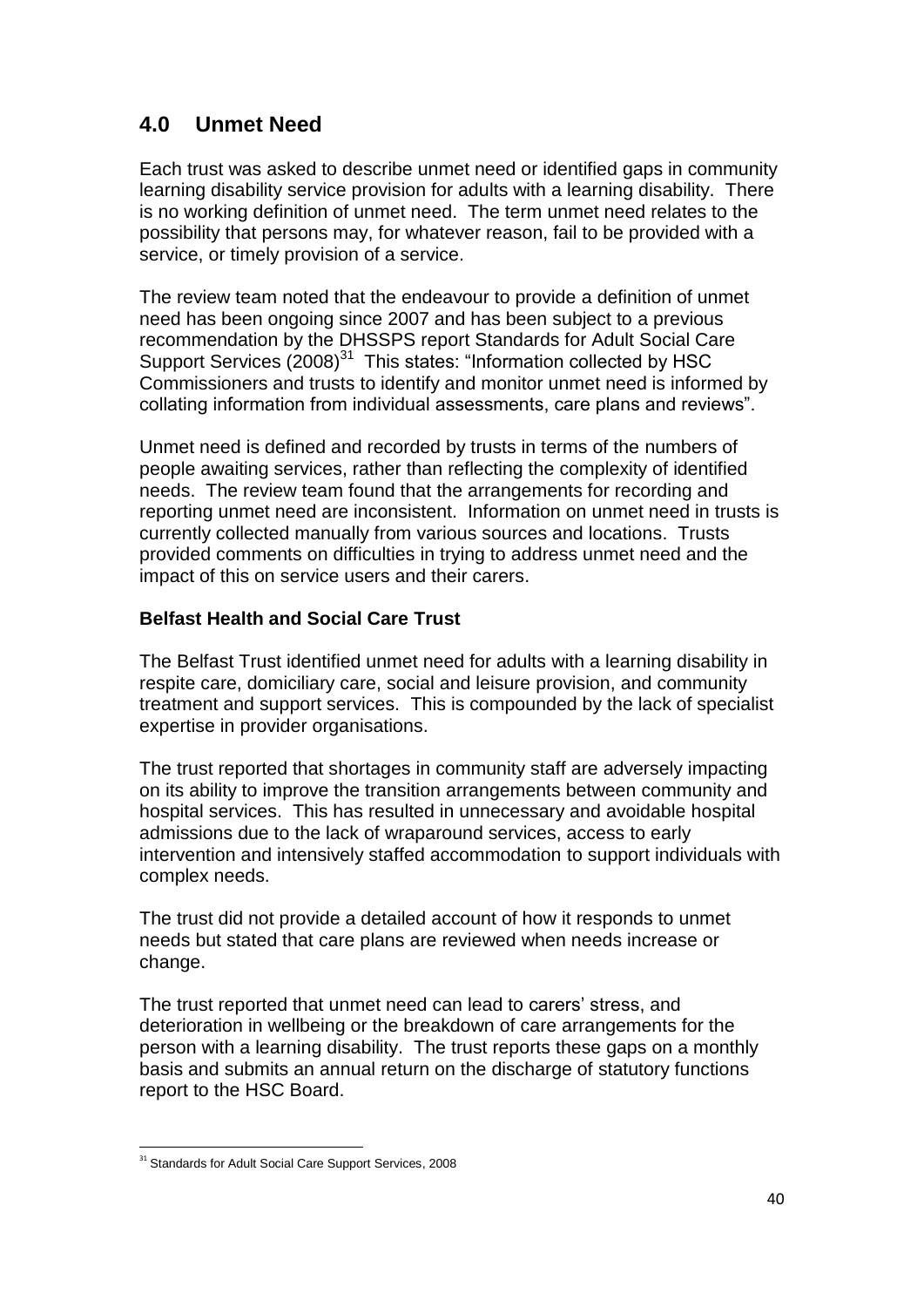Work has commenced in the development of community services infrastructure. A critical review is being undertaken of home treatment options, particularly the trust"s tier 3 services, including a behaviour support team. The trust reported the need to further develop these services and to focus on patterns of admission to hospital. The trust's PROMOTE service has established links with mental health services. However, the trust reported that there are no specific out-of-hours arrangements to support individuals with a learning disability in the community. The trust also indicated the need to undertake a review of the volume and quality of the advocacy services they commission from external agencies.

#### **Northern Health and Social Care Trust**

In the Northern Trust unmet need is reported and recorded monthly and highlighted to senior management. Waiting lists are also monitored and the trust"s risk register is used to document any key concerns about the overall trends and lack of capacity to meet need where risks are identified.

Attempts to address unmet need were described by the trust in the context of resource constraints, staff sickness and vacancies. Unmet need was reported to impact on carers in terms of a breakdown of caring arrangements resulting in users requiring emergency placements; delaying the discharge of patients from hospital; and responding to higher level of behavioural difficulties, without a sufficient level of specialist staffing to meet assessed need.

The trust highlighted the resettlement needs of 42 adults with a learning disability in Muckamore Abbey Hospital and the development of supported living and adult placement services as a key priority. This is required in addition to the provision of step up/step down services, to prevent admissions to hospital. Funding for advocacy services also remain a priority.

The trust reported an identified gap in gaining access to mainstream mental health services for adults with a learning disability, in particular to the Home Treatment and Crisis Response Team, to reduce unnecessary hospital admissions. The trust reported having insufficient respite services, day services, dementia services and shortfalls in availability of specialist dental services.

# **South Eastern Health and Social Care Trust**

In the South Eastern Trust unmet need is recorded within service user needs assessments and reviews. Monthly performance reports are provided to senior trust staff. Unmet needs are also recorded within the trust's annual statutory functions report to the HSC Board.

The trust reported the need to develop a step up/step down model of care provision supported by a seven day week crisis response team which delivers a service out-of-hours. The trust reported concerns about the lack of expertise by some independent care providers in appropriately managing people with challenging behaviours. This had led to more admissions to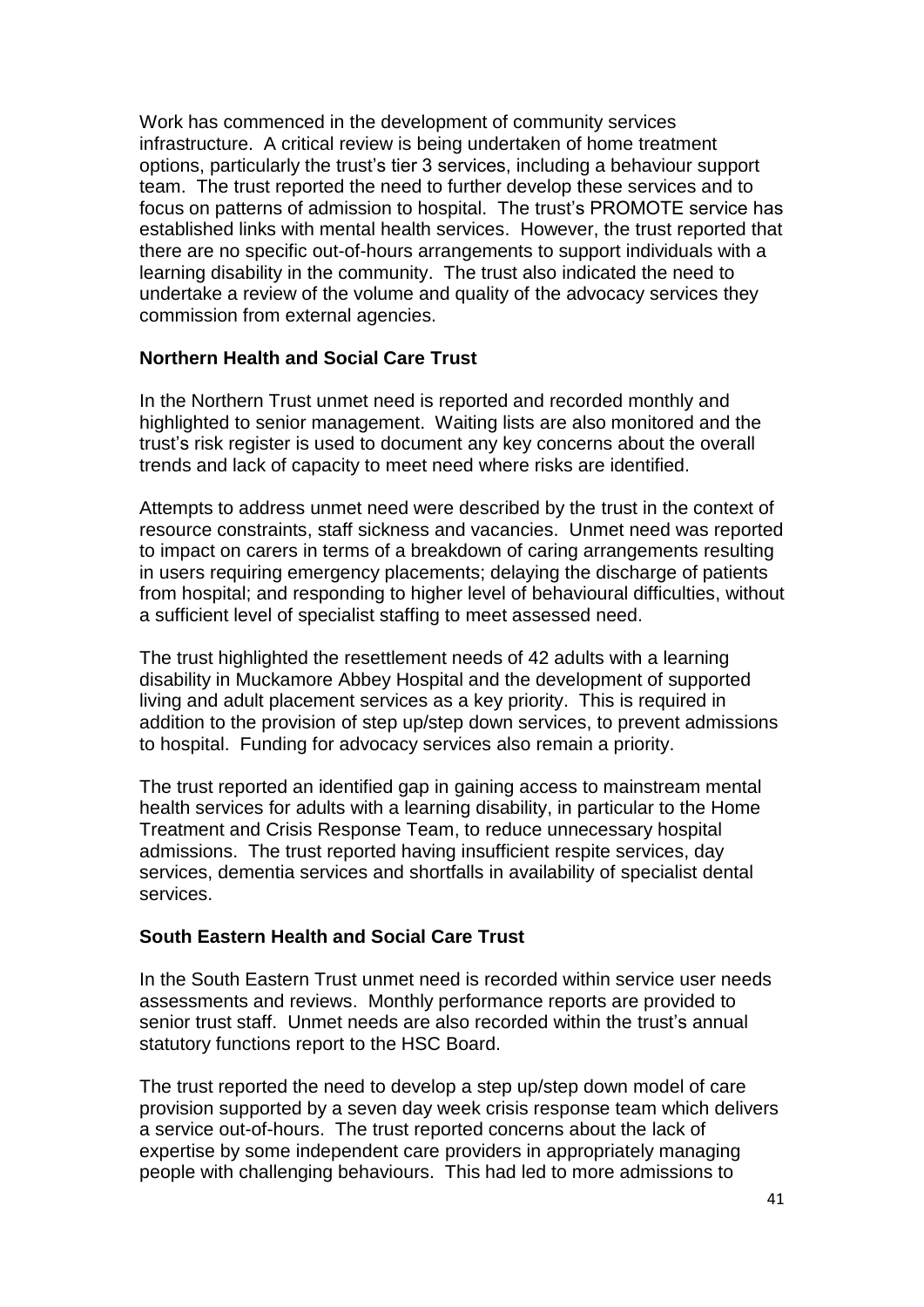hospitals whenever community care arrangements could not be sustained. Trusts reported insufficient funding for advocacy services as an unmet need.

The trust also reported a need to develop services for individuals with complex needs and for people with a learning disability referred by the courts with a history of offending. Service users' and carers' expectations of services has increased, corresponding with an increased demand for services from the trust. This has resulted in the limited resources being used to avert a crisis. The consequence of this is that less time is available to work with, for example, older carers to help them plan for a different form of service provision for their son/daughter in a community setting.

#### **Southern Health and Social Care Trust**

In the Southern Trust unmet need is captured on risk registers which are reviewed by management. The trust reported that unmet needs are discussed regularly at a senior level and with the HSC Board.

The trust highlighted the resettlement needs of a number of long- stay patients in Longstone Hospital, Armagh as a priority for investment. It also highlighted the need to further develop a range of community learning disability respite care and accommodation services, including a rapid response support service to assist individuals living in the community. The trust believes that early intervention and enhanced behaviour support staff would help reduce the need for hospital admissions and services for people referred by the courts with a history of offences. Additional funding for advocacy services is also required by the trusts.

The impact of unmet need was reported by the trust to cause stress to carers, impact on the mental health of service users, and can result in emergency admissions to hospital.

# **Western Health and Social Care Trust**

In the Western Trust unmet needs and gaps in service provision include: forensic services for people with learning disability referred to the courts for offending behaviour, insufficient community team staff resources, limited access to psychology services and limited availability of challenging behaviour services (this is shared between children and adults services). A gap also exists in specialist accommodation required by individuals with challenging behaviours. The trust considered that admissions to hospital could be reduced by enhancing the capacity of the independent sector in responding to challenging behaviours, particularly at weekends.

The trust also identified problems experienced by individuals in making the transition from children to adult services. Some of these service users have presented with neurodevelopmental disorders, including autistic spectrum disorder (ASD) and attention deficit hyperactivity disorder (ADHD).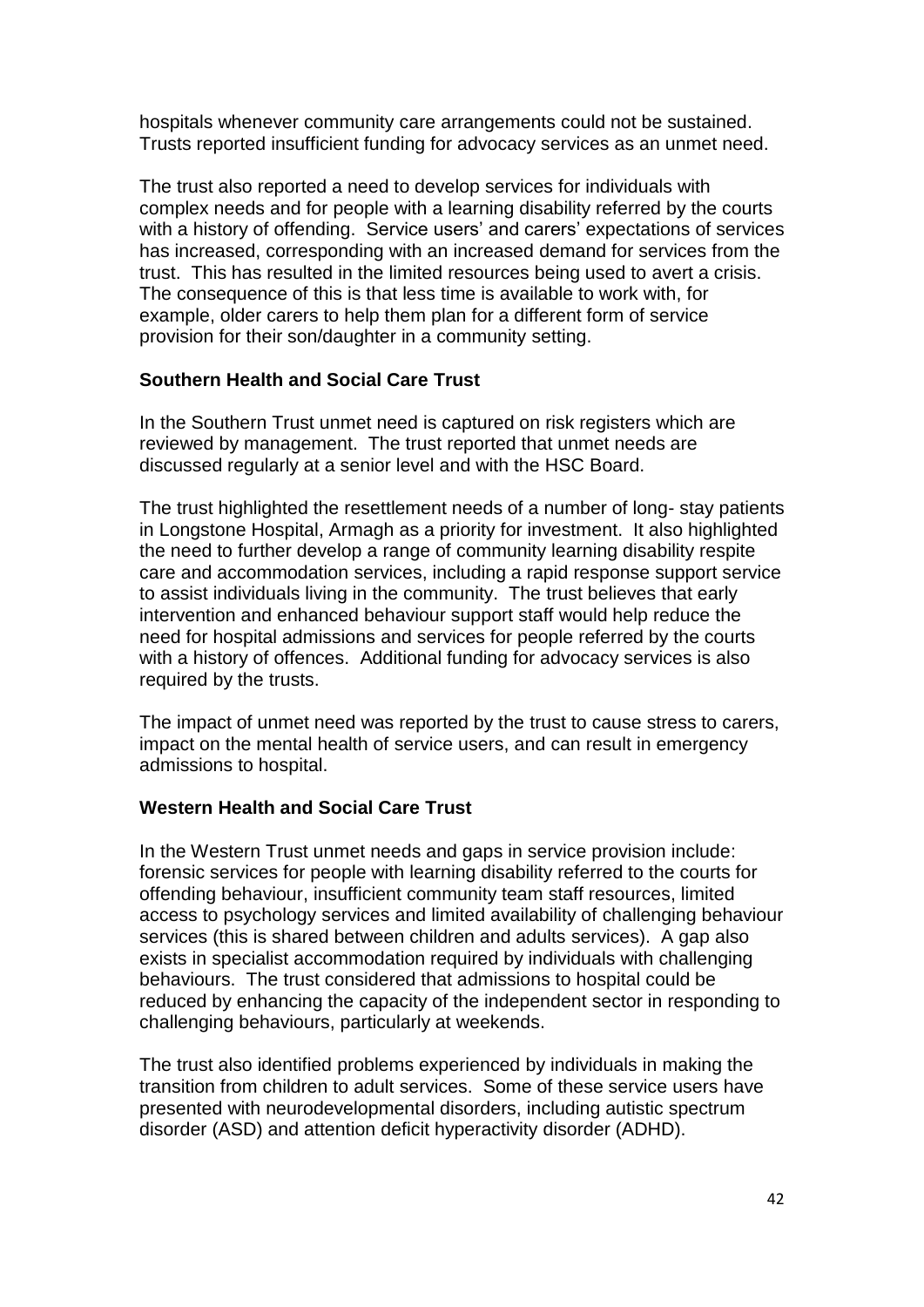The trust records unmet need quarterly and reviews waiting lists of unmet needs through the annual discharge of statutory functions report to the HSC Board. The trust also referred to working closely with the regional lead on adult learning disability services within HSC Board, in relation to improving transitions for older persons with a learning disability.

Service pressures are reported to the HSC Board, and discussed at the DHSSPS the Bamford Monitoring Group, and the local commissioning group. Unmet needs is recorded in the trust's risk register.

The trust identified a number of priority areas for investment, including the development of community infrastructure to reduce the number of hospital admissions, and advocacy services. The trust is involved in a Regional Community Integration Project and reported only small numbers of individuals from their trusts who need to be resettled from long stay hospitals.

The trust reported on the impact of unmet needs on carers' ability to cope, often resulting in a breakdown of care arrangements. This pressure also can lead to ill health in carers and a need for the trusts to invest in higher cost care packages to support people with a learning disability in the community.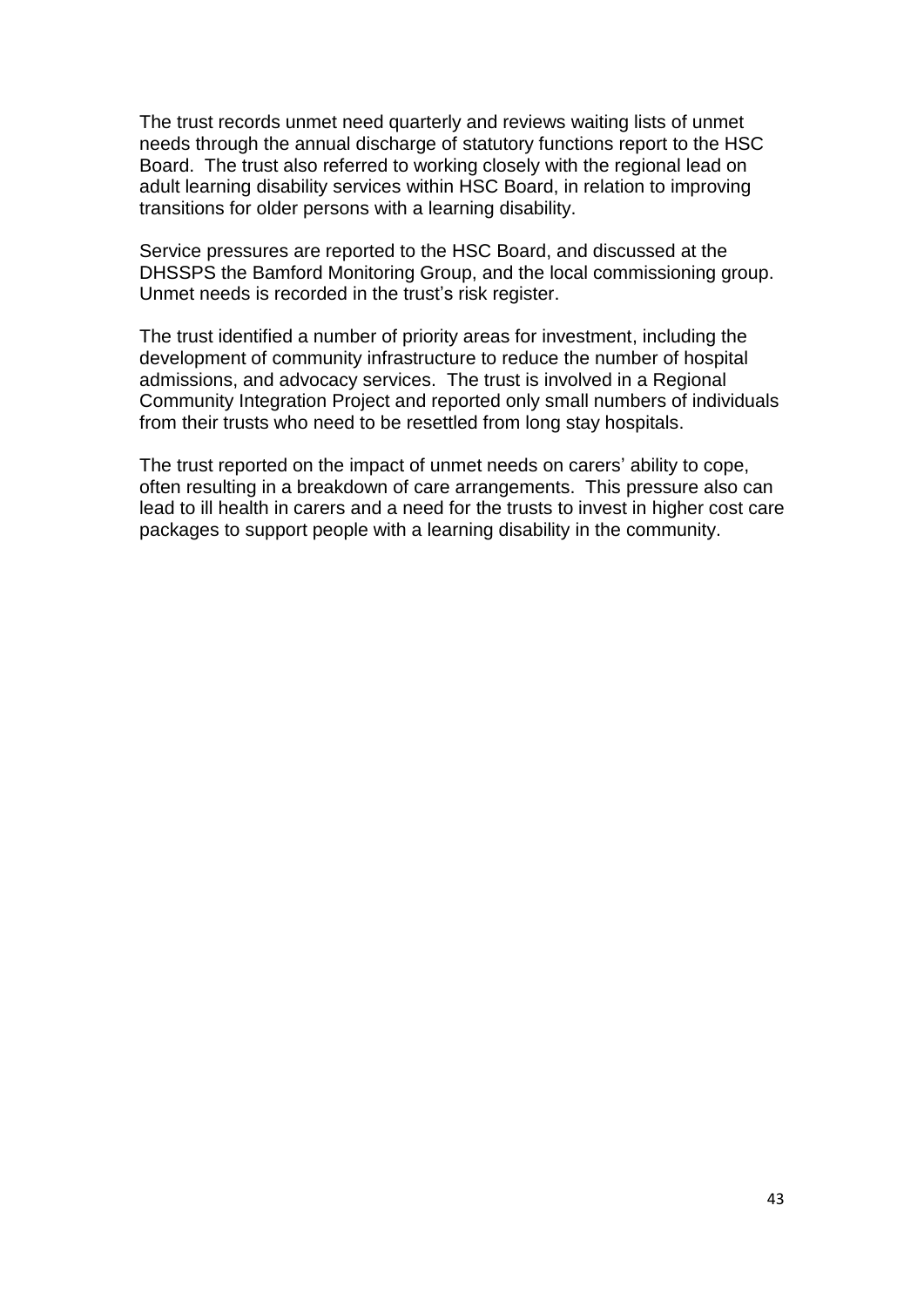# **5.0 Conclusion on Adult Teams and Services for People with a Learning Disability**

The findings of this baseline review demonstrate that a high proportion of the investment in adult learning disability teams and services is committed to a traditional model of service provision. Community learning disability teams comprise of a range of services provided by social workers, nurses, psychologists undertaking specialist functions and speech and language therapists. The review team found there were no common managerial structures across the trusts for the delivery of adult learning disability services in the community.

The current model of delivery of services by community learning disability teams is configured along the lines of the former legacy trust structures. Many of the services currently provided in institutional settings could be provided in the community or in people"s homes, making them more accessible. Services should be planned on the basis of the personalised needs of people with a learning disability. The delay in changing to a new model of service delivery has been constrained by inadequate bridging finance to support new developments in the community. The percentage of funding allocated to other programmes, hospital care, mental health services restricting access to adults with a learning disability, has also been a factor in moving to a new model of service delivery.

The findings of the review team indicate that the provision of various specialist therapeutic services for people with a learning disability is variable across the five trusts. At best this represents less than 25 per cent of the total expenditure on community services for adults with a learning disability. There is a need for trusts to consider how home treatment and crisis response teams could be developed to operate on a seven day week basis. If trusts continue to deliver services as they currently do, they risk failing to adequately meet the needs of adults with a learning disability. Whilst the review noted examples of innovative practice, there is a need for more joint planning and sharing of models of effective practice across trusts.

Consideration should be given to trusts to expand the hours of operation in the community, with the goal of establishing an extended hours service for families, or residential facilities in the community with the capacity to provide outreach support. Where a seven day per week service is not required, based on evidence of assessed need, the development of alternative early prevention and intervention models of care should be delivered by integrated health and social care partnerships.

A more robust review of the multiagency and integrated nature of team working is required by the HSC Board, in terms of assessing the effectiveness of the current method of service delivery. This should include some measurement of qualitative outcomes. This is essential so that trusts can manage the demands facing their services, as the population ages and more people require to be looked after in community settings. Further discussion is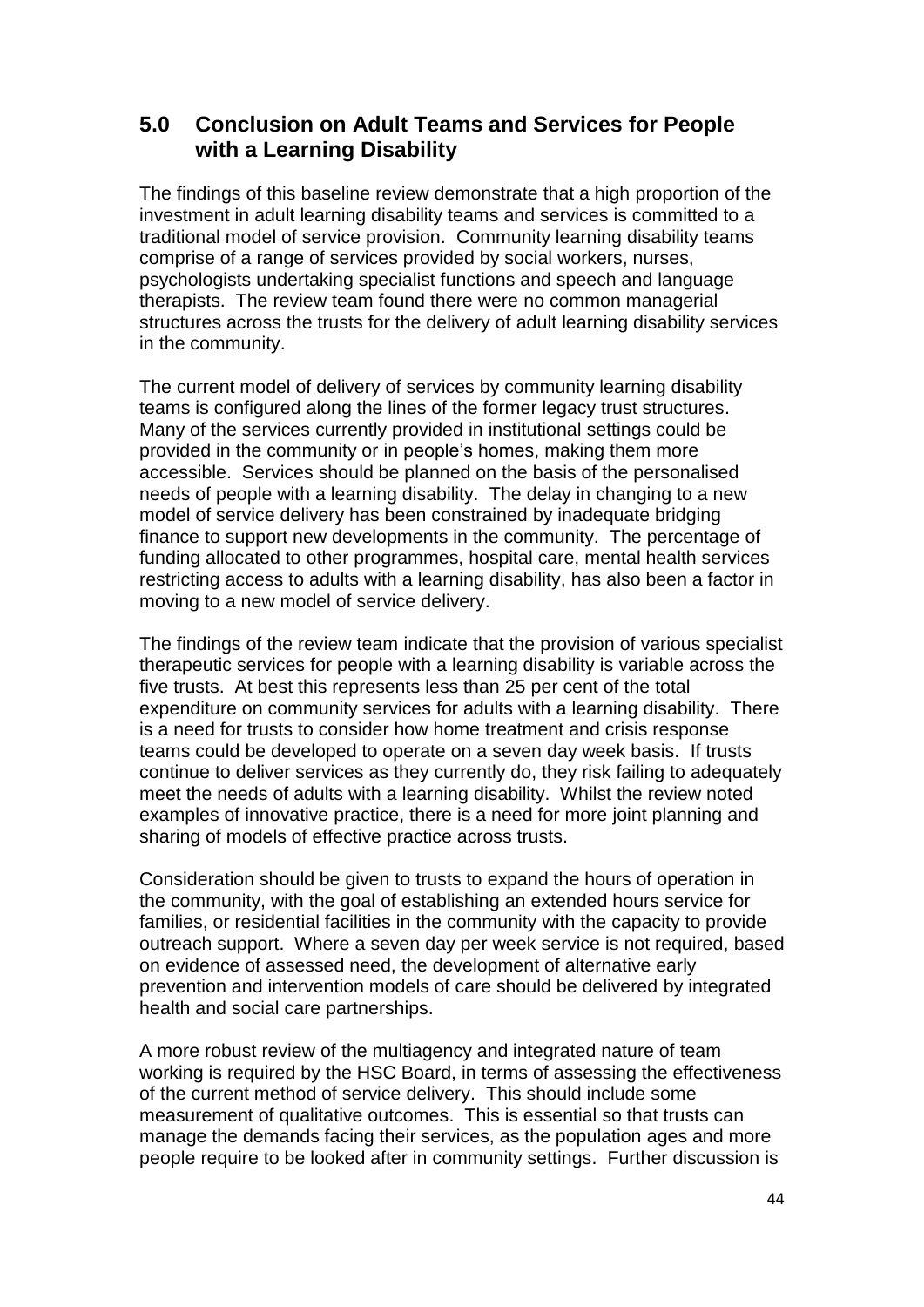required by the HSC Board regarding the future model of service provision, to ensure it is efficient, patient centred and provides high quality, evidence based outcomes for service users. The challenge for trusts is how best to utilise their existing resources while gathering evidence to support further transformation and extension of their service provision.

The review team found from discussions with the trust staff a reliance on informal networking by teams, without any use of clear clinical pathways and interfaces between services. Trusts are at an early stage in terms of achieving the Bamford vision of true partnership working with adult mental health services and those for older people. No trust demonstrated an attempt to consider the potential for a knowledge/skills transfer between mental health and learning disability staff, to deliver services in an integrated way. Given that trusts are integrated in terms of the provision of health and social care, more could be done to develop a skill mix, between professions in the combined directorates of mental health and learning disability. This would assist in the sharing of learning and encourage equality of access to mainstream services.

The review team noted that trusts are working to develop user friendly information for service users and their carers. Service users and carers stated that public communication could be improved. A number of families interviewed by the review team stated there was a lack of clear accessible information about services in their locality on trust websites. More innovative methods of communicating with service users and carers are required to ensure adults with a learning disability are involved in the planning and reviewing of services.

The progression of carers" assessments is critical to ensuring early support is available to meet carers" physical and emotional needs. A small number of people with a learning disability and their carers have taken up direct payments. Service users and carers indicated they need more clarity about this type of option, although the lack of financial resources from the trusts may also have been a factor in promoting this choice for carers. Further promotion of direct payments is required by trusts.

Carers reported that a range of respite and short breaks are available across the trusts. However these can be based in respite units which can reduce the flexibility of the service offered. Many parents and carers expressed frustration at the delay in the implementation of the Bamford proposals and waiting lists for particular services. Access to more a flexible model of service provision in the community is required.

It is crucial that further efforts are made to promote independence and personalisation; a more person centred service. The proposals set out in Transforming Your Care should aim to deliver tangible changes for adults with a learning disability and their families. At present, the provision of advocacy services is limited and further work and investment is needed to promote both peer and independent advocacy for adults with a learning disability. This is critical in supporting individuals to make informed decisions and in promoting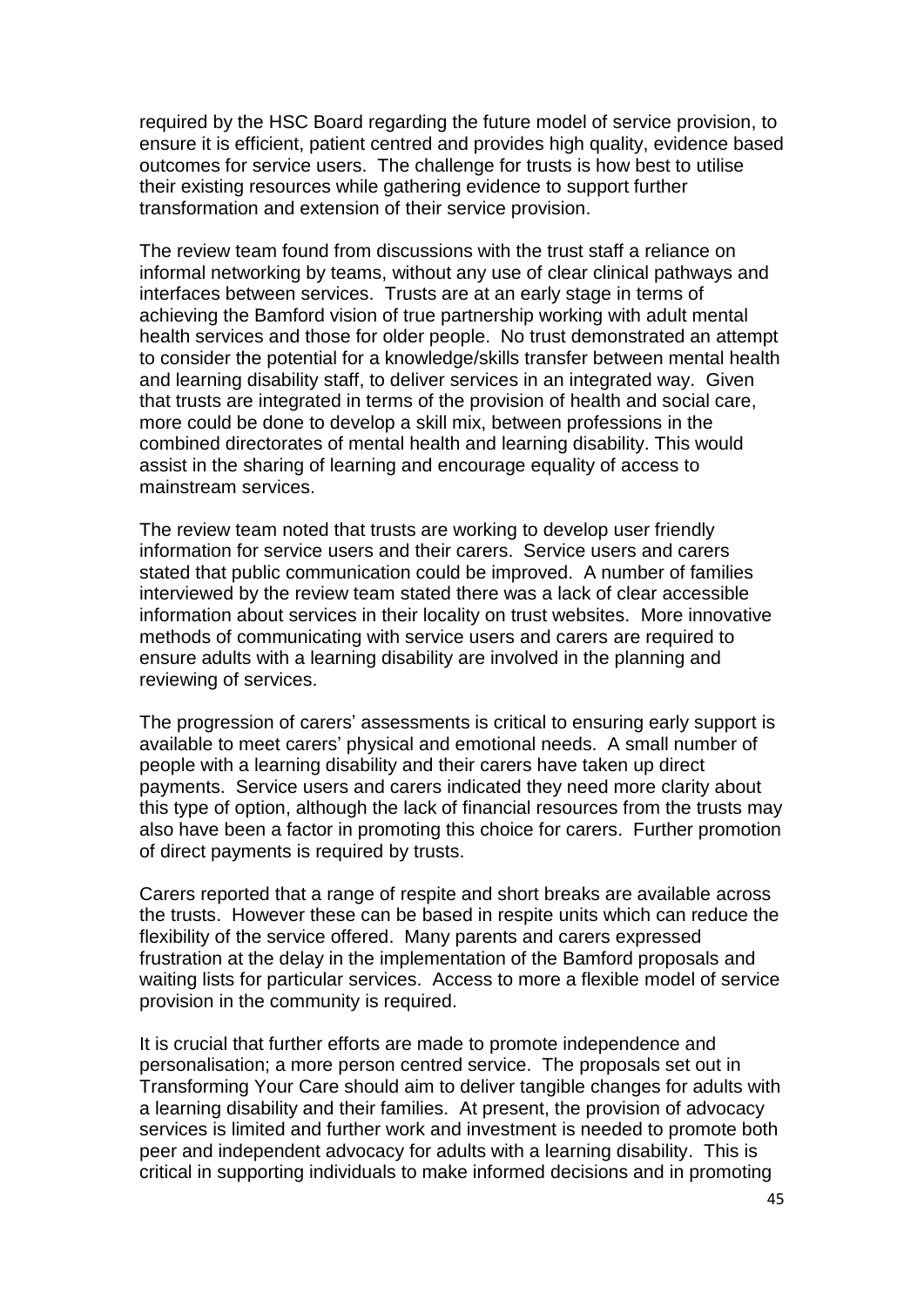rights. The review team commends the partnership that trusts have developed with the community and voluntary sector in developing new service models. The continued involvement of this sector needs to be promoted in providing a varied range of additional support services. The target to end the long term hospital residency of people with a learning disability by 2015 means that early planning is required to develop the range of personalised housing and care supports to enable people to live independently in the community.

The review team considers there is still a need for consistent outcomes in terms of access to other mainstream health care services. Disability awareness training for clinical staff in the community is needed so that they can deal confidently and appropriately with adults with learning disability.

Exclusion of people with a learning disability from mental health services for adults/older people and from the newly established autism services was particularly evident.

The recent release of the Learning Disability Service Framework, DHSSPS September 2012, aims to promote and secure better integration of service delivery along the care pathway from prevention, diagnosis, treatment and rehabilitation to end of life care. Further work is required to ensure people with a learning disability can access the full range of health promotion initiatives available to the general population. Widening access to screening programmes and public health interventions will continue to require an increased focus by the LCGs. The review team considers that the planned integrated care partnerships should ensure that clinicians are facilitated to respond appropriately to the needs of people with a learning disability.

The Bamford Review of Learning Disability set out to reform and modernise the law, policy and provision affecting people with a learning disability in Northern Ireland. The proposed Mental Capacity (Health, Welfare and Finance) Bill also proposes changes in respect of the presumption of capacity and will create additional demands on trusts. Training will be required to support trusts in effectively delivering the requirements of the new legislation.

A review is required of current data systems and technology to ensure relevant information is available to professional staff about client assessment and treatment plans. The proposals set out in Transforming Your Care should aim to deliver tangible changes for adults with a learning disability and their families.

This report highlights the requirement to develop and improve community services to ensure they meet the needs of individuals in long stay hospitals, and address the current unmet needs that within community provision. This will require a determined programme of service change and reconfiguration to meet present and future health and social care needs of this population.

The increased level of care delivered in a community setting will need to be closely aligned with demand; with outcomes evaluated for effectiveness.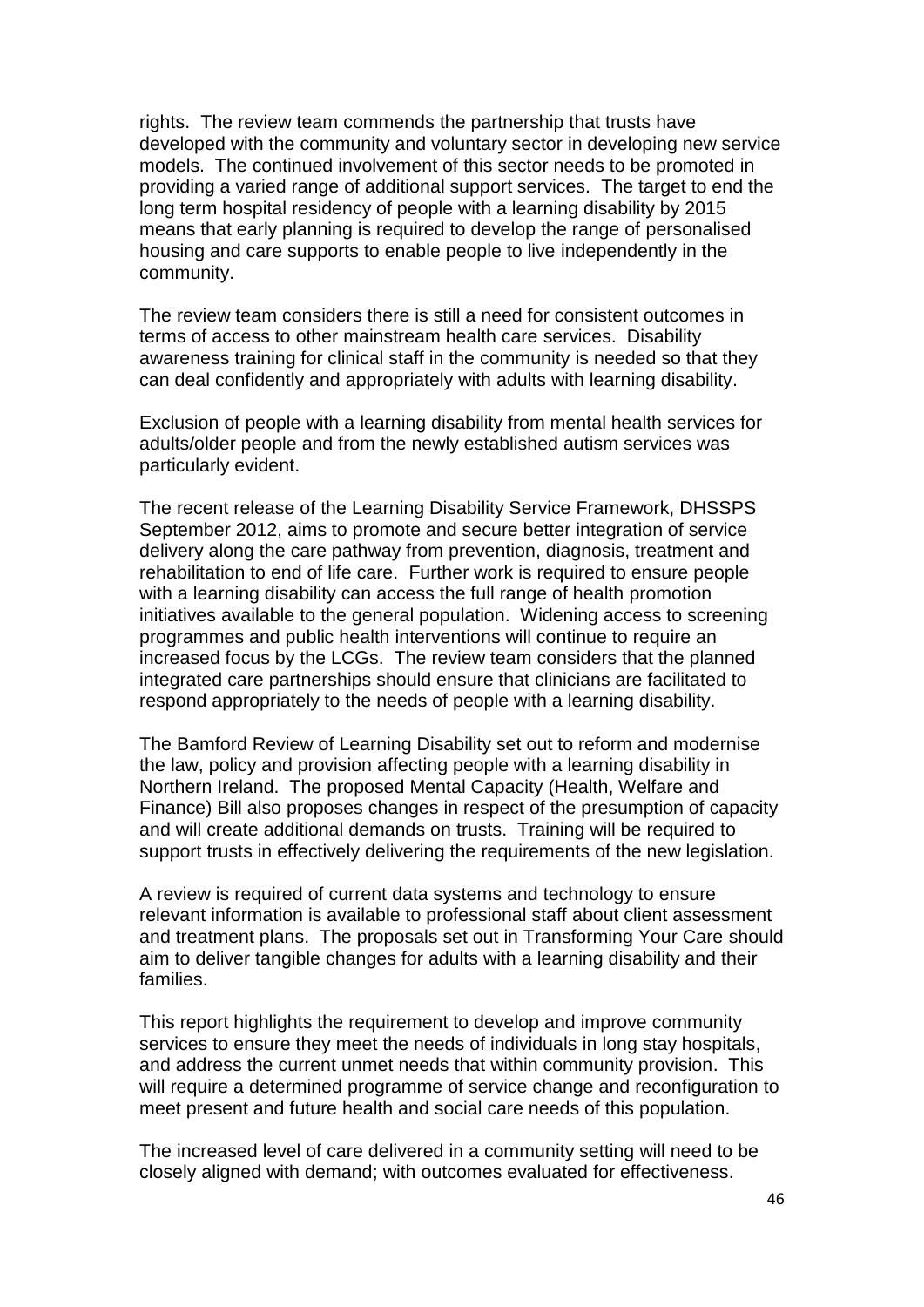Trusts should formulate development plans for community learning disability services in the period 2013-2015 in full consultation with service users and carers. This is the most promising way to ensure that investment is used in the most effective way to produce the best possible patient and client outcomes.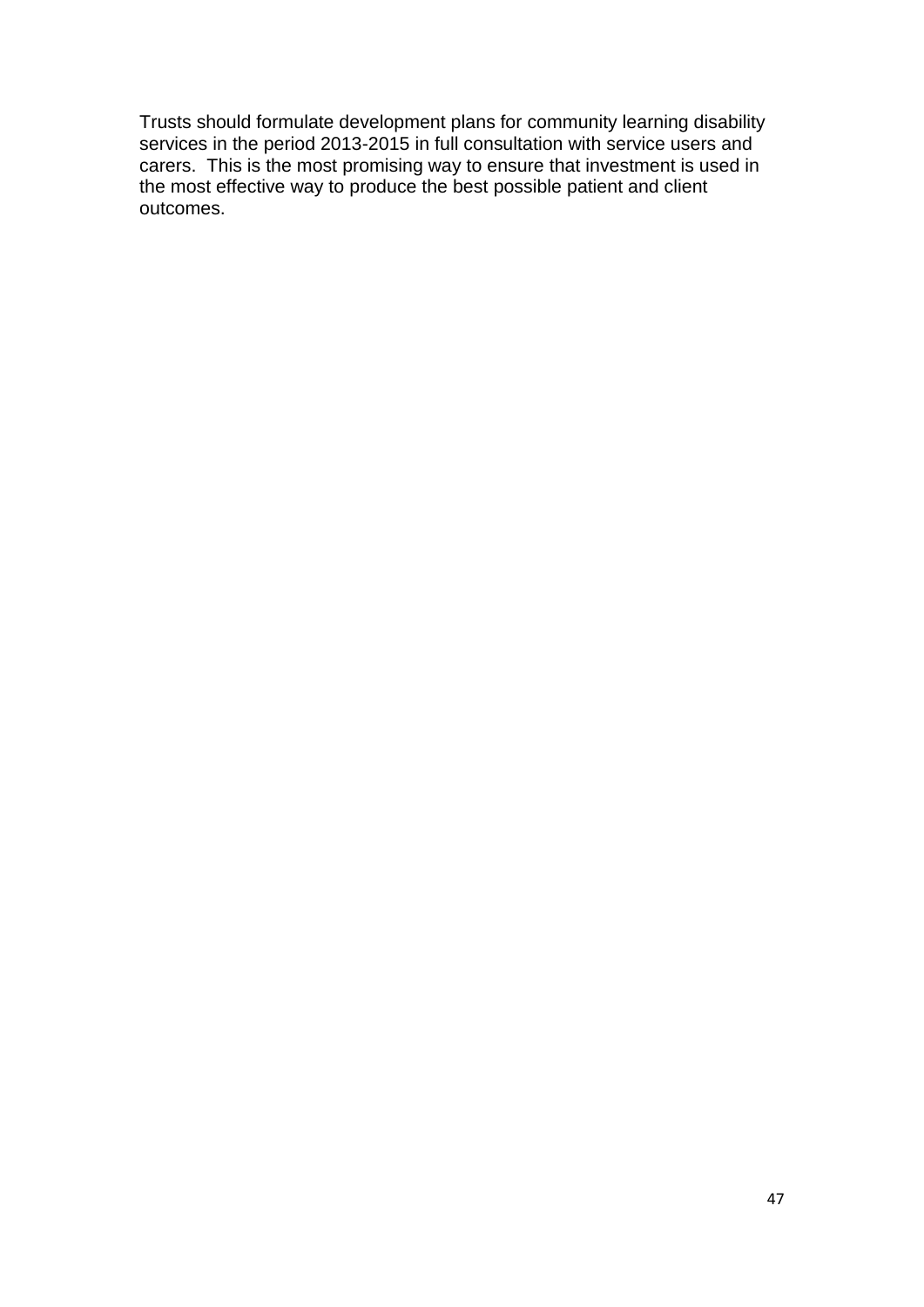# **6.0 Recommendations for Trusts – Adult Learning Disability Services**

There are a number of areas for service improvement that trusts need to consider. This will require significant leadership in the planning, implementation and transformation of service provision.

## **Model of Community Service Provision**

All trusts should review their current model of service provision to ensure that it actively promotes the prevention, inclusion and integration of people with a learning disability, in line with the principles set out in Equal Lives, particularly in the areas of housing, leisure, training, further education and employment opportunities.

Learning Disability services should be reviewed alongside mainstream mental health services, so that the skill and expertise from both services can be utilised in order to respond to individual need.

# **Review of Composition of Adult Learning Disability Teams**

Each team should have clear statements of purpose, which determine the membership, from a range of disciplines such as community psychiatry; learning disability nursing; social work; allied health professionals; psychology; behaviour support; specialist epilepsy nurses and practitioners with forensic knowledge and experience.

# **Possible Approaches to the Development of Service Provision**

A number of approaches could be considered by trusts in relation to the development of a tiered model of service provision. Suggestions are outlined in Appendix 3 for consideration by the trusts.

# **Developing a Personalised Pathway of Care for Learning Disability**

Trusts should provide an individualised pathway of care, consisting of a coordinated assessment of need, agreement of expected outcomes, provision of care and treatment. This should be followed by a joint review of achieved outcomes along with the people receiving services, and their carers. See suggestions in Appendix 4.

# **Assessment of Clinical and Social Care Needs**

To meet a variety of individualised needs consistently, effectively, safely and in partnership, commissioners need to:

- understand the needs of the population
- plan intervention and treatment based on assessed need
- ensure/develop corresponding skills in providers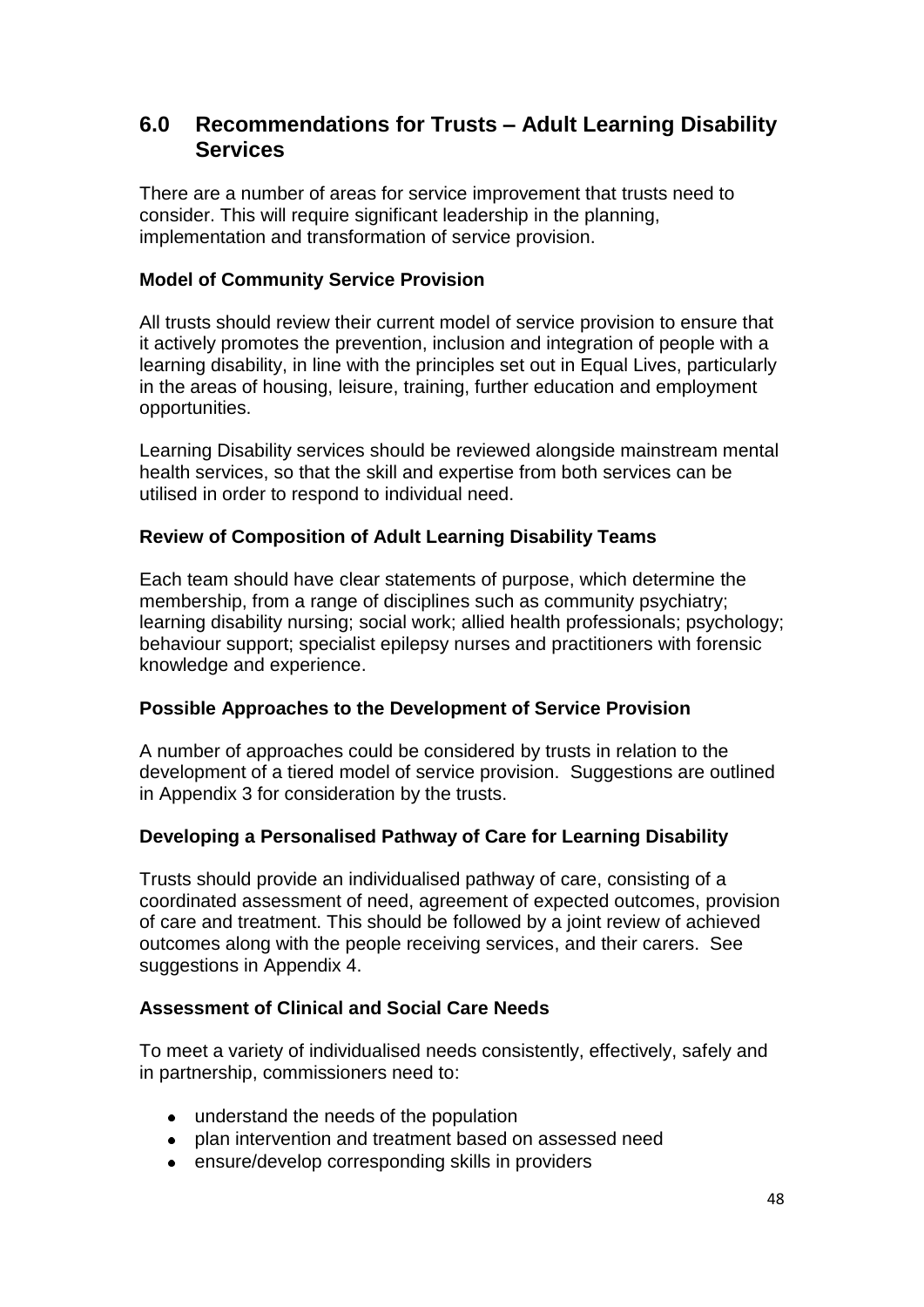- use person centred, outcome focussed treatment plans
- provide incentives to timely achievement of agreed outcomes
- develop a range of personalised pathways of care, the core components of which are shown on Figure 3.

Trusts should gather information about the clinical and social care needs of the populations they serve, in order to service development. Community learning disability teams have a key role to play in gathering and collating this information. This is a requirement under the Learning Disability Service Framework.<sup>32</sup>

# **Delivery of an Extended Hours Service**

Trusts should review access to services and ensure that effective arrangements are in place for the provision of community learning disability teams for adults with a learning disability which can provide services outside 9am to 5pm, Monday to Friday, in community settings.

Trusts should ensure that family carers receive access to appropriate of support services. This should be based on assessed need, including domiciliary care on an extended hours basis, host family schemes with trained and approved carers, social and recreational activities provided by volunteer and paid staff, and short breaks and respite services.

# **Development of Interfaces between Services**

Trusts should agree criteria to ensure effective interfaces from children to adult services and to other services, for example, to mental health services and older people services, to achieve a seamless transition to appropriate assessment and support.

# **Development of a Clinical Quality Dashboard**

Trusts should agree a clinical quality dashboard (an information tool) to provide clinicians with relevant and timely information to inform daily decisions to improve the quality and measurement of effectiveness of health related patient care.

# **Use of Best Practice Evidence and Guidelines**

All care should be delivered on the basis of standard evidence, good practice guidelines and in response to identified clinical need.

#### **Health Related Outcome Measures**

All adults should receive an annual physical and mental health check from their GP practice and arrangements should be in place to enable people with

 $\ddot{\phantom{a}}$  $32$  Learning Disability Service Framework, September 2012. Belfast, DHSSPS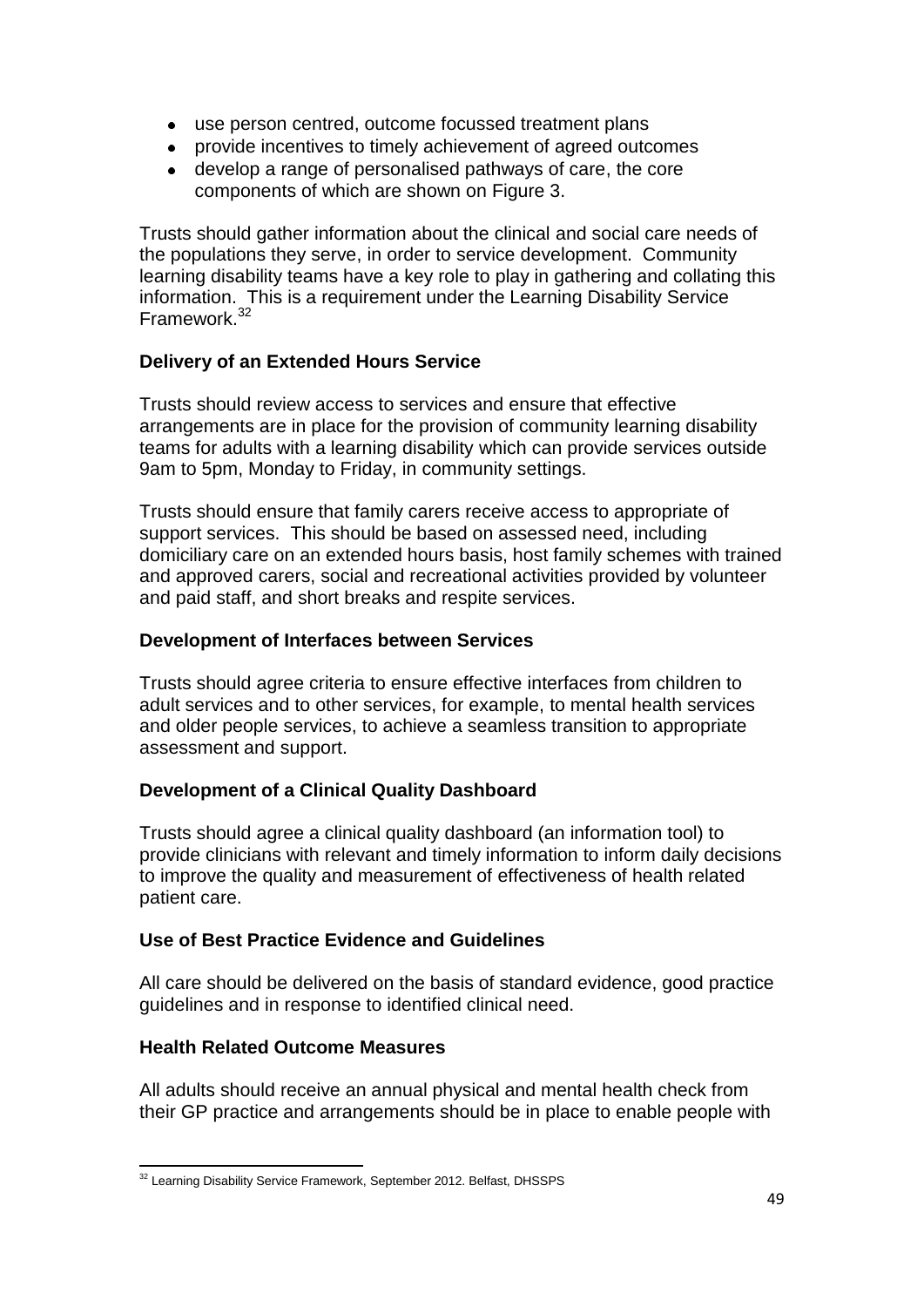a learning disability to access secondary care services in line with the GAIN Guidance<sup>33</sup>.

Examples of related outcome measures for people with a learning disability that could be agreed during assessment are shown below

- reduction in level of health supports required  $\bullet$
- $\bullet$ improvement in functioning of persons with a learning disability so as they can live in the least restrictive environment
- $\bullet$ shortest length of time taken to return to optimum functioning by moving through a personalised pathway of care and treatment
- reduction in levels of harmful effects of treatment e.g. medication, carer  $\bullet$ distress etc.
- maintenance of improved level of functioning
- long term impact of residual behaviours and on-going treatment.

## **Compliance with Standard 56 –Service Framework for Mental Health and Wellbeing<sup>34</sup>**

Trusts should ensure that people with a learning disability, and particularly older people, have access to appropriate mental health support for their needs, in line with Standard 56, of the Service Framework for Mental Health and Wellbeing.

# **Provision of Specialist Care and Support Services in the Community**

Trusts should liaise with housing providers to ensure effective arrangements to provide living accommodation in the community for people who currently residing in learning disability hospitals. Trusts should develop a range of partnerships to ensure that personalised supported living options are available. This is in line with the recommendations from the Bamford Review.

#### **Development of Partnership Arrangements**

Trusts in partnership with other statutory and voluntary agencies, should ensure that services are in place for people living in community settings, for example, access to day support services. Other services include further education, vocational training, supported employment and a range of day support services for people with more complex needs.

#### **Managing Transitions**

Trusts should ensure that effective arrangements are in place for adults transferring from hospitals to the community and to older people"s services.

 $\overline{a}$  $33$  Guidelines on Caring for People with a Learning Disability in General Hospital Settings. GAIN, DHSSPS. 2010.

<sup>&</sup>lt;sup>34</sup> Service Framework for Mental Health and Wellbeing. DHSSPS, October 2011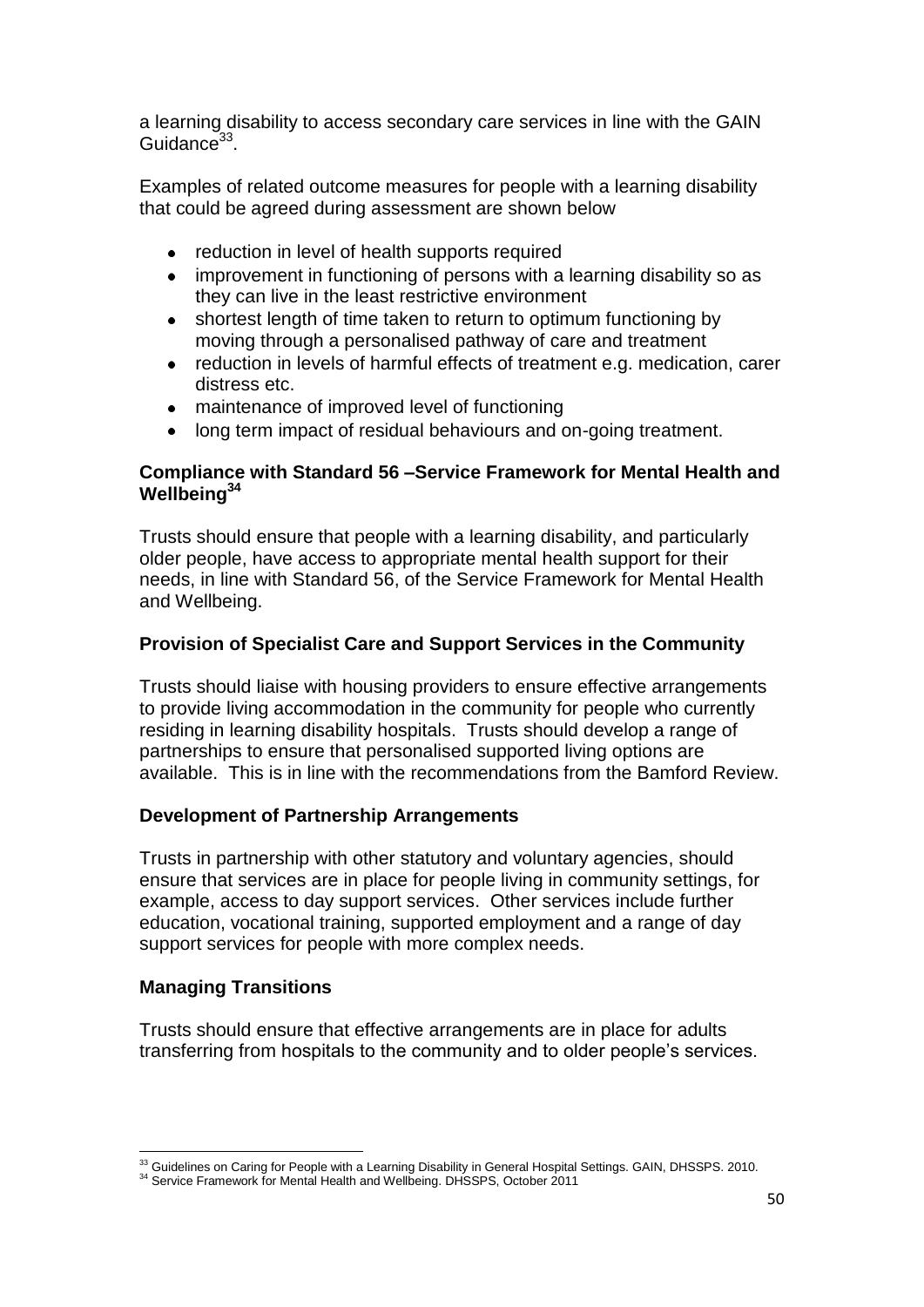# **Communication with Service Users using Accessible Formats**

Staff should communicate directly with the patient with a learning disability, at all times, using accessible formats.

# **Advocacy**

Trusts should ensure that people with a learning disability have appropriate access to independent advocates as a method of promoting a person centred approach to care and treatment, and particularly in facilitating and supporting service users in using personalised budgets. Where individuals do not wish to take financial control, they should have access to advocates to act on their behalf.

# **Listening to Carers**

All care should be provided in a manner consistent with the Standards for Improving the Patient and Client Experience, Ensuring the Provision of Respectful and Dignified Care (DHSSPS 2008)<sup>35</sup>. Trusts should ensure that they listen to the family/carer, recognising their knowledge of the individual with a learning disability. This contribution should be acknowledged, valued, listened to and acted upon.

# **Review of Needs of Older Parents**

Trusts should ensure that older carers" needs for respite assessed regularly and met, to support them in their caring role.

# **Direct Payments**

Trusts should provide clearer information to service users, carers and families about direct payments, to ensure consistency in terms of equity, access and ease of use.

# **Increased Staff Training and Awareness**

Trusts should ensure that staff receive training that increases their awareness of learning disability. Issues such as human rights, discrimination and the importance of good communication, attitudes and values should be included. In line with best practice, awareness training on learning disability issues should include people with learning disabilities and their family/carer, as experts through experience.

# **Transferability of Skills between Mental Health and Learning Disability Teams**

Trusts should consider the potential for a knowledge/skills transfer between staff working in adult learning disability services and other mental health

 $\ddot{\phantom{a}}$  $35$  Standards for Improving the Patient & Client Experience, November 2008, Belfast, DHSSPS.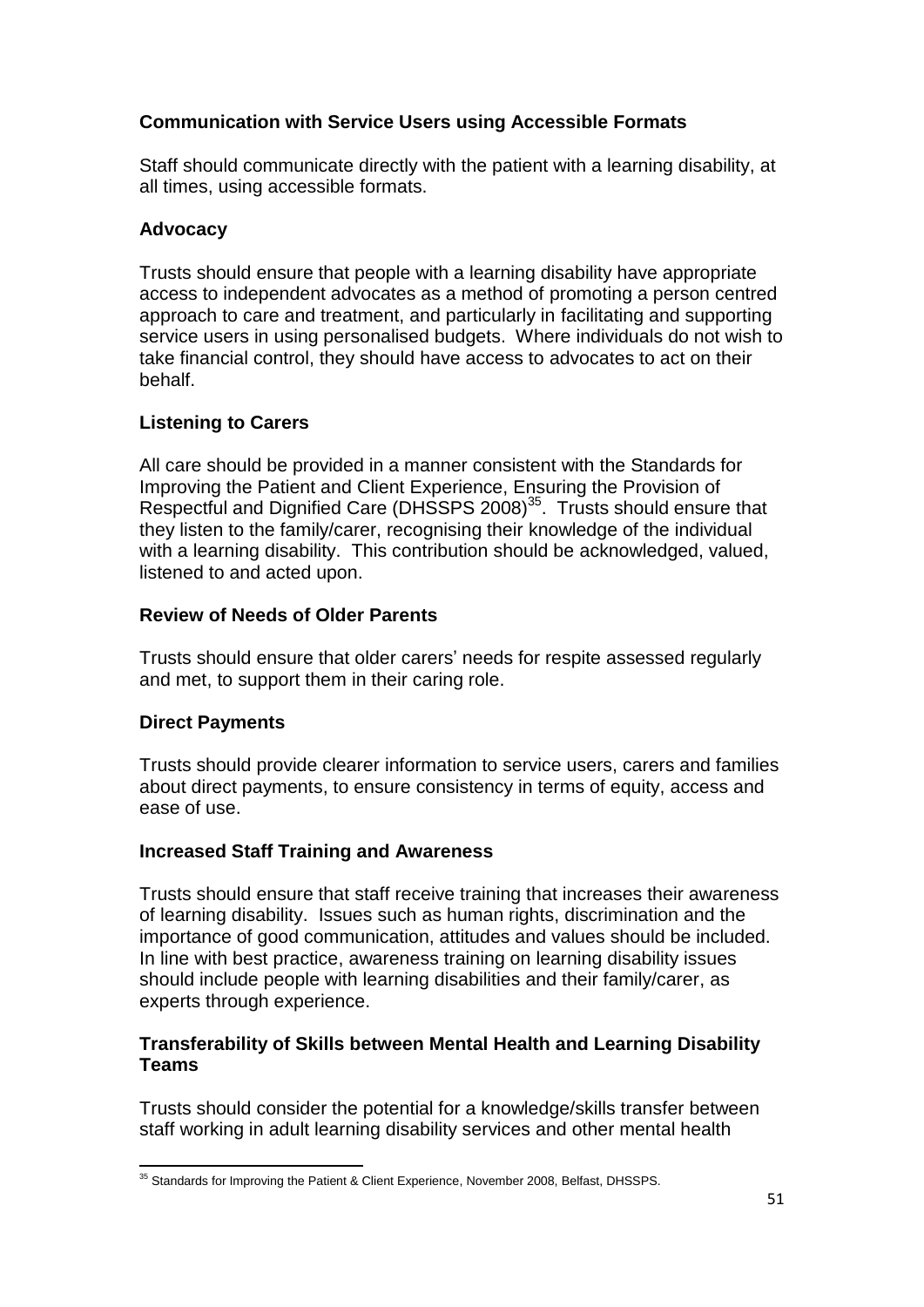services for adults and older people, to deliver support services in an integrated way.

# **Information Database Systems**

Trusts should review the suitability of their information database systems to ensure they are capable of informing the assessment of clinical and social care needs and the appropriate commissioning of services.

# **Use of Service Frameworks as a Tool for Improvement**

Trusts should ensure that the learning disability service framework and agreed performance indicators are developed, as well as feedback from users and carers is used to inform a system of continuous improvement.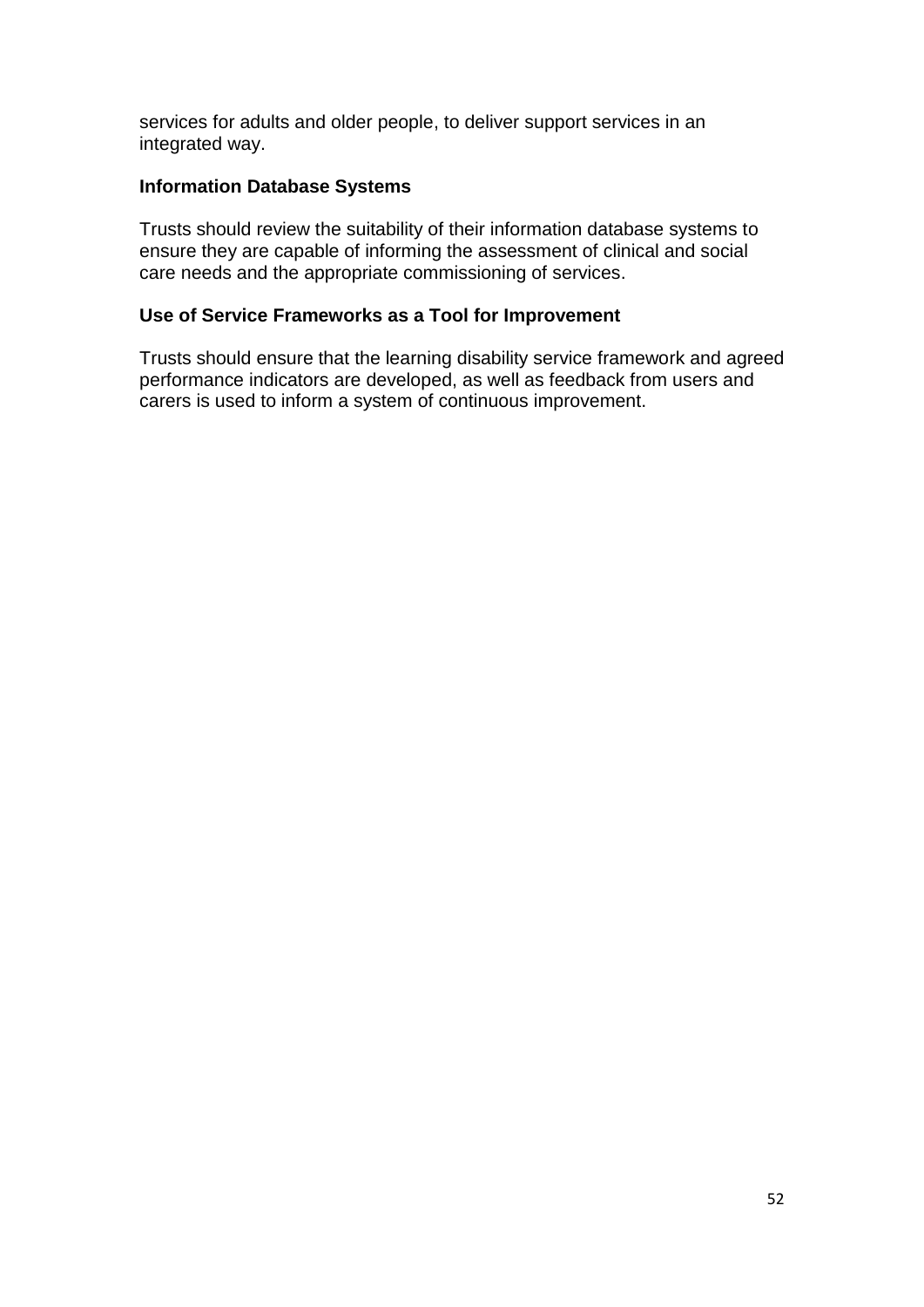# **7.0 Recommendations for HSC Board - Adult Learning Disability Services**

# **Review of Expenditure in Community Learning Disability Services**

The HSC Board should ensure that the data in relation to expenditure on community learning disability teams is examined in terms of equity of investment in community staffing across the Board area. This should be compared with the guidelines that different professions have produced per 100,000 of the population.

# **Review of Effectiveness of Community Learning Disability Teams**

The HSC Board should review the current membership of community learning disability teams to ensure they include psychiatry and experienced forensic practitioners.

# **Review of Availability of Specialist Support Services**

In view of the low numbers of behaviour therapists, specialist support workers and psychiatric sessions available in the community, the Board should review the concept and effectiveness of specialist support services, their membership, functions, working protocols and the availability of services on an extended hours basis.

# **Development and Agreement of Performance Indicators**

The HSC Board should inform the trusts of their requirements with respect to reporting on agreed performance indicators using the Learning Disability Service Framework and the arrangements the HSC Board has in place for auditing the adherence to these standards, set out in this framework.

#### **Development of a Skilled Work Force**

Commissioning of learning disability services should be needs led so that planned interventions are evidenced based and lead to the development of a skilled workforce in all tiers of the service delivery in the community.

#### **Review of Additional Expenditure Required in Community Learning Disability Services**

The HSC Board should plan to rebalance the community based investment in psychiatry, psychology and therapy services, as a consequence of hospital resettlement, by March 2015. New service provision should include appropriate step up/step down services and robust assessment and treatment services in the community.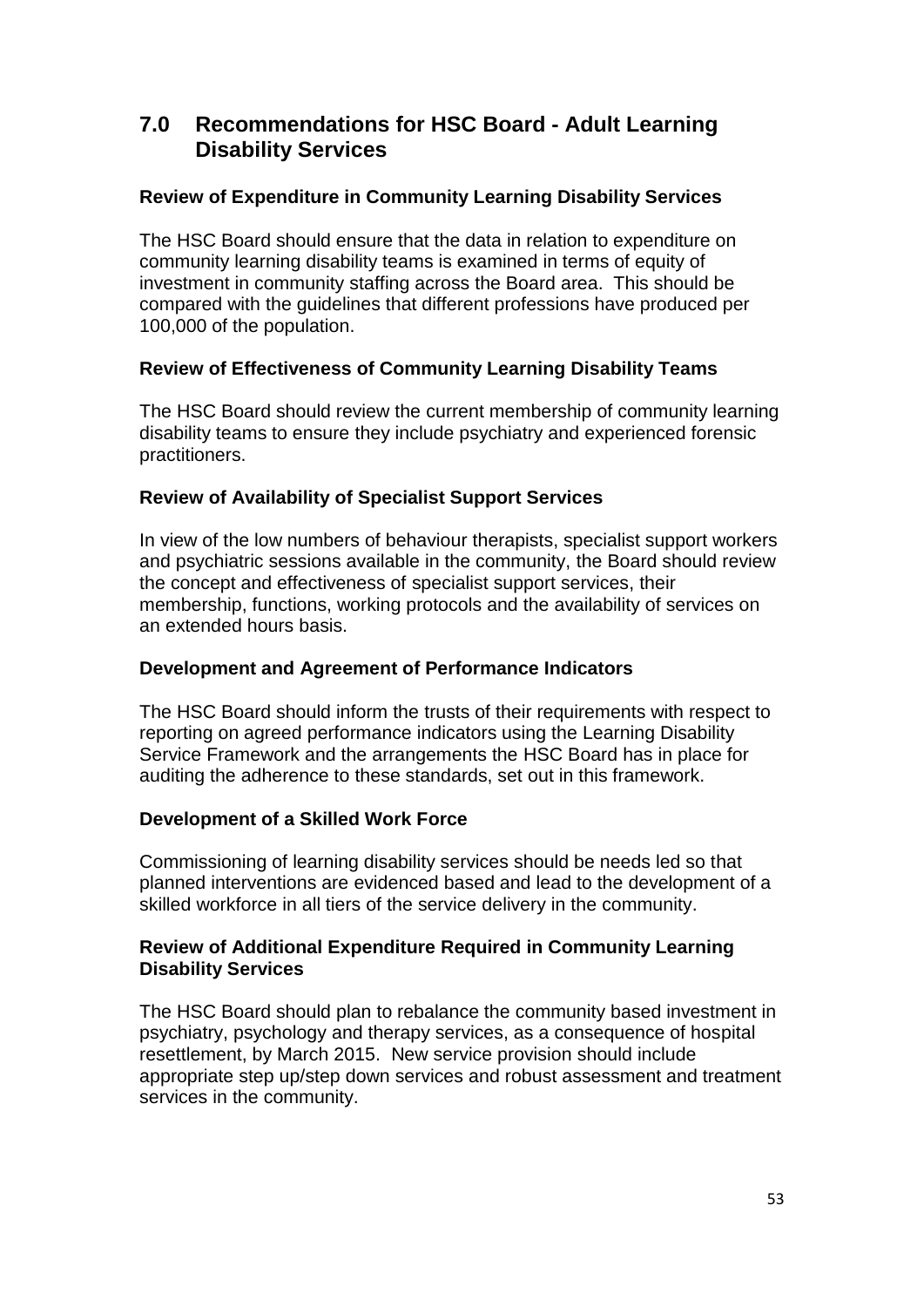# **Local Commissioning Groups (LCGs)**

All LCGs should review the capacity of existing resources to deal with the needs of people with a learning disability, children with a disability and aging carers and develop support options in partnership with local housing, further education and leisure providers.

#### **Evaluation of Outcomes**

All services commissioned by the HSC Board should focus on outcomes and these should be monitored to ensure they are reducing health and social inequalities. The HSC Board should measure the quality of services from the perspective of the individual and their family carer, clinical effectiveness, outcomes and safety.

# **Training**

The planned integrated care partnerships in consultation with the HSC Board, should ensure that clinicians receive appropriate training to assist them in communicating and responding appropriately to the needs of people with a learning disability.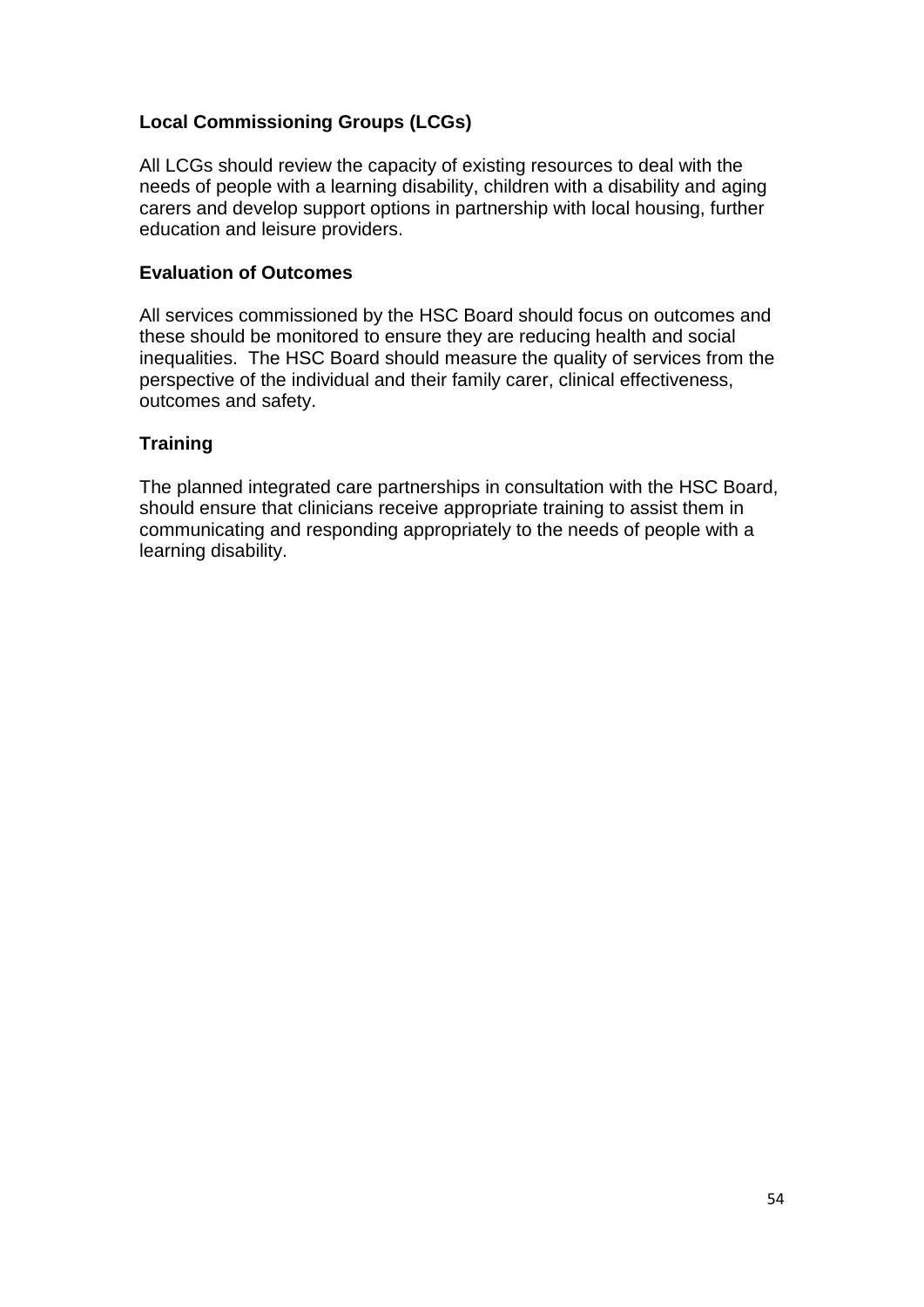# **List of Abbreviations**

| <b>ADHD</b>                | Attention deficit-hyperactivity disorder                                                                                                                             |
|----------------------------|----------------------------------------------------------------------------------------------------------------------------------------------------------------------|
| <b>AHP</b>                 | Allied health professions                                                                                                                                            |
| <b>ASD</b>                 | Autism spectrum disorder                                                                                                                                             |
| Assertive outreach         | Term used for intervention that targets people with a<br>learning disability with a mental health condition but<br>have not been engaged with mental health services |
| <b>Belfast Trust</b>       | <b>Belfast Health and Social Care Trust</b>                                                                                                                          |
| <b>CAMHS</b>               | Child and adolescent mental health service                                                                                                                           |
| <b>CFMHS</b>               | Community forensic mental health services                                                                                                                            |
| <b>CMHT</b>                | Community mental health team                                                                                                                                         |
| <b>COMCARE</b>             | A community care client management system                                                                                                                            |
| <b>CRIS</b>                | Clinical research information systems                                                                                                                                |
| <b>CRHTT</b>               | Crisis response home treatment team                                                                                                                                  |
| <b>DHSSPS</b>              | Department of Health, Social Services and Public<br>Safety                                                                                                           |
| <b>DPs</b>                 | Direct payments involves the provision of funding<br>directly to patients and clients who then directly                                                              |
|                            | purchase the services they feel best meet their needs.                                                                                                               |
| <b>DOLS</b>                | Deprivation of liberty safeguards                                                                                                                                    |
| <b>DSM IV</b>              | Diagnostic and Statistical Manual of Mental Disorders                                                                                                                |
|                            | fourth edition                                                                                                                                                       |
| ePEX                       | Electronic information database                                                                                                                                      |
| GP                         | General practitioner                                                                                                                                                 |
| <b>ICD-10</b>              | Tenth revision of the International Statistical                                                                                                                      |
|                            | <b>Classification of Diseases</b>                                                                                                                                    |
| <b>LCID</b>                | <b>Local Community Information Development</b>                                                                                                                       |
| <b>MDT</b>                 | Multidisciplinary team                                                                                                                                               |
| MH & LD                    | Mental health and learning disability                                                                                                                                |
| <b>NISAT</b>               | Northern Ireland Single Assessment Tool                                                                                                                              |
| <b>Northern Trust</b>      | Northern Health and Social Care Trust                                                                                                                                |
| <b>OT</b>                  | Occupational therapist                                                                                                                                               |
| <b>PARIS</b>               | <b>Patient Record Information System</b>                                                                                                                             |
| <b>RCPsych</b>             | The Royal College of Psychiatrists                                                                                                                                   |
| <b>PROMOTE</b>             | The team that provides behaviour support services for                                                                                                                |
|                            | persons with diagnosis of learning disability and mental<br>health                                                                                                   |
| <b>RQIA</b>                | <b>Regulation and Quality Improvement Authority</b>                                                                                                                  |
| <b>RPA</b>                 | <b>Review of Public Administration</b>                                                                                                                               |
| <b>SLT</b>                 | Speech and language therapy                                                                                                                                          |
| <b>SOSCARE</b>             | Social Services Client Administration and Retrieval<br>Environment                                                                                                   |
| <b>South Eastern Trust</b> | South Eastern Health and Social Care Trust                                                                                                                           |
| <b>Southern Trust</b>      | Southern Health and Social Care Trust                                                                                                                                |
| <b>TROJAN</b>              | Electronic systems to record client information                                                                                                                      |
| <b>UNOCINI</b>             | Understanding the Needs of Children in Northern                                                                                                                      |
|                            | Ireland                                                                                                                                                              |
| <b>WHSCT</b>               | <b>Western Health and Social Care Trust</b>                                                                                                                          |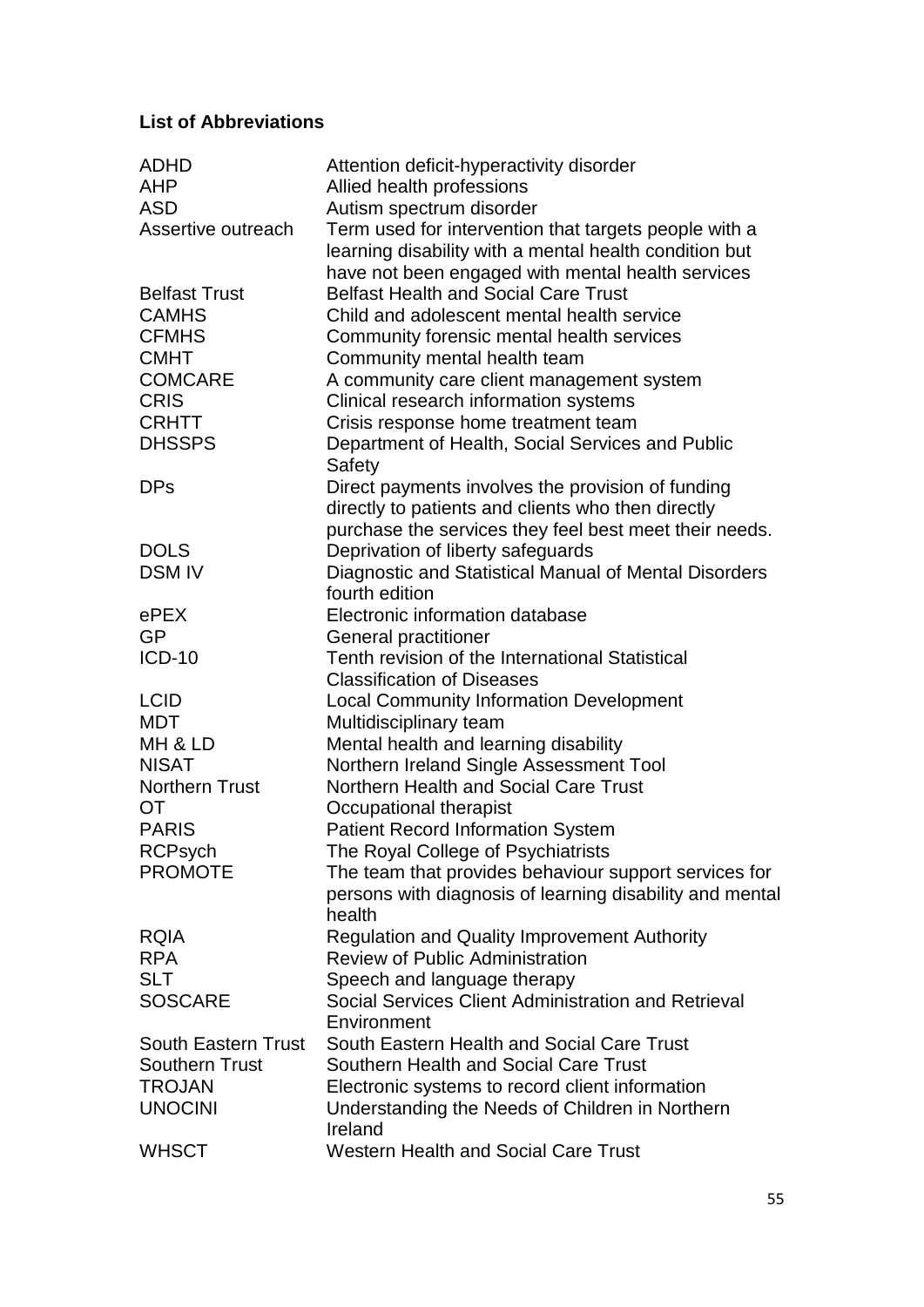## **References**

Department of Health. (2007) Services for people with learning disabilities and challenging behaviour or mental health needs: Revised edition (Chairman: Prof J.L. Mansell) London: Department of Health.

Department of Health. (2009) Valuing People Now: A new three-year strategy for People with Learning Disabilities. London: HMSO.

Department of Health. (2010) Valuing People Now: The Delivery Plan 2010- 2011. London: HMSO.

DHSSPS (2005) Ageing in an inclusive society: Promoting the social inclusion of older people. Belfast: DHSSPS.

DHSSPS (2005) Equal Lives; Review of policy and services for people with a learning disability in Northern Ireland. Belfast: DHSSPSNI.

DHSSPS (2008) Standards for Improving the Patient and Client Experience. Belfast, DHSSPS.

DHSSPS (2012) Learning Disability Service Framework. Belfast, DHSSPS.

Emerson, E. (1995) Challenging Behaviour. Analysis and Intervention in People with Learning Difficulties. Cambridge.

McConkey et al (2003). Equality and Inequalities in Health and Social Care in Northern Ireland. Belfast, DHSSPS.

McGill, P., Cooper, V. Honeyman, G. (2010) Developing better commissioning for individuals with behaviour that challenges services - a scoping exercise Canterbury/Chatham: Tizard Centre/Challenging Behaviour Foundation.

United Nations. Convention on the Rights of Persons with Disabilities. Ratified by UK 2009.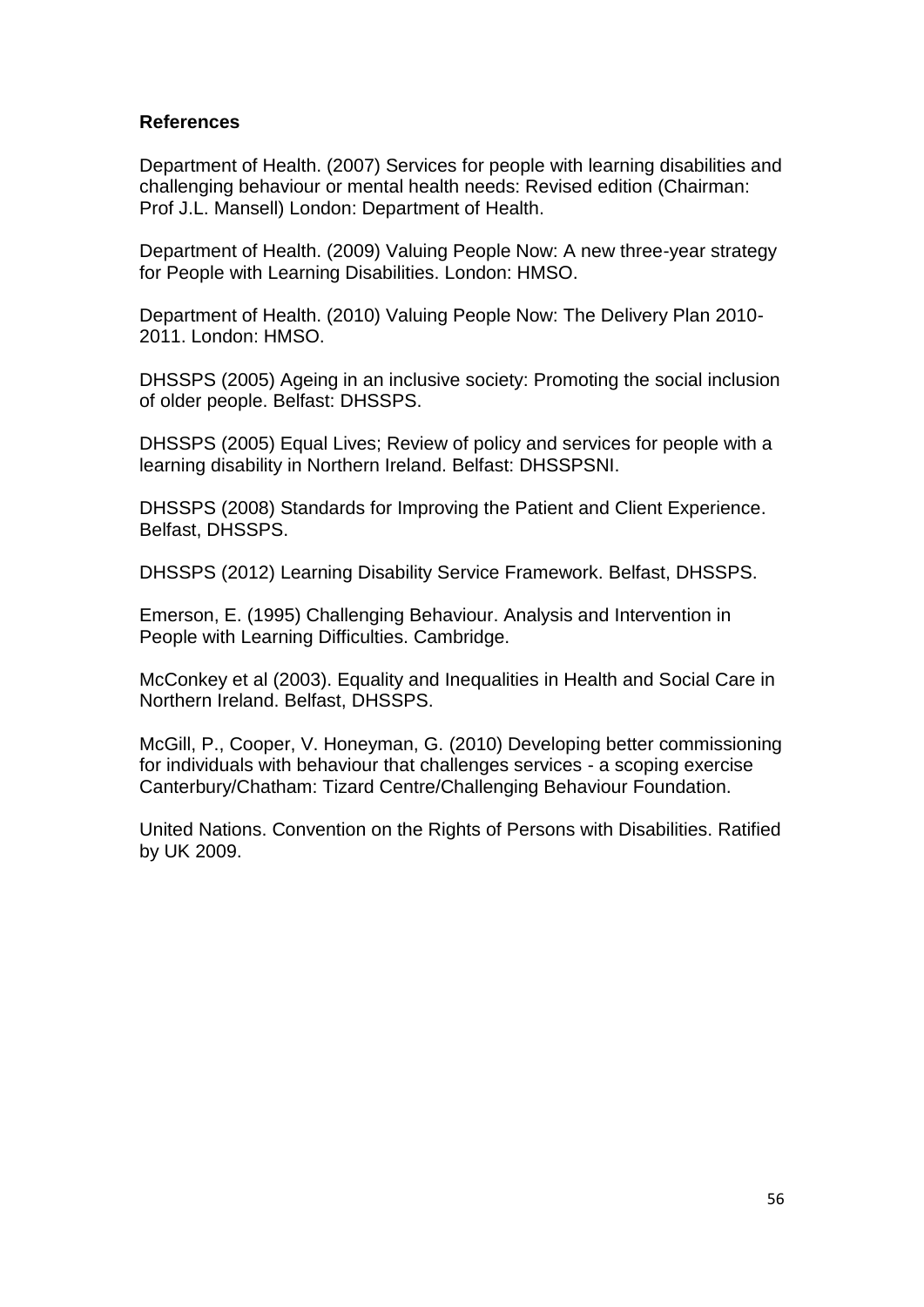**Appendix 1: Table A1: The Number of Whole Time Equivalent Staff Within the Major Disciplines in Community Services for Children**  with a Disability and Adult Persons with a Learning Disability Across the Five HSC Trusts.

| <b>Discipline</b>                                                            | <b>Service</b> | <b>Belfast</b><br><b>Trust</b> | <b>Northern</b><br><b>Trust</b> | <b>South</b><br><b>Eastern</b><br><b>Trust</b> | <b>Southern</b><br><b>Trust</b> | Western<br>Trust | <b>Total</b> |
|------------------------------------------------------------------------------|----------------|--------------------------------|---------------------------------|------------------------------------------------|---------------------------------|------------------|--------------|
| Social workers and care management                                           | Child          |                                | 21.6                            | 22.3                                           | 29.84                           | 18.6             | >92.34       |
|                                                                              | Adult          | 26.19                          | 34.15                           | 21.09                                          | 25.64                           | 16.5             | 123.57       |
| <b>Community Learning Disability Nursing</b><br>and Health Facilitators      | Child          |                                |                                 | 6.0                                            |                                 | 4.0              | 10.0         |
|                                                                              | Adult          | 9.0                            | 17.2                            | 10.1                                           | 14.85                           | 11.0             | 62.15        |
| Occupational Therapy*                                                        | Child          | 16.31                          | 4.0                             | 5.1                                            | 12.5                            | 10.77            | 48.68        |
|                                                                              | Adult          | 3.5                            | 6.5                             | 2.0                                            | 8.66                            | 1.0              | 21.66        |
| Speech and Language Therapy*                                                 | Child          | 20.36                          | 20.5                            | 7.37                                           | 33.09                           | 17.7             | 99.02        |
|                                                                              | Adult          | 3.34                           | 7.3                             | 5.81                                           | 4.0                             | 3.0              | 23.45        |
| Physiotherapy*                                                               | Child          | 23.75                          | 13.97                           | 3.7                                            | 14.58                           | 9.58             | 65.58        |
|                                                                              | Adult          | 5.5                            | 7.63                            | 1.16                                           | 4.0                             | 0.0              | 18.29        |
| Clinical Psychology (NB Working across                                       | Child          |                                |                                 |                                                |                                 |                  | 0.0          |
| child and adult services)                                                    | Adult          | 2.1                            | 4.0                             | 11.3                                           | 7.5                             | 5                | 29.9         |
| <b>Challenging Behaviour Services</b>                                        | Child          |                                | 5.4                             |                                                |                                 | 5                | 10.4         |
| (NB In some trusts, these personnel work<br>across child and adult services) | Adult          | 5.8                            | 10.9                            | 6.16                                           |                                 | 2.6              | 25.46        |
| <b>Psychiatry</b>                                                            | Child          |                                |                                 |                                                |                                 |                  | $\mathbf 0$  |
| (Sessional time only reported for children)                                  | Adult          | $\overline{2}$                 |                                 |                                                | 2.8                             | 2.0              | 6.8          |

\*Trusts may have included all therapy staff involved with children and not just those with a disability

(Note: A total in excess of 637 whole time equivalent (WTE) staff are currently employed in these services).

>The true figure is larger than 92.34, as the value for Children was not given.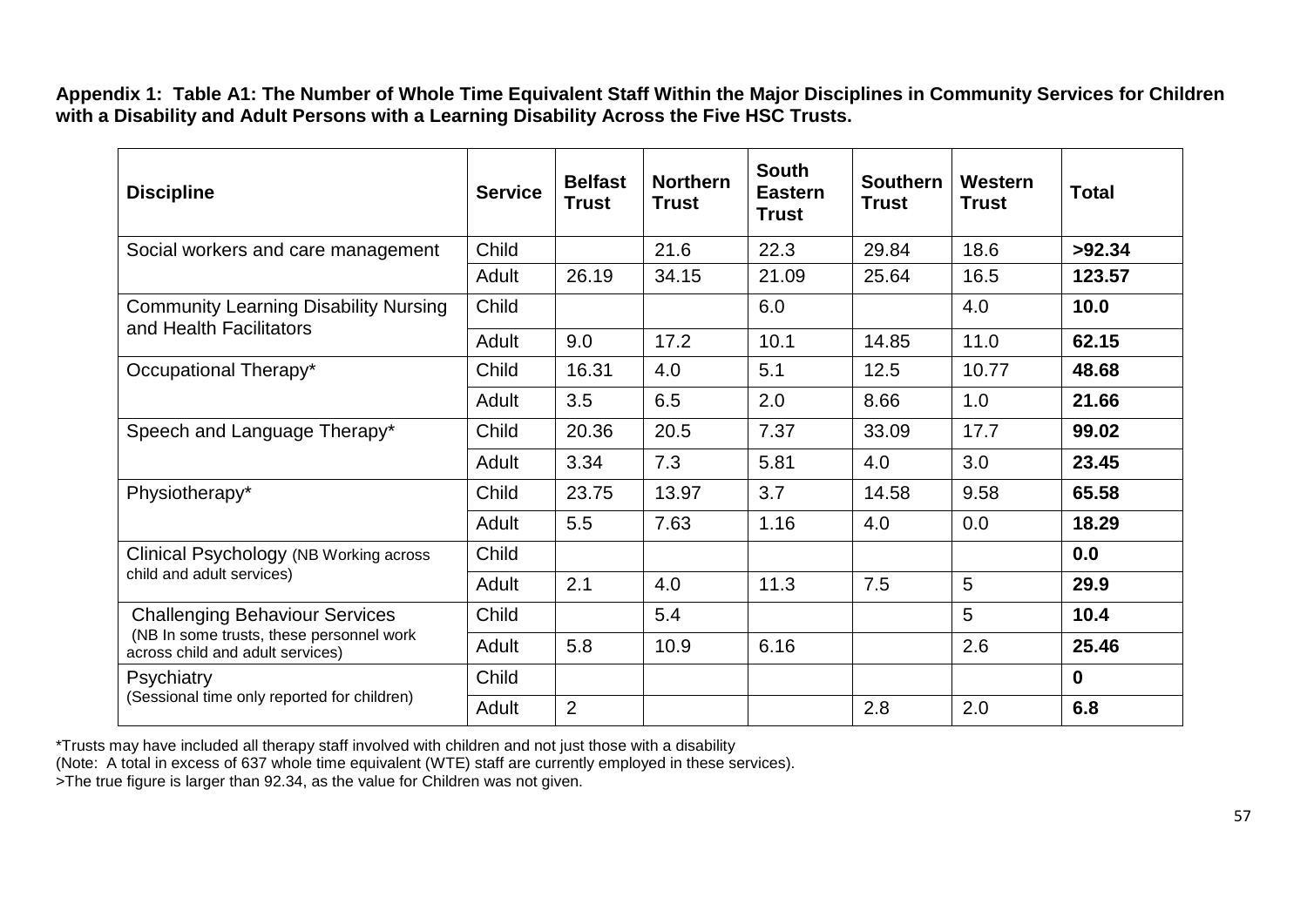| <b>Belfast Trust</b>                                         | <b>Northern Trust</b>                                                                                                                      | <b>South Eastern Trust</b>                          | <b>Southern Trust</b>                   | <b>Western Trust</b>                                                                                                                 |
|--------------------------------------------------------------|--------------------------------------------------------------------------------------------------------------------------------------------|-----------------------------------------------------|-----------------------------------------|--------------------------------------------------------------------------------------------------------------------------------------|
| <b>Community Learning</b><br><b>Disability Teams - North</b> | Multi-disciplinary Team<br>(Social Work;<br>Occupational Therapy;<br><b>Community Nursing for</b><br>Learning Disability) - Mid-<br>Antrim | Down sector multi-<br>disciplinary team             | Newry & Mourne<br>Community team        | Community Learning<br>Disability Team - Northern<br>Sector (1 team leader; 6<br>social workers; 6<br>community nursing staff)        |
| Community Learning<br><b>Disability Teams - South</b>        | Multi-disciplinary Team for<br><b>Adults with Learning</b><br>Disability - Loughside                                                       | North Down & Ards sector<br>multi-disciplinary team | Armagh & Dungannon<br>Community team    | Community Learning<br><b>Disability Team - Southern</b><br>Sector (1 team leader; 9<br>social workers; 3<br>community nursing staff) |
| <b>Community Learning</b><br><b>Disability Teams - East</b>  | Multi-disciplinary Team for<br><b>Adults with Learning</b><br>Disability - Causeway                                                        | Lisburn sector multi-<br>disciplinary team          | Craigavon & Banbridge<br>Community team |                                                                                                                                      |
| <b>Community Learning</b><br><b>Disability Teams - West</b>  |                                                                                                                                            |                                                     |                                         |                                                                                                                                      |
| Behaviour Support Service Adult Challenging                  | <b>Behaviour Service (ACBS)</b>                                                                                                            | Behaviour Support team<br>(across three sectors)    | <b>Behaviour Support</b>                | Behaviour Support managed by<br>Childrens Service (see page 34)                                                                      |
| Forensic Service                                             | <b>Community Forensic</b><br>Mental Health & Learning                                                                                      |                                                     | Forensic service                        |                                                                                                                                      |

**Appendix 2: Table A2: The Teams Providing a Service to Adults with a Learning Disability, as Reported by Each Trust**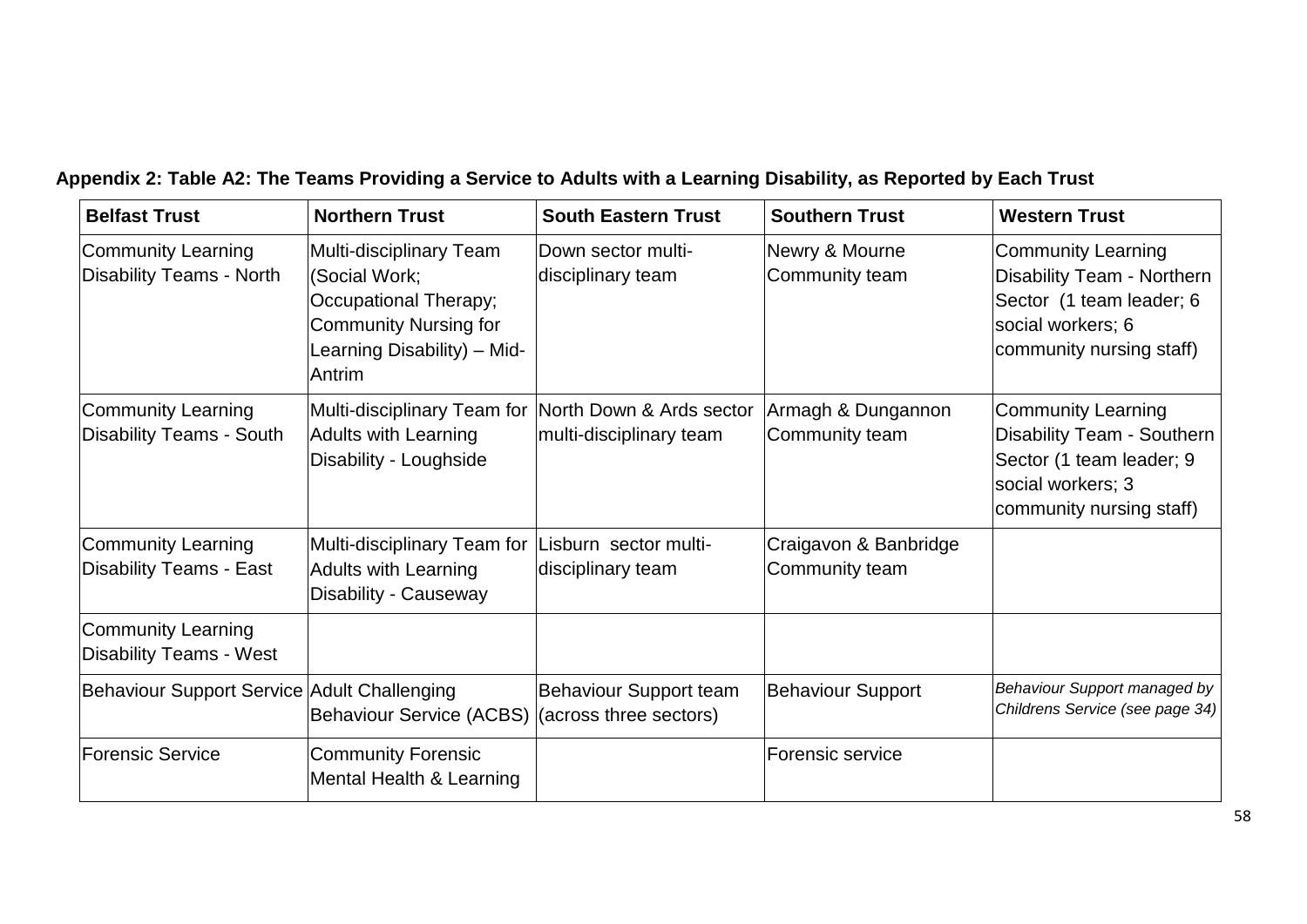|                                                                           | Disability Multidisciplinary<br>Team. |                  |  |
|---------------------------------------------------------------------------|---------------------------------------|------------------|--|
| <b>PROMOTE</b> (service for<br>people with LD and mental<br>health needs) |                                       |                  |  |
| Complex Health Service                                                    |                                       |                  |  |
|                                                                           | <b>Adult ASD Link Service</b>         |                  |  |
|                                                                           | Speech & Language<br>Therapy          |                  |  |
|                                                                           | Physiotherapy                         |                  |  |
|                                                                           |                                       | Epilepsy service |  |
|                                                                           |                                       | Community access |  |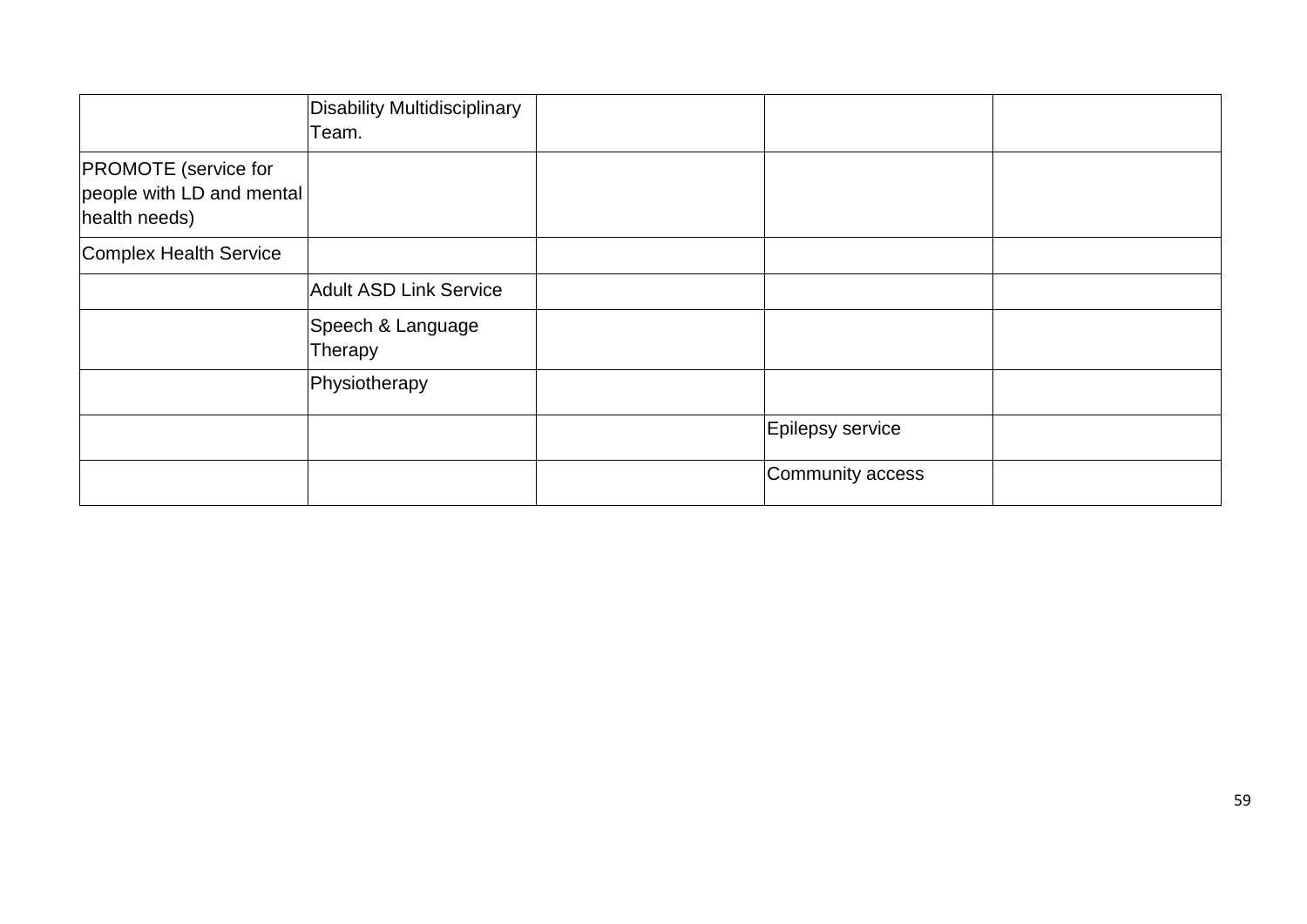## **Appendix 2: Table A3: The Amount of Expenditure per Head of Adult Population Spent by the Five HSC Trusts in 2010-2011 in Community Disability Services for Adults with a Learning Disability**

| <b>Discipline</b>                                       | <b>Belfast</b><br><b>Trust</b> | <b>Northern</b><br><b>Trust</b> | <b>South</b><br><b>Eastern</b><br><b>Trust</b> | <b>Southern</b><br><b>Trust</b> | Western<br><b>Trust</b> |
|---------------------------------------------------------|--------------------------------|---------------------------------|------------------------------------------------|---------------------------------|-------------------------|
|                                                         | N=198,119                      | $N = 268,698$                   | $N = 203,794$                                  | N=210,587                       | N=176,799               |
| Social workers &<br>care<br>management                  | £6.50                          | £4.91                           | £4.38                                          | £5.29                           | £4.12                   |
| <b>Community LD</b><br>Nursing & Health<br>Facilitators | £1.46                          | £2.69                           | £2.03                                          | £3.08                           | £2.41                   |
| Occupational<br>Therapy                                 | £0.60                          | £1.20                           | £0.41                                          | £1.69                           | £0.29                   |
| Speech &<br>Language                                    | £0.91                          | £0.94                           | £1.23                                          | £1.02                           | £0.47                   |
| Physiotherapy                                           | £0.61                          | £0.91                           | £0.24                                          | £0.86                           | £0.45                   |
| Clinical<br>Psychology                                  | £0.58                          | £0.80                           | £1.15 <sup>1</sup>                             | £0.67 $2$                       | £0.40 $2$               |
| Challenging<br>Behaviour<br>Services                    | £1.73                          | £1.45                           | £0.63 <sup>1</sup>                             | £0.84 $2$                       | £0.76 $2$               |
| Psychiatry                                              | £0.70                          | Not supplied                    | $(E0.78)^3$                                    | £0.51 $2$                       | £1.23                   |
| Other specialist<br>services <sup>2</sup>               | £1.26                          | £0.37                           | $\overline{a}$                                 | £0.83                           | $\overline{a}$          |
| Community<br>support workers                            | £0.64                          | $\blacksquare$                  | $\overline{a}$                                 | £1.40                           | $\overline{a}$          |
| Management &<br>Admin                                   | £1.28                          | £0.50                           | £0.58                                          | £0.68                           | £1.07                   |
| Total reported by<br>trust                              | £16.28                         | £13.78                          | £10.65                                         | £16.89                          | £11.20                  |

1 These costs have been apportioned 50/50 with Children"s services although the monies may sit within one budget within the trust.

2 These costs are apportioned 75 per cent adult: 25 per cent children services.

3 The South Eastern Trust provided this as an estimate although the budget is with the Belfast Trust through Muckamore Abbey Hospital. (This also applies to the Northern Trust). This amount is not included in the trust"s total costs but if it were the costs would rise to £9.79 per head of adult population.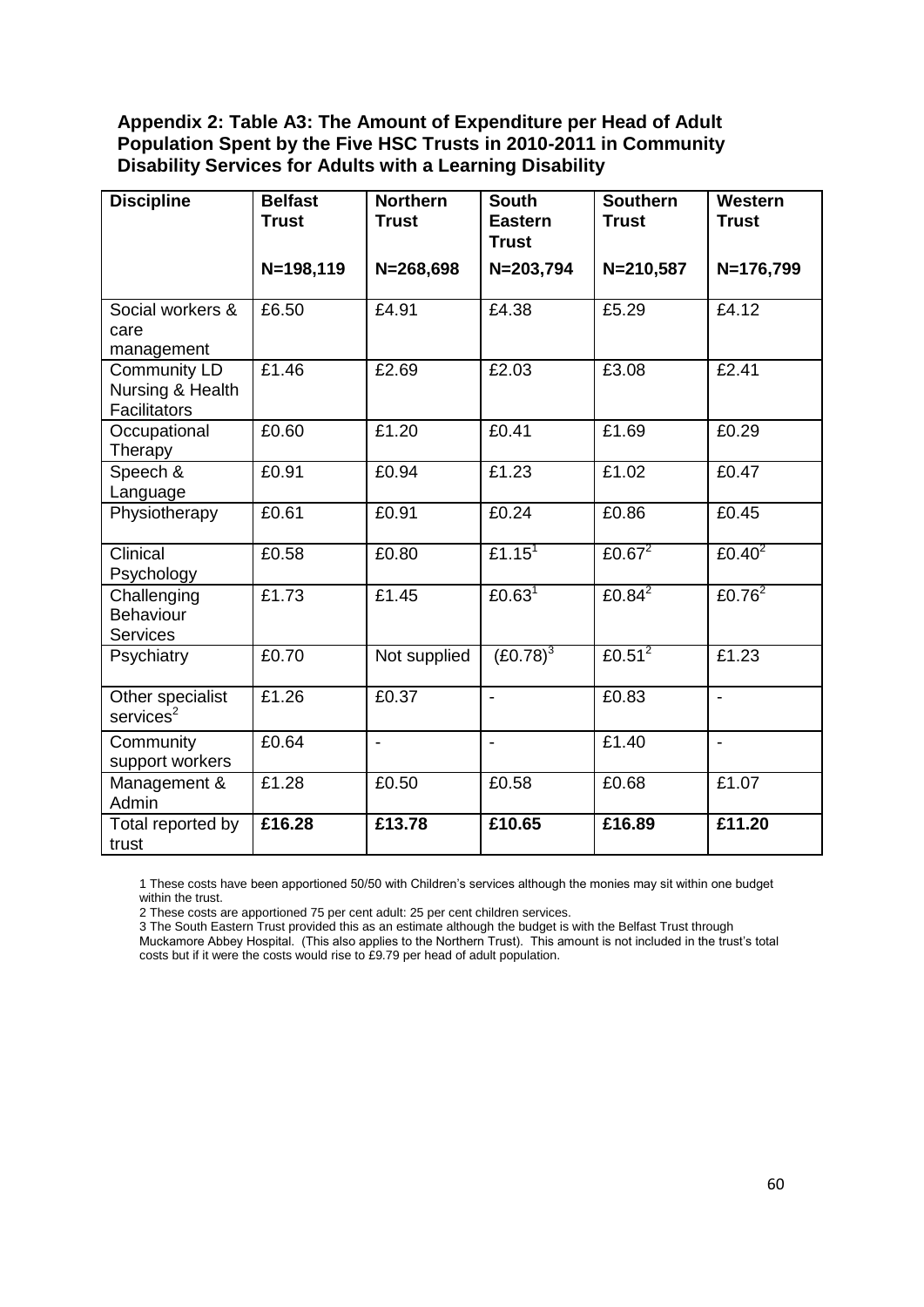# **Appendix 3: Key Service Components in a Tiered Model of Service Provision**

The whole population is eligible to receive universal services. A proportion will need additional secondary services and a minority will require the full a range of specialist services.

## **Figure 2 – Proposed Tiered Model for Service Provision to meet the needs for people with learning disabilities**



## **Level 1 - Universal Services**

These services are primarily focussed on improving the health of the whole population of people with learning disabilities. Good access to housing, leisure, education and employment are known to have a positive impact on mental health. Other priorities include neonatal screening, early detection and treatment for conditions such as congenital hypothyroidism and phenylyketonuria.

# **Level 2 - Primary and Acute Health Care**

Trusts should ensure that people with learning disabilities have good access to mainstream health services. In primary care, this means regular health checks, advice and support on lifestyle factors such as diet, exercise, alcohol consumption and sexual health. Other services include health facilitation to improve access to primary care and health liaison to improve access to acute hospital based care. Training and support for carers should be made available.

# **Level 3 - Secondary Care by Community Learning Disability Teams / Community Mental Health Teams**

Community and mental health learning disability teams need to provide assessment, treatment and some on-going support for people with moderate degree of mental health need (significant anxiety and depression, psychotic disorders, and cognitive impairment). These teams need to have expertise in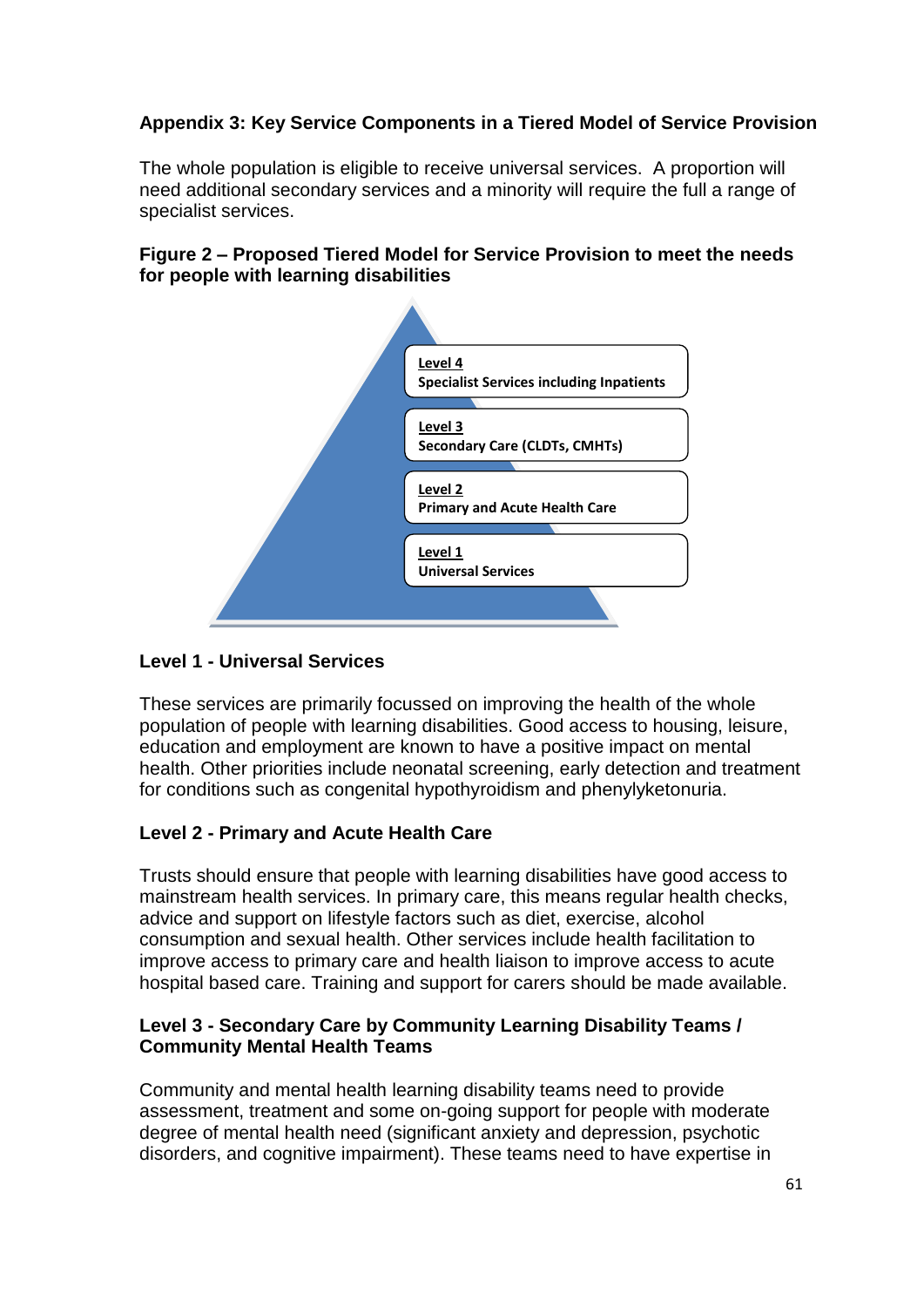dealing with behaviour problems associated with these conditions with the whole range of learning disability and coexisting autism and ADHD. Improving Access to Psychological Therapies (IAPT) services is within this level.

# **Level 4 - Specialist Services including Inpatients**

These services need to have expertise in dealing with people who are a severe risk to themselves and others, often with chronic severe treatment resistant mental illness, behaviour problems and offending behaviour. Services at this level include community based assessment and treatment using a combination of crisis and home treatment teams, behaviour support services, forensic teams and experts in autism, ADHD, eating disorders, dementia and epilepsy. Inpatient services may also be required where 24 hour assessment and treatment would enable a safe return to well-resourced community based packages of care. The appropriate role for psychiatric hospital services for people with learning disabilities lies in short-term, highly focused assessment and treatment of mental illness. This implies a small service offering very specifically, closely defined, time-limited services.

The relationship between these key components of the service are represented in Figure 2.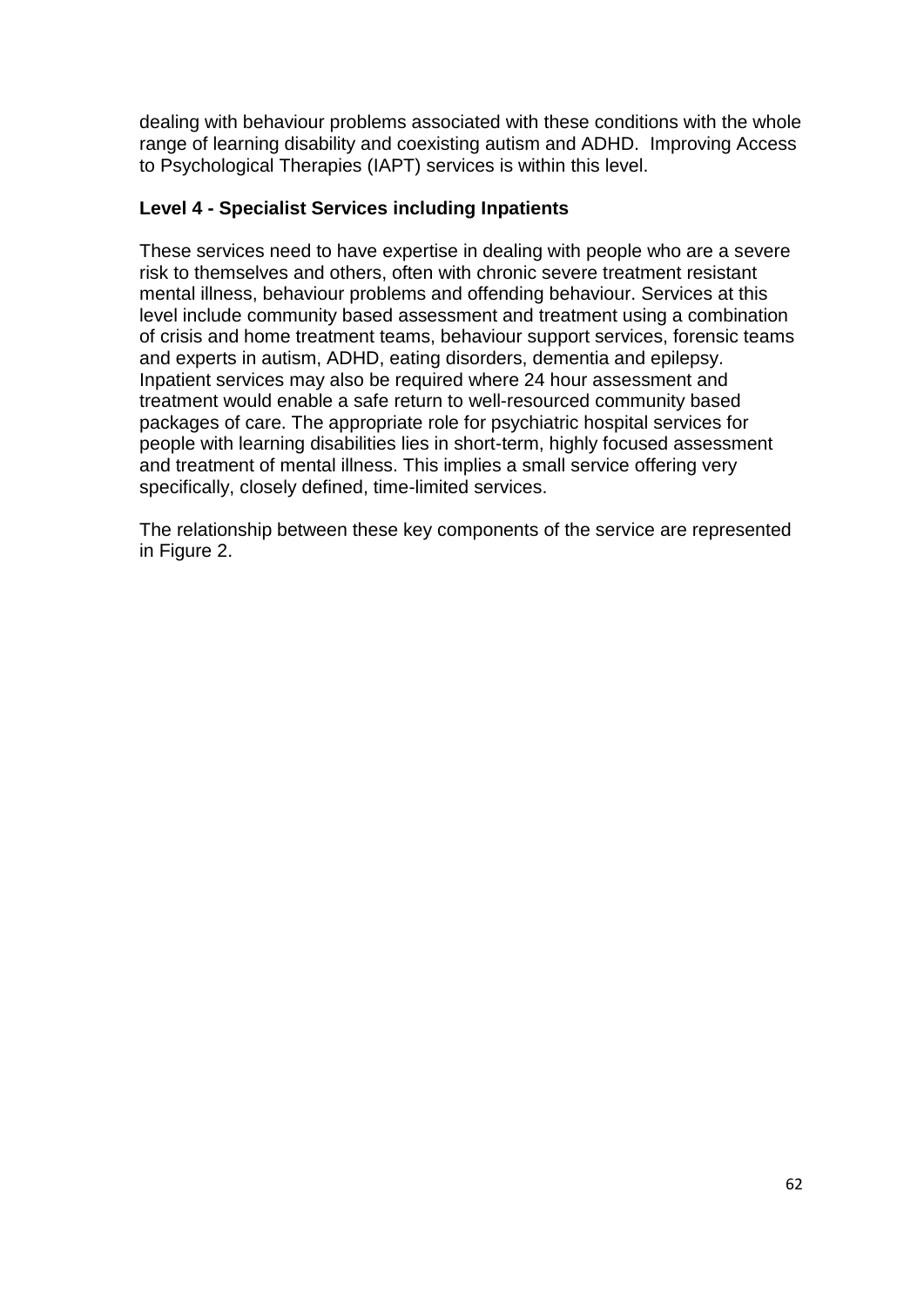# **Appendix 4: Components of Pathway of Care**



# **Figure 3 – Components of Pathway of Care**

Such a model of service provision relies on an integrated approach between learning disability and other services. There should be a single point of entry after which the assessment of need commences. This would clarify the range of skills best able to meet assessed need and achieve better outcomes. The agreed care package is provided by professionals with the appropriate skills to support the individual to achieve agreed outcomes effectively and safely, regardless of which service or agency they work for. In some instances the skills may be available wholly in the mental health service or in the learning disability service. In other cases there may be a need to share skills and work jointly across services. When care and treatment is provided by a team, a named person must coordinate the delivery of treatment. This process requires a defined leadership role with responsibility for making and communicating decisions to the team.

This would clarify the range of skills best able to meet the assessed need and achieve mutually agreed outcomes. The agreed care package is provided by professionals with the appropriate skills needed to support the individual to achieve agreed outcomes effectively and safely regardless of which service or agency they work for. In some instances the skills may be available wholly in the mental health service or in the learning disability service. In other cases there would be a need to share skills and work jointly across services. In complex care when several individuals provide care and treatment an agreed individual must coordinate the delivery of treatment.

People with learning disabilities must be able to access other specialist services, such as eating disorder, substance misuse, personality disorder services as well as early intervention, crisis and home treatment, and assertive outreach.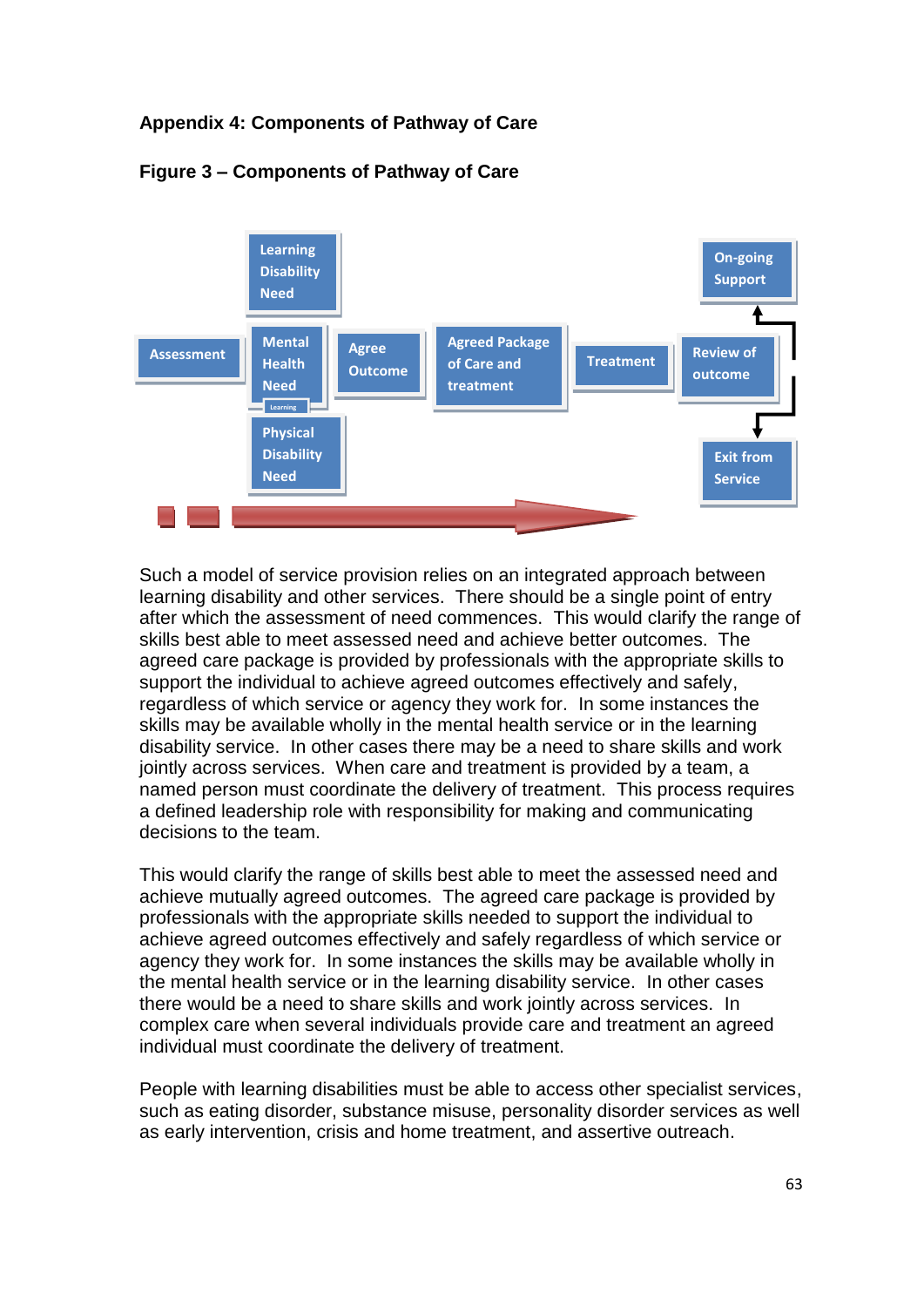Planning ahead is crucial. Advocacy services should be available, and individuals should have proper person-centred plans for the services they need now and in the coming years. Planning ahead also implies building in some capacity in the system to cope with demand as it emerges, rather than waiting until crises occur. The relationships between these key components of the service are represented in Figure 2.